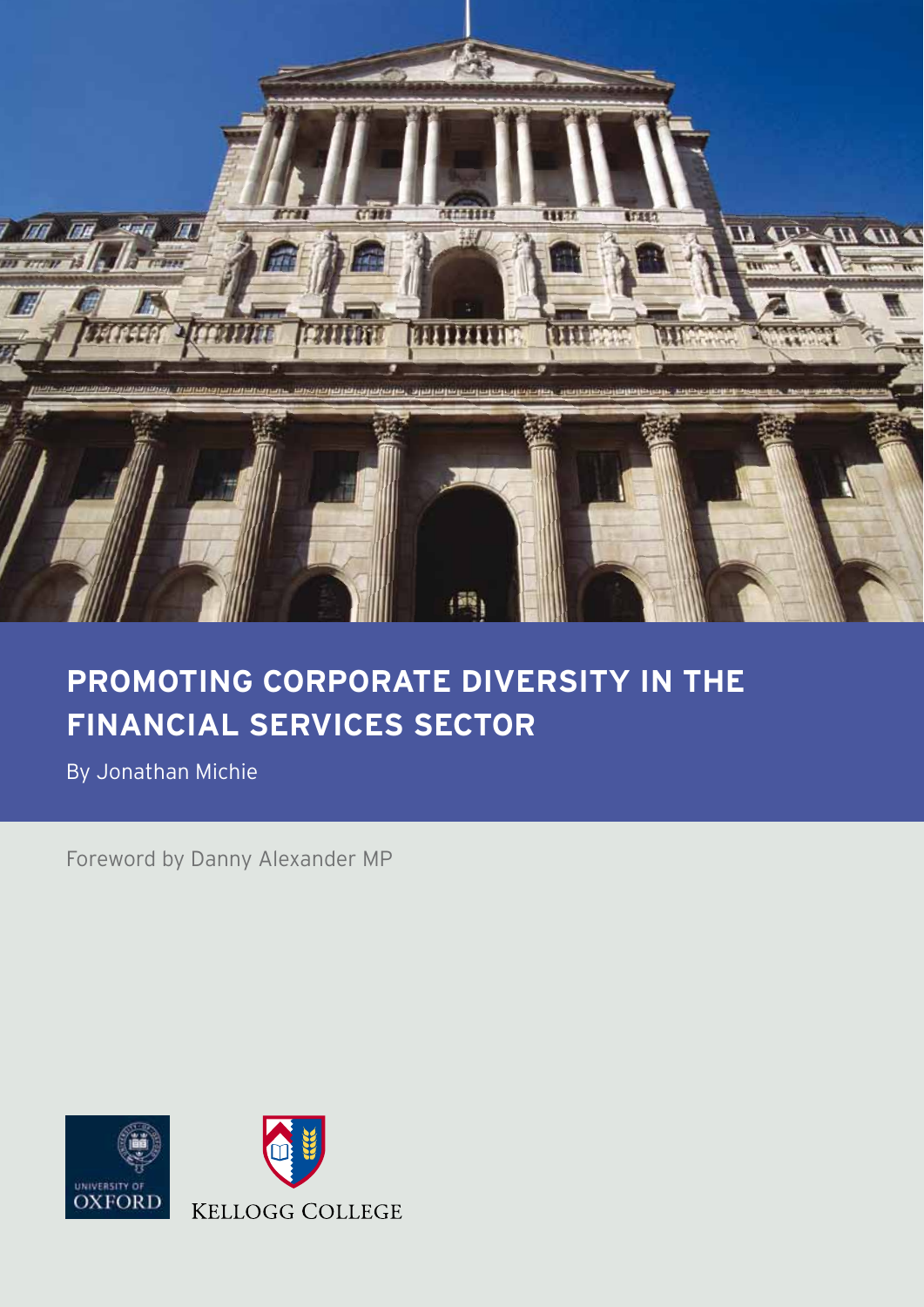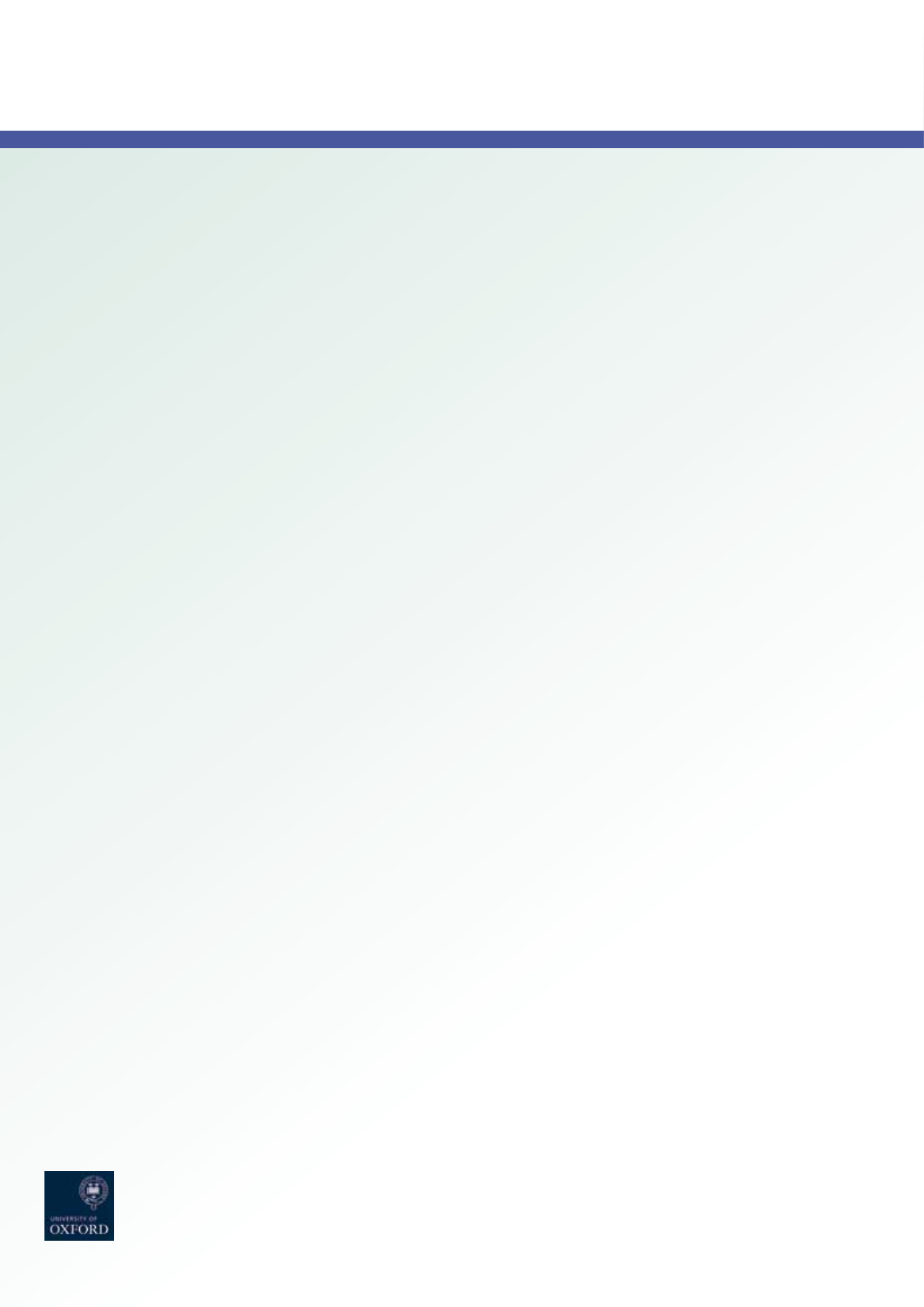# **Contents**

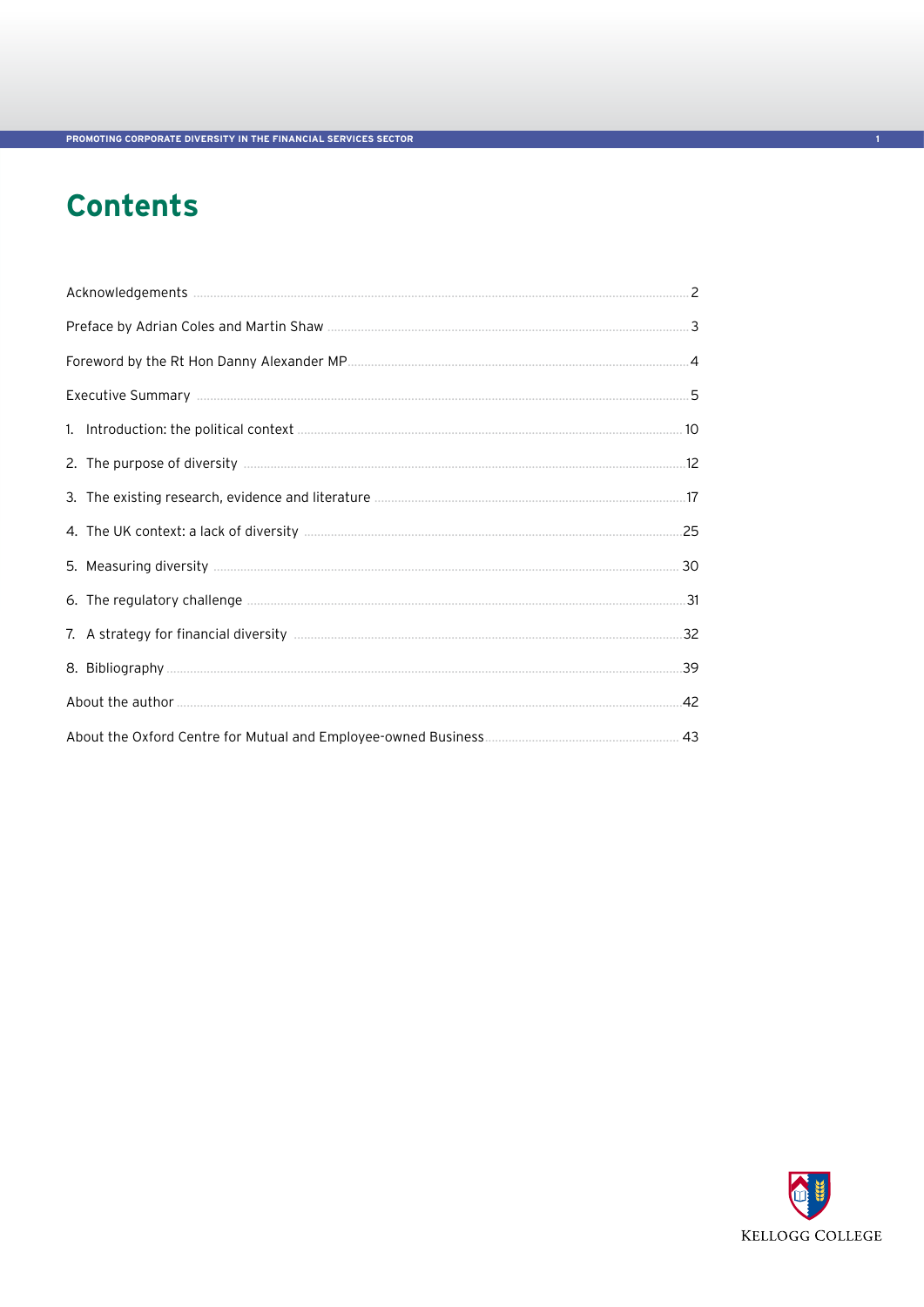# **Acknowledgements**

The contents of this Report were discussed at a seminar held at Kellogg College, University of Oxford, on August 16th 2010, and I'm grateful to the participants for their contributions and for their subsequent comments on drafts of the text, namely: Adrian Coles, Director-General, The Building Societies Association; Andrew Haigh, Chief Executive, Engage Mutual Assurance; Peter Hunt, Chief Executive, Mutuo; David Llewellyn, Professor of Money & Banking, University of Loughborough and an Associate of the Oxford Centre for Mutual and Employee-owned Business; Jeremy Palmer, Head of Financial Policy, The Building Societies Association; Martin Shaw, Chief Executive, Association of Financial Mutuals; and Mark Willetts, Policy & Communications Officer, Mutuo.

I would like to thank those colleagues who were unable to attend the seminar but kindly commented on the draft, namely Andrew Gall, Economist, The Building Societies Association; Geoffrey M. Hodgson, Research Professor in Business Studies, University of Hertfordshire; Christine Oughton, Professor of Management Economics, SOAS, University of London; and Andrea Westall, Strategy and Policy Consultant.

I'm grateful for research assistance from Nadia Vanteeva, for organisational assistance from Sandra Gee, and for media assistance from Maria Coyle, all of the University of Oxford; and also for media assistance from Fiona Cornes of The Building Societies Association and Matt Ball of Mutuo.

> Jonathan Michie September 9th 2010

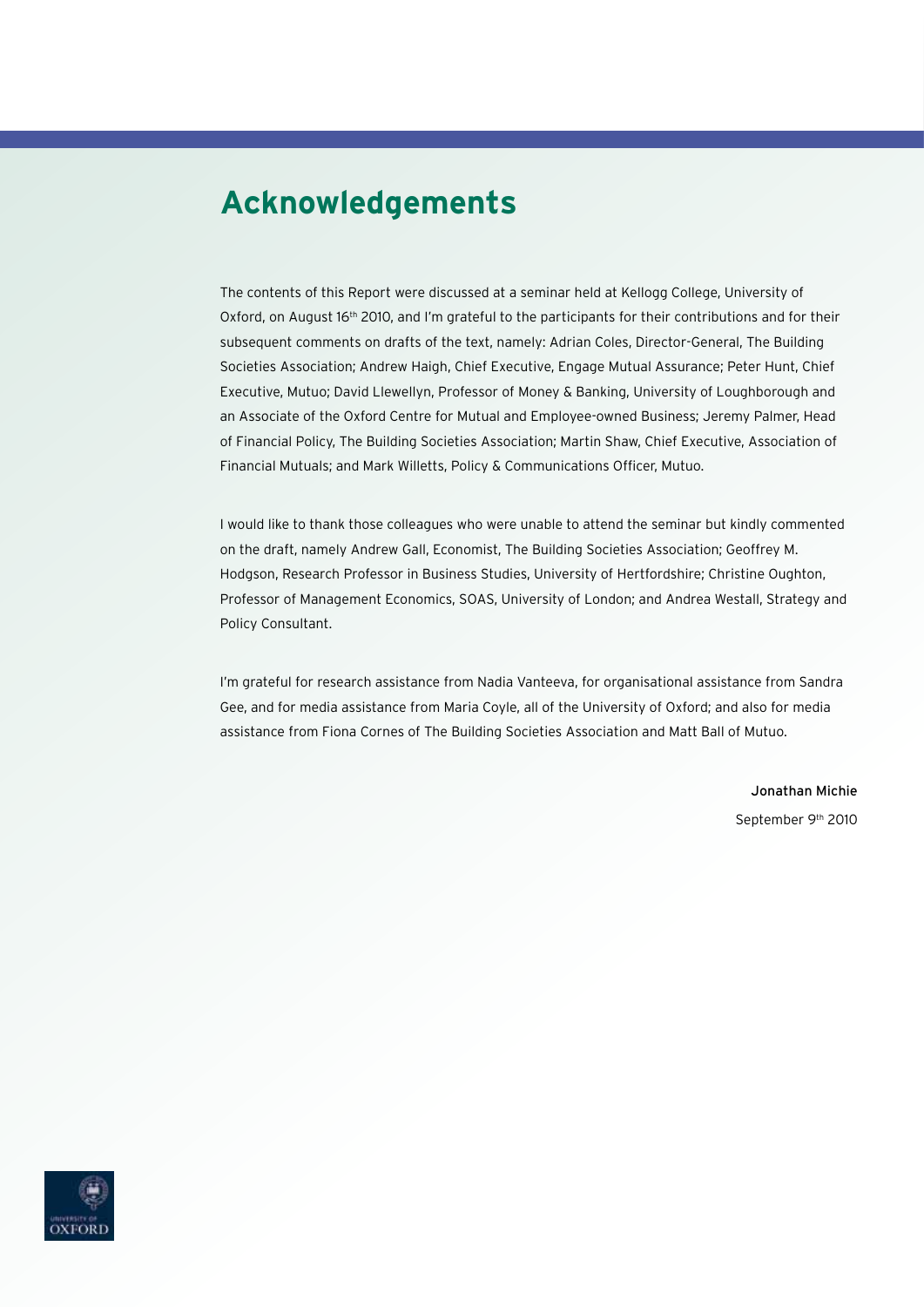## **Preface**

Following the unprecedented economic turmoil of the last two years, and as we emerge from the worst recession since the 1930s, the election of a new Government in the UK provides a tremendous opportunity for the creation of a safer, fairer and more diverse financial services sector.

The Government has publicly stated its commitment towards greater financial diversity and the promotion of mutuals. The BSA and AFM are delighted therefore that Mutuo has commissioned this new research from the Oxford Centre for Mutual and Employee-owned Business that explores and sets out how strengthening the presence of mutuals will contribute to a more stable financial services industry.

This report provides an in-depth appraisal of the underlying causes of the credit crunch and of the global financial recession that followed in 2008/2009. It analyses the lack of financial diversity within the UK financial services system as a contributory factor to these developments, and argues the case for stronger representation from financial mutual organisations to contribute to systemic stability. The Oxford Centre has provided a commendable piece of research that sets out, with great clarity, why we need diversity.

It sets out the pathway to achieving a healthier financial services sector and a regulatory system that will recognise the unique benefits that mutuals bring to financial diversity – a lower appetite for financial risk, focus on service, stability and member engagement.

We passionately believe a strong and vibrant mutual sector is good for society and for everybody's financial well-being. We call upon the Government, and all those committed to a financial services sector that is both more stable and fairer to consumers, to act upon the recommendations that are contained within this report.

> Adrian Coles, Director-General, Building Societies Association Martin Shaw, Chief Executive, Association of Financial Mutuals

"...as we emerge from the worst recession since the 1930s, the election of a new Government in the UK provides a tremendous opportunity for the creation of a safer, fairer and more diverse financial services sector."

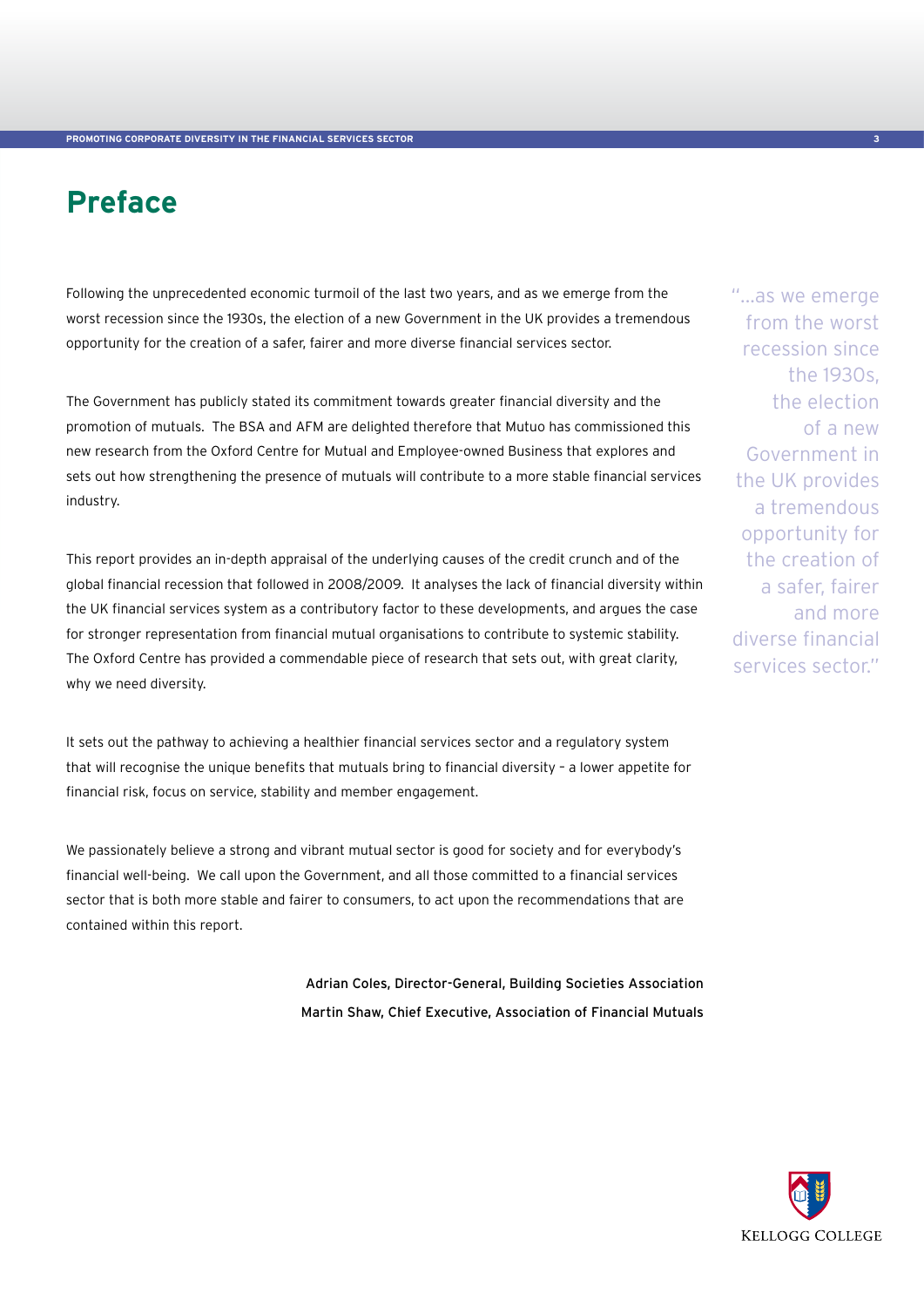## **Foreword**



By The Rt Hon Danny Alexander MP **Chief Secretary to the Treasury**

The Coalition is determined to ensure that our financial services industry serves the country, rather than the other way round. That is why we wasted no time in announcing our intention to build a framework that seeks to balance the benefits

brought by the UK's financial sector with the associated risks to the economy.

Our action to reform the financial regulatory framework is designed to ensure that the new Financial Policy Committee, Prudential Regulation Authority and Consumer Protection and Markets Authority will together radically improve financial regulation in the UK, providing a dedicated focus on macroprudential analysis and action; strengthening the prudential regime by placing it in the Bank of England; and ensuring that the interests of consumers and participants in financial markets are given the appropriate degree of priority.

The Government has also established an Independent Commission on Banking to examine the structure of UK banking with regard to both financial stability and competition. The Commission will assess the links between size, risk and competition for the financial sector.

We want to ensure that there is room for diverse providers of financial services to flourish in a fair and competitive market. Building societies, friendly societies, mutual insurers, co-operatives and credit unions all have long traditions of providing an alternative to shareholder owned businesses and provide choice and competition that is valued both by consumers and by the Government.

The Government recognises the importance of open discussion and I welcome this report as a contribution to this crucial debate as to how we can best deliver a stable and diverse financial services sector.

Shim Ale

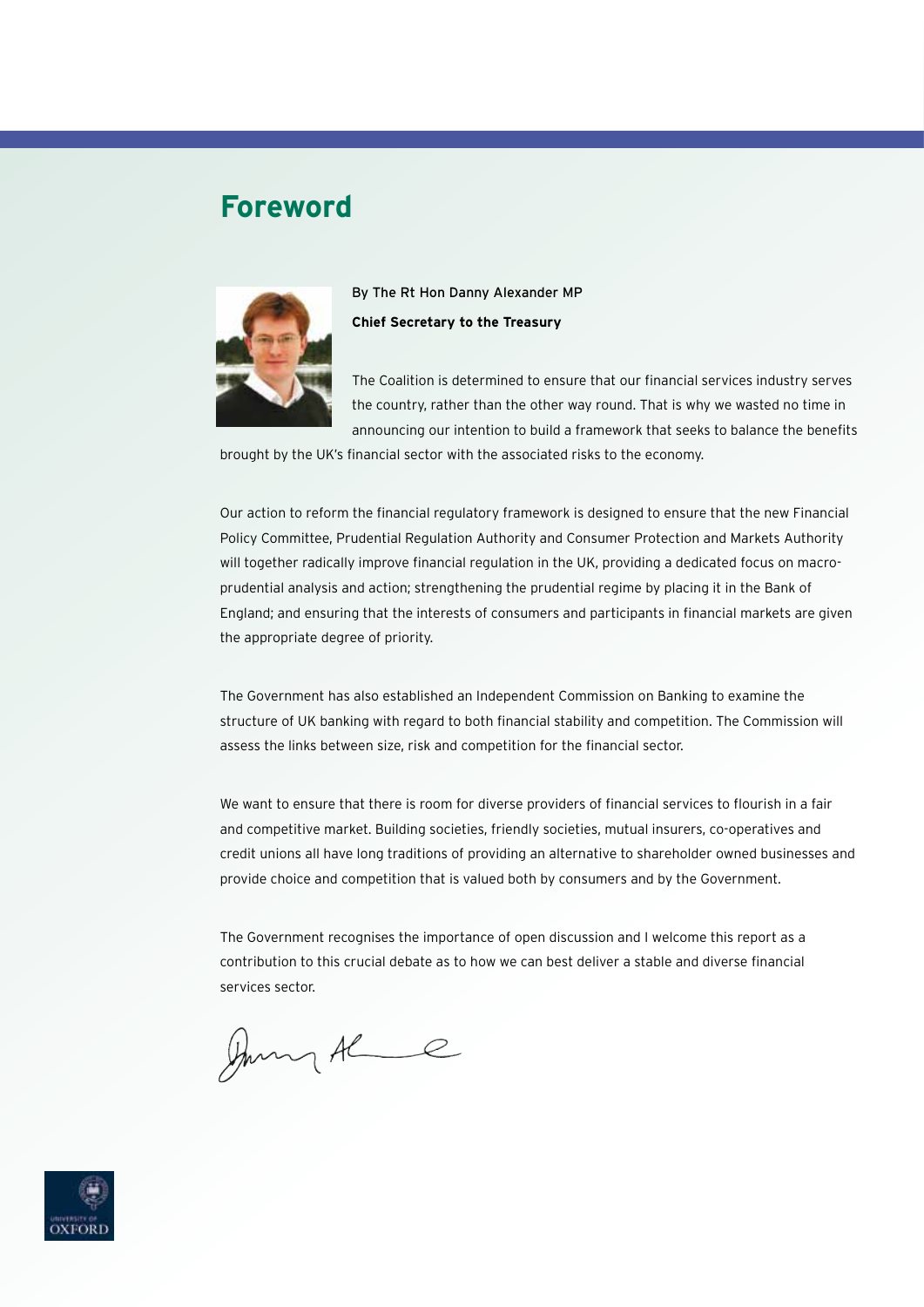## **Executive Summary**

The Government's Coalition Agreement is committed to diversity in financial services:

We want the banking system to serve business, not the other way round. We will bring forward detailed proposals to foster diversity in financial services, promote mutuals and create a more competitive banking industry. (HM Government, 2010, p. 9)

This Report sets out a detailed and realistic strategy for achieving these goals.

Diversity of ownership types and business models creates a corresponding diversity in forms of corporate governance; risk appetite and management; incentive structures; policies and practices; and behaviours and outcomes. It also offers wider choice for consumers through enhanced competition that derives in part from the juxtaposition of different business models. However, the UK financial services sector is dominated disproportionately by a single business model, namely the large, shareholder-owned plc. This domination of the shareholder ownership model – whose purpose is to maximise financial returns to the shareholders – proved a lethal combination with the financial deregulation, the creation of new financial instruments and the concomitant rising levels of debt over the past twenty years. Ever greater risks were taken to drive up financial returns and 'shareholder value', culminating in the global credit crunch of 2007-2008 which in turn created the first global recession since the 1930s, during 2008-2009, from which the UK and global economies are only slowly recovering. As the Bank of England's latest Financial Stability Report notes:

structural problems caused by banks that are too important to fail (TITF). Larger UK banks expanded much more rapidly than smaller institutions in the run-up to the crisis and have received disproportionate taxpayer support during this crisis. That reflected a misalignment of risks on TITF banks' balance sheets, due to implicit guarantees on their liabilities.

This has left a legacy problem which is likely to constrain bank lending for some time. Alongside the macroeconomic costs, the interests of individual consumers were sacrificed by managers of shareholder-owned companies focussing on shareholder value – now dubbed by one of its champions, Jack Welch, as 'the dumbest idea in the world'.

The credit crunch, which was caused by the activities of private sector banks, resulted in the UK Government giving them a bailout of perhaps £80bn. In addition, the Government borrowed in order to provide the fiscal boost that was co-ordinated internationally to prevent a slide into global depression. These costs, along with the additional hit to Government finances that a recession causes, as tax receipts fall and unemployment benefits and other such payments rise, have combined to create the fiscal deficit and accumulated debt that we are all having to pay for through increased taxes and cuts in services. Given the financial, economic and social costs of that credit crunch and concomitant recession, a key priority for policy needs to be to put in place measures to prevent a reoccurrence in the future. Otherwise such problems may well recur, whether that be in 10, 20 or 30 years time.



Policy action is needed to reduce the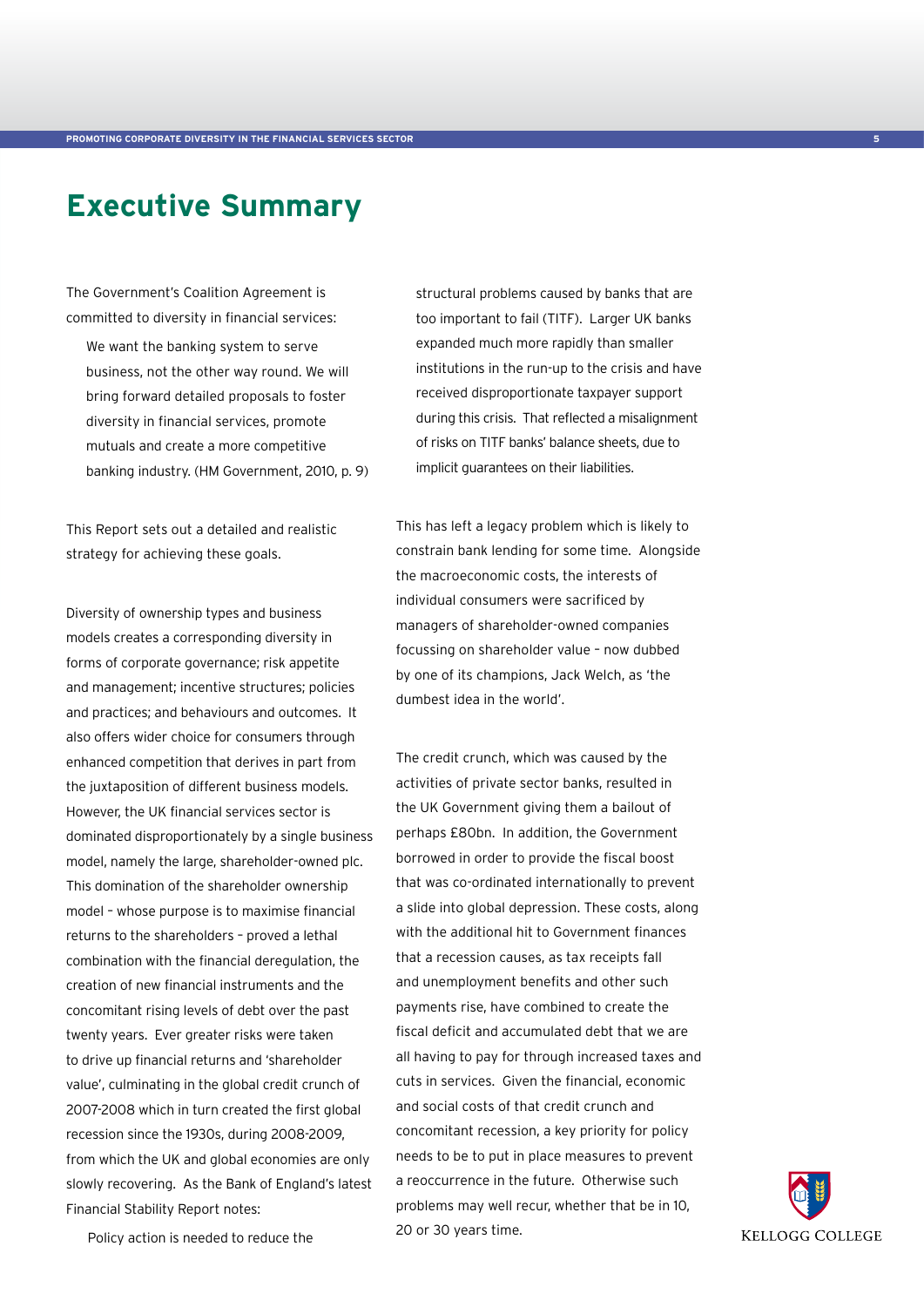In a situation of uncertainty and unpredictability, we cannot know which model will prove to be superior in all possible future circumstances, so we ought to be rather cautious before destroying any successful model. The global economy is a complex system. An important point about complexity is that many complex systems are intrinsically unpredictable, even if we know everything else about them. Thus, the problem is not just that the economic future is uncertain, but that it is fundamentally unpredictable. As The Economist notes:

Just as an ecosystem benefits from diversity, so the world is better off with a multitude of corporate forms. (The Economist, 2010, p. 58)

The loyalty that mutuals show to their locality will often be reflected in local sourcing, which means that mutuals may contribute more to the local and regional economies than do private companies. In addition, many mutuals deliver goods and services that would simply not be provided at all by plcs. And because of the social purpose inherent in many mutuals, they tend to give, proportionally, greater support to local charities and other such bodies than do plcs, with the mutual sector giving well over one per cent of its surplus to the local community, beating the generally accepted benchmark for good corporate governance; this is not just in terms of cash, but also various support 'in kind', such as the use of premises, and encouraging staff to spend time supporting local charities and other initiatives.

#### **The UK context: a lack of diversity**

For the market as a whole to benefit requires that the various corporate models each enjoy the necessary critical mass, defined as the degree of market share necessary to enable that model to operate successfully and thus to provide real competitive pressure on the other players within the market. Other European countries tend to have several co-operative banks, which tend to be important lenders to the SME sector, whereas in the UK there is only one. The UK's 500 credit unions have total assets of around half a billion pounds – far short of what would be necessary to provide serious competitive pressure on the high street banks. The mutual insurance sector in the UK, at 5 per cent of the total insurance market, compares badly to the 30-40 per cent typical of the other large insurance markets globally. And the demutualisations of the 1980s and 1990s reduced the mutual building society sector below the critical mass to really deliver what a more diverse financial system would offer.

There is a fundamental attitude problem within the UK amongst the media and regulators, with the shareholder owned company being regarded as the 'normal' or 'natural' way of doing business. Other ownership models may be accepted, yet all models tend to still be judged against criteria appropriate for the shareholder ownership model. And the large plc, at that. Thus, for example, on the issue of raising capital, the Financial Services Authority (FSA) appear, at times, to view all companies as if they were, or should be, large plcs.

There is a bias against the mutual corporate form. At least in part, this is because of its inability to easily raise capital, despite the fact that this reduces their risk appetite and thus means that a financial services sector with a strong

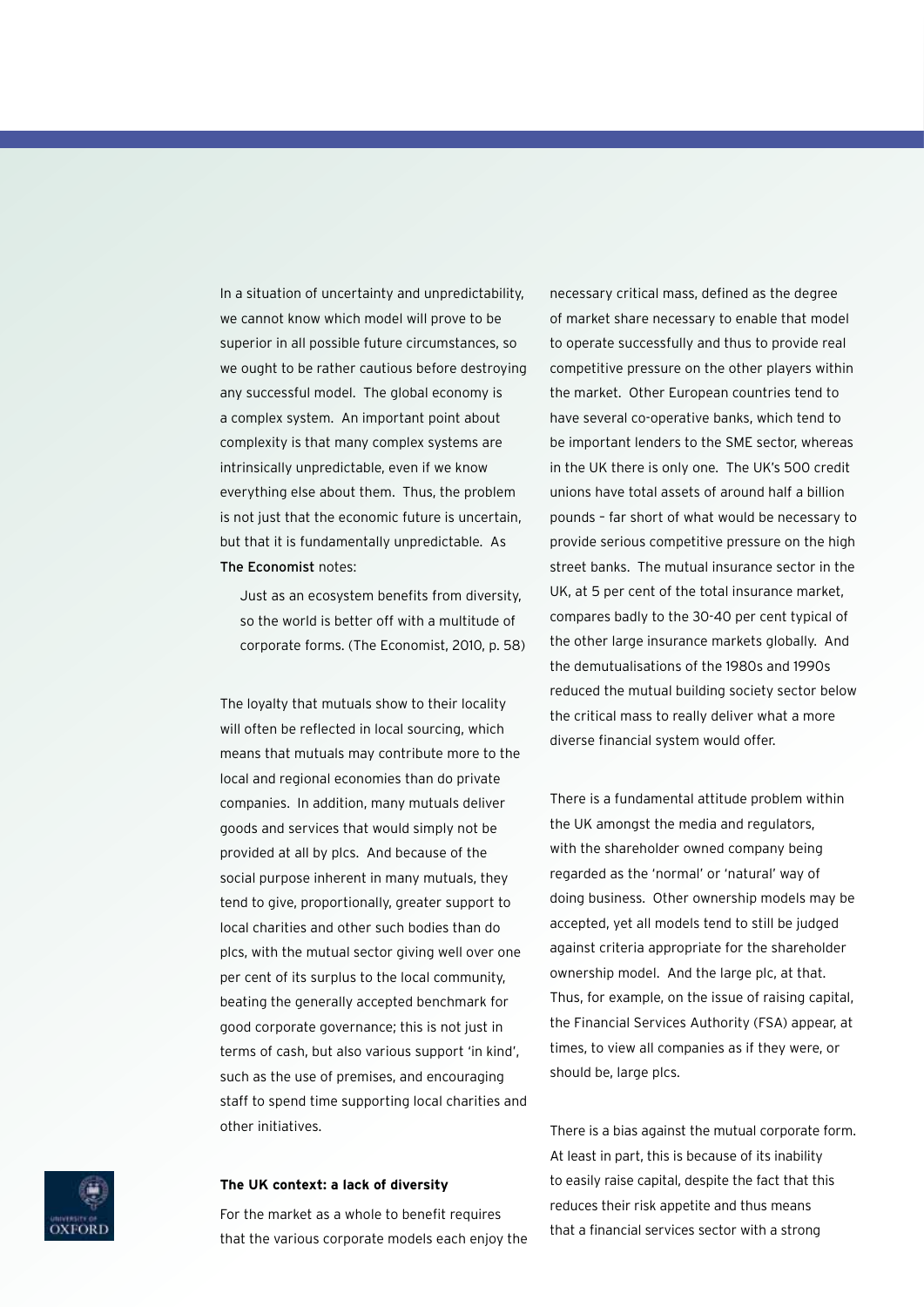mutual sector will have a greater diversity of risk appetite, which is a positive outcome in terms of creating a stable and robust financial services sector – as reported in IMF and other research.

#### **Measuring diversity**

For Government to achieve its aim of enhancing diversity it needs to measure the degree of diversity over time so that progress can be measured, and assurance can be given that the risks of a future credit crunch are indeed being reduced over time. This might include geographical diversity, to promote a greater local and regional spread of such institutions.

#### **Regulatory barriers to diversity**

The Government has announced that it will create a Prudential Regulation Authority (PRA) as a subsidiary of the Bank of England, and a new Consumer Protection and Markets Authority (CPMA) which will take on the FSA's responsibility for consumer protection. This recasting of the UK's financial regulatory structure presents a rare opportunity to ensure that the issue of diversity is properly accounted for. In terms of responsibilities, what should these new regulatory bodies look like if they are to prove useful partners for the mutual sector, enabling the mutual sector to achieve critical mass, and thus creating greater corporate diversity?

One of the problems in the past with UK policy making is that mutuals have often been an afterthought. This can result in opportunities being missed and in wrong-headed policies being pursued. There is now an opportunity to formalise a relationship between policy makers

and the mutual sector that could avoid these costly mistakes. A formal, longer-term relationship is needed.

#### **A strategy for financial diversity**

Within the new regulatory framework, there needs to be a clear responsibility in the regulator's charter to promote diversity of ownership. In the past, the objection to taking this step is that it would require legislation. But now there is going to be legislation in any case, and there is going to be a new regulator, so this is the moment to ensure that the regulator is given proper responsibility towards fostering diversity and promoting mutuals. So, firstly, the regulator must have a responsibility and a requirement to demonstrate that they are taking diversity into account.

Secondly, the regulator needs to have somebody within the organisation who is at a senior level defined as a head of mutuals policy and who is therefore charged with demonstrating that regulation does not prevent mutual organisations from competing on an equal basis with nonmutual forms. (There is no-one with that remit currently, and thus there is no particular incentive for anyone in the organisation to think beyond the standard plc model.)

Thirdly, regulation needs to be proportionate. Regulation and the demands it makes represents a powerful competitive advantage for large incumbent players because they can absorb that cost. The resource costs and the monetary costs impact more heavily on smaller players, constituting a barrier to entry – you have to comply with regulation before you have done

"The loyalty that mutuals show to their locality will often be reflected in local sourcing, which means that mutuals may contribute more to the local and regional economies than do private companies. "

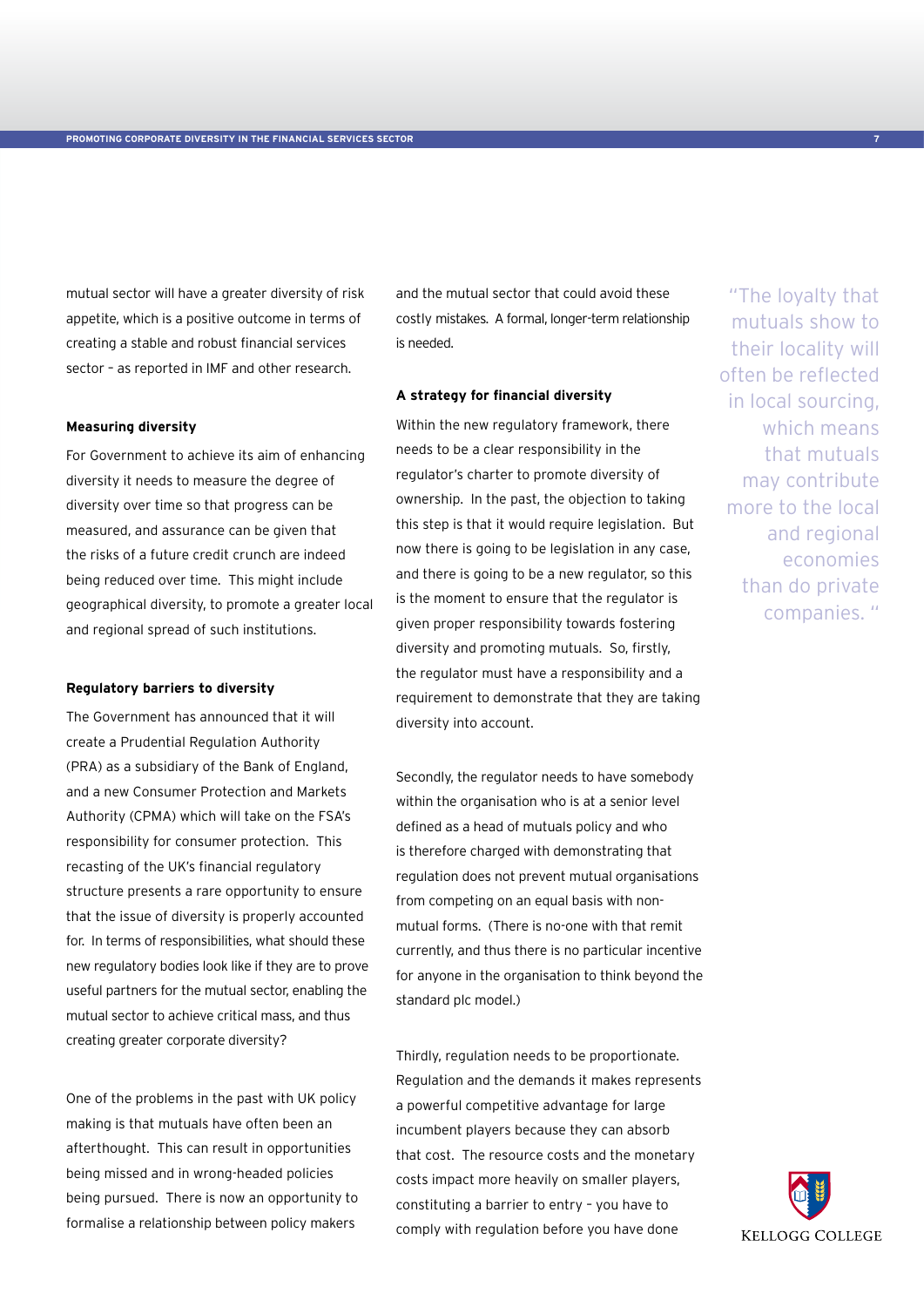your first deal – and it stops the smaller people thriving in a way that would provide meaningful competition to the big incumbents. On the whole that disadvantages mutuals, and it is certainly a barrier to greater diversity. Ironically, it actually favours the 'Too Important to Fail' banks that are part of the problem.

Fourthly, on the PRA and CPMA:

- i. 'promoting mutuals and fostering diversity' needs to be in their objectives;
- ii. they should both be committed to take account of diverse business structures;
- iii.there needs to be a mutuals' policy function in both the CPMA and the PRA: these bodies need somebody on the inside who understands the difference at the grass roots of producing policy in diverse sectors.

Fifthly, the Bank of England:

- i. needs to have its accountability improved along with its increased powers;
- ii. should be required to explain what the impact of major policy decisions would be on mutuals and on the degree of diversity of the financial services sector; and
- iii.should also be required to report on diversity in the sector, producing an annual review of diversity and how its actions have promoted it.

Thus, good, strong and transparent regulation is required that takes account of the particular structures within the mutual sector. To achieve this would require a mutuals policies function

within the PRA and CMPA, with them reporting on the success of their efforts to promote diversity, and also commenting on the impact on diversity and on mutuals of each individual significant regulatory proposal.

The Coalition Government has already shown a strong degree of interest in mutuals, and this is likely to prove important to a range of government functions. A Minister for Mutuals – similar in status to the Minister for the City – would be able to deal across the various government departments that have to deal with the mutual sector. A Minister for Mutuals would be responsible for all types of mutuals in all sectors – in manufacturing, retail, health, education, non-financial services, football clubs and so on, as well as for the financial services sector. Given the weight of business, this would need to be a Treasury minister – suitably supported by sufficiently qualified and senior officials – that also had a responsibility in BIS and crosscutting responsibility across Government as necessary. Fundamentally, the Minister for Mutuals would ensure parity of esteem for the mutual and proprietary models, which is a principle of public policy and which should set the agenda for regulators.

Government must not allow the UK's financial services sector to return to the 'business as usual' model that has proved so costly to the economy and to public finances. Already we have seen a return to the bonus culture, which is fuelled by profits boosted by the increased market power of banks which have been rescued by the taxpayer. It is vital that

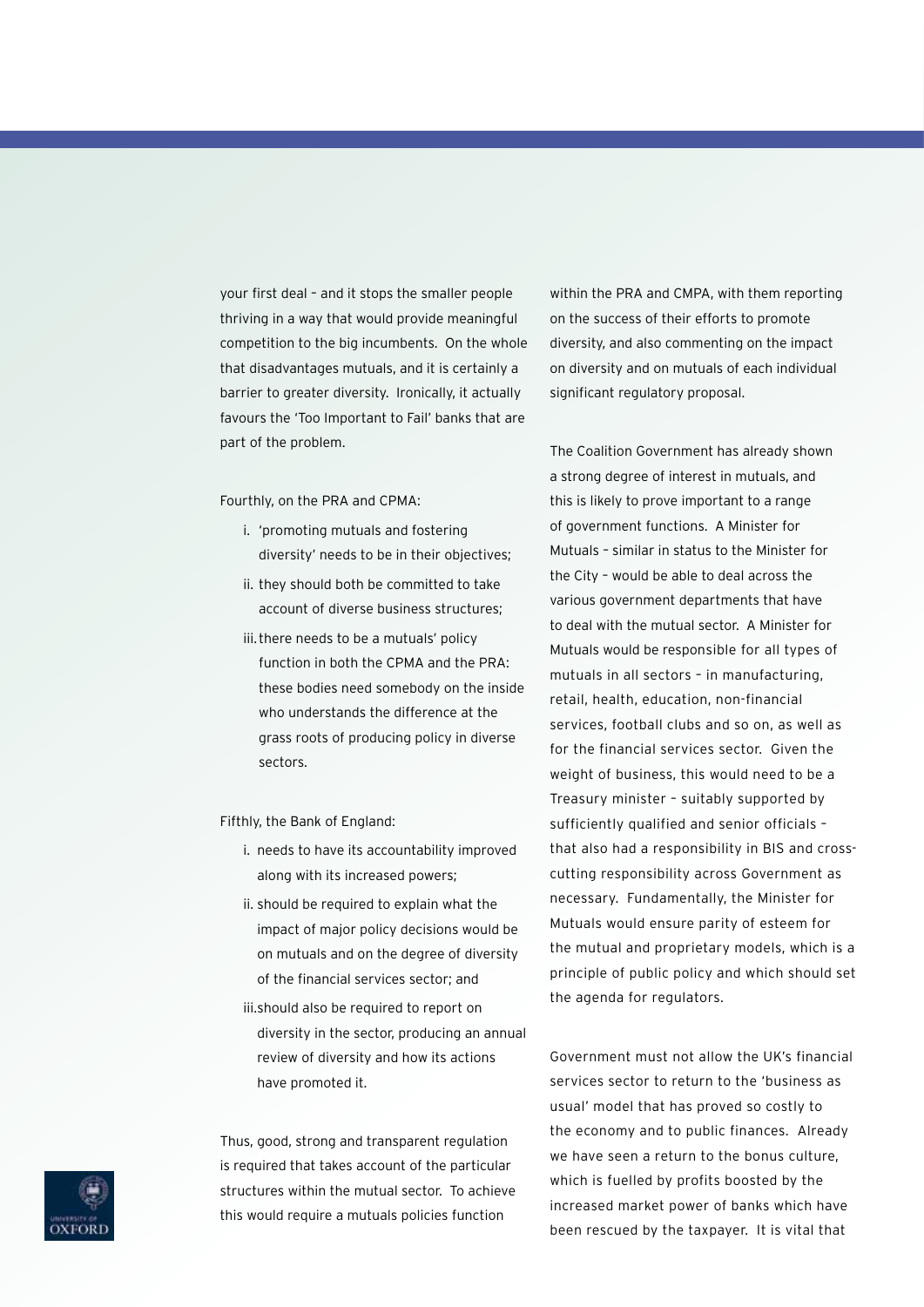the banks face competition from mutuals, which would also reduce the risk of the credit crunch being repeated.

Keeping a reformed Northern Rock independent of the big banks will be good for competition. Northern Rock could be converted to an assetlocked public interest mutual. As a mutual committed to its core business, a remutualised Northern Rock would help the Government by supporting competition and diversity through the maintenance of a strong mutually-owned financial sector.

There are plenty of examples of the positive role that mutuals can and do play, but these positive impacts could be greatly enhanced given the

right environment and political goodwill. The benefits of creating a more diversified financial services sector include greater stability, more accountability to consumers, reduced systemic risk, and better access to financial services. The research suggests that mutuality appeals to consumers. But consumers do need to be given the choice – and that choice needs to be preserved rather than allowing mutuals to demutualise or to be crushed by the everincreasing costs of staying in business. Positive words count for little if the downward trend in the number of mutual organisations in financial services is allowed to continue. There is an urgent need to translate positive words into substantive actions.

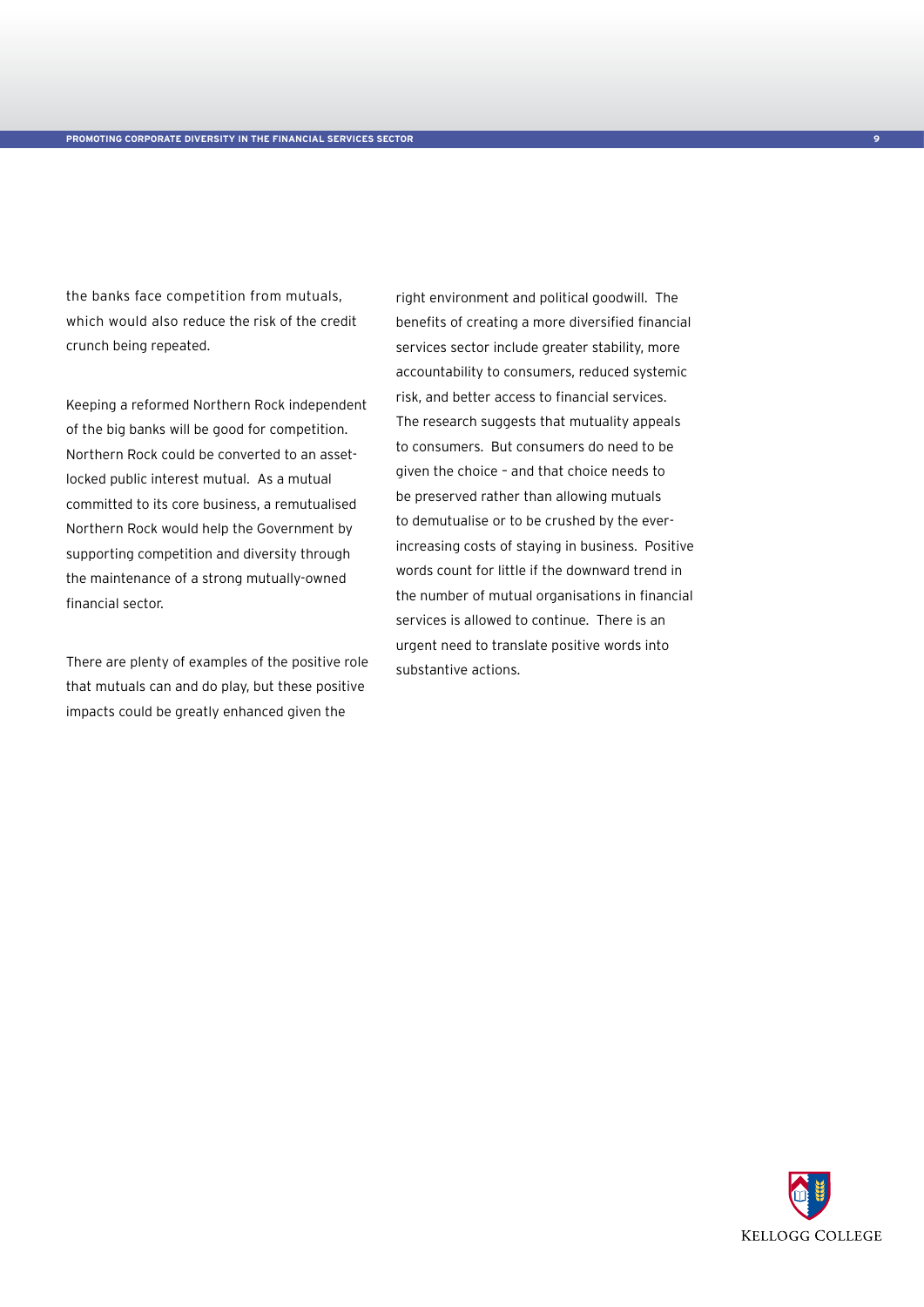## **1. Introduction**

In the run up to the 2010 General Election, the Mutuals Manifesto set out plans from the co-operative, mutual and employee-owned sectors to put people at the heart of business and society (Mutuo, 2010). (The current Report refers to 'mutuals' as including all memberowned, or 'stakeholder-owned' organisations, including mutual building societies and insurers, friendly societies, co-operatives, credit unions and employee-owned organisations.) Following the election, the incoming Government's Coalition Agreement included a commitment to fostering diversity in financial services

We want the banking system to serve business, not the other way round. We will bring forward detailed proposals to foster diversity in financial services, promote mutuals and create a more competitive banking industry. (HM Government, 2010, p. 9)<sup>1</sup>

The consultation document on Financing a private sector recovery issued jointly by the Department for Business, Innovation & Skills and HM Treasury stated that:

Mutuals play a strong role in local communities, building long-term relationships with members and often operating in areas of economic and social deprivation. The range of services offered by building societies and other mutuals has expanded as the legal framework has been updated, and in response to changes in technology and customer demand. The Government is interested in views on the role that mutuals could play in facilitating access to finance for

businesses and providing greater choice in financial services. (Department for Business, Innovation & Skills, 2010, p. 32)

And the Treasury White Paper on A new approach to financial regulation: judgement, focus and stability, stressed:

The need to maintain diversity in the financial services sector (for example, by removing barriers to entry where possible, and ensuring that its rules do not disadvantage mutually owned financial institutions). (HM Treasury, 2010, p. 32)

Furthermore, the coalition Government has talked a lot already about the 'Big Society' and this suggests a growing role for organisations owned by their customers or employees, to improve efficiency and accountability, in public services and private enterprises. Thus the Chancellor of the Exchequer said in the Commons on 16th June that:

'Building societies and mutuals have an important role to play in the future. We want to strengthen them and support those who want to create mutuals.'

The question therefore is how Government can actually deliver on this commitment to promote and support corporate diversity in the financial services sector.<sup>2</sup> The purpose of this Report is to set out a detailed and realistic strategy for achieving this goal of fostering diversity in financial services by promoting mutuality.

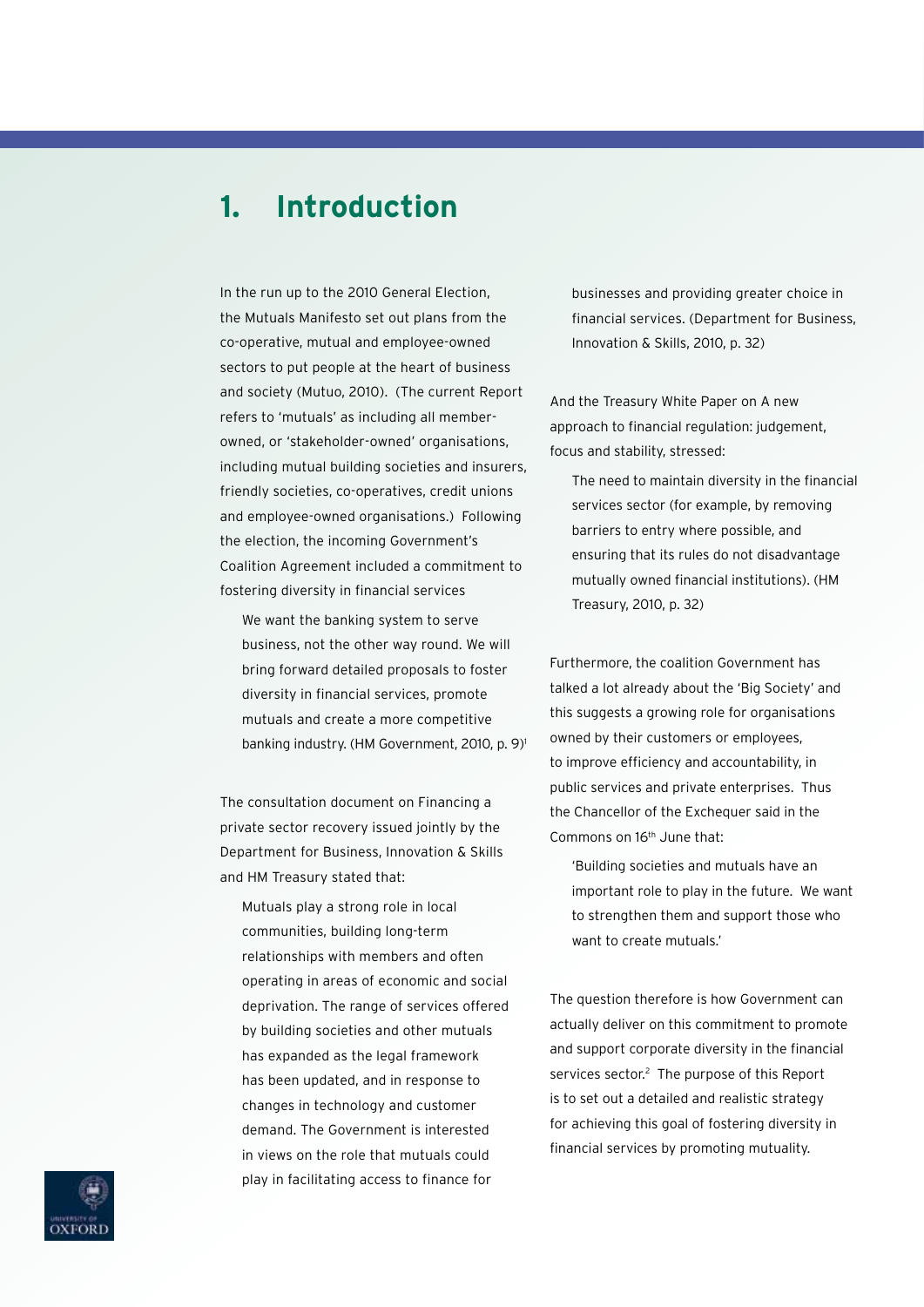#### **Notes**

1 The Coalition Government uses the term 'mutual' in the same inclusive way as in the current Report.

2 The Office of Fair Trading is also currently reviewing barriers to entry and expansion in banking, and the Government has established an Independent Commission on Banking, chaired by Sir John Vickers, to review the structure and performance of the banking sector with a review to reforms that would enhance competition. Increased corporate diversity would play a positive role in achieving the aims of both these investigations, and conversely, any breaking up of the 'too important to fail' banks would provide an opportunity to enhance both the corporate and geographic diversity of the sector.

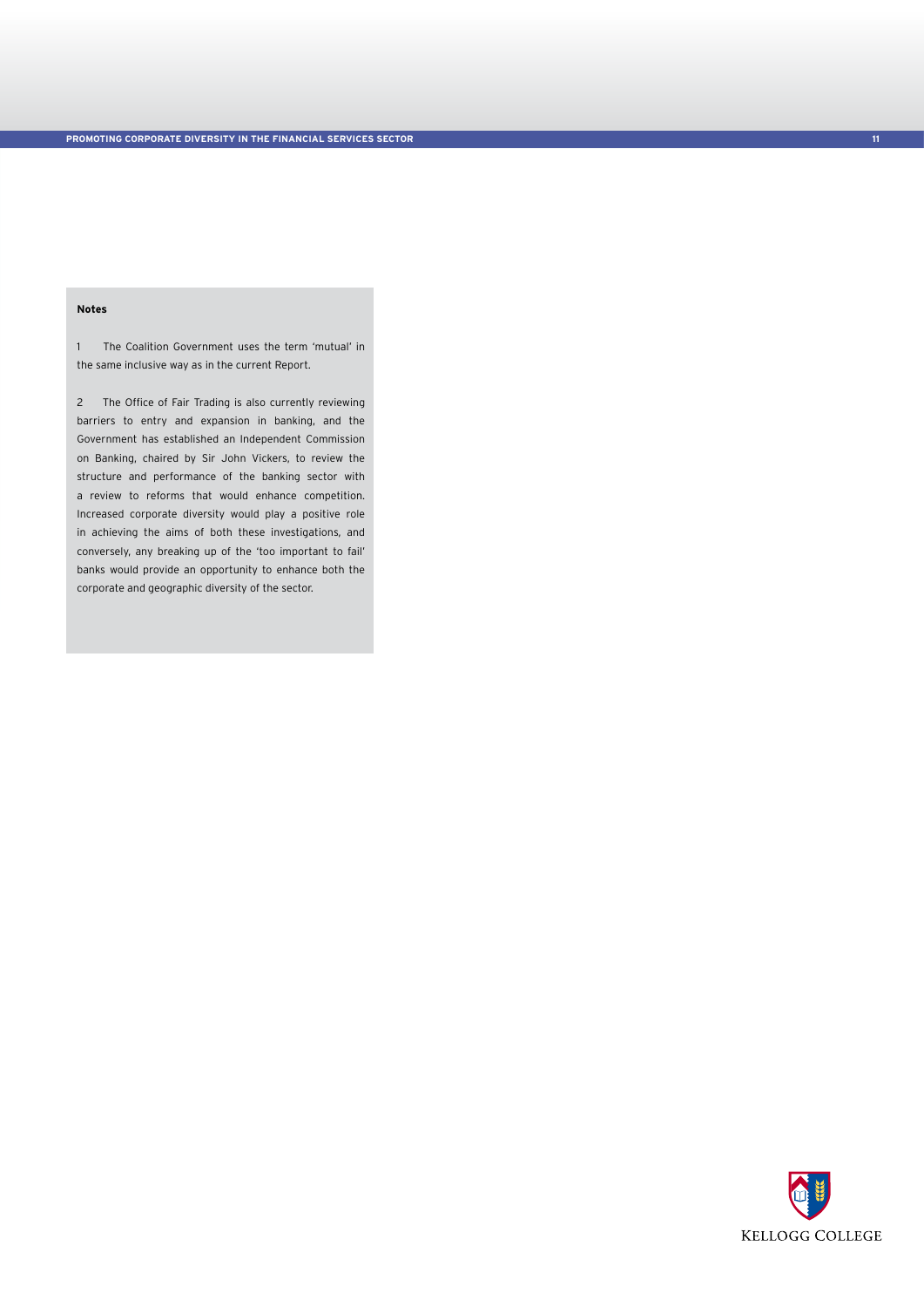## **2. The purpose of diversity**

The financial services sectors of all countries are characterised by a degree of diversity in terms of ownership types and business models. This variety of business models creates a corresponding diversity in forms of corporate governance; risk appetite and management; incentive structures; policies and practices; and behaviours and outcomes. It also offers wider choice for consumers through enhanced competition that derives in part from the juxtaposition of different business models. The diversity of ownership forms and business models, generally includes a balance between public and private ownership, with the private sector being distributed between shareholderowned plcs, other private ownership such as private equity, and a range of 'stakeholder ownership' models including co-operative banks, mutuals and credit unions, which in this Report are included within the generic term 'mutuals'. Mutuals are competitive players in the financial services sector and act to drive competition in the market, benefiting customers through lower prices and a greater choice of providers.

However, the UK financial services sector is dominated disproportionately by a single business model, namely the large, shareholderowned plc. The demutualisations of the late 1980s onwards withdrew around 70 per cent of assets from the mutual building society and insurance sectors, thus substantially reducing their critical mass.

This domination of the shareholder ownership model, whose purpose is to maximise financial returns to the shareholders, proved a lethal combination with the deregulation over the past

twenty years which led to the creation of new financial instruments, rising debt levels and a bloated financial sector – generally referred to as a process of financialisation. Ever greater risks were taken to drive up financial returns and 'shareholder value', culminating in the global credit crunch of 2007-2008 which in turn created the first global recession since the 1930s, during 2008-2009, from which the UK and global economies are only slowly recovering. As the Bank of England's latest Financial Stability Report notes:

Policy action is needed to reduce the structural problems caused by banks that are too important to fail (TITF). Larger UK banks expanded much more rapidly than smaller institutions in the run-up to the crisis and have received disproportionate taxpayer support during this crisis. That reflected a misalignment of risks on TITF banks' balance sheets, due to implicit guarantees on their liabilities. (Bank of England, 2010, Page 11)

This has left a substantial legacy problem which is likely to constrain bank lending for some time (Llewellyn, 2010). Alongside the macroeconomic costs, the interests of individual consumers were sacrificed by managers who were primarily focussed on shareholder value. One of the champions of shareholder value, Jack Welch, in 2009 called it 'the dumbest idea in the world'. Alan Greenspan, the former chairman of the Federal Reserve – and described by the Financial Times as 'a high priest of laissez-faire capitalism'3 – announced in 2008 that the credit crunch had exposed a 'mistake' in the free market ideology which had guided his 18-year stewardship of US monetary policy: 'I have found a flaw', Greenspan

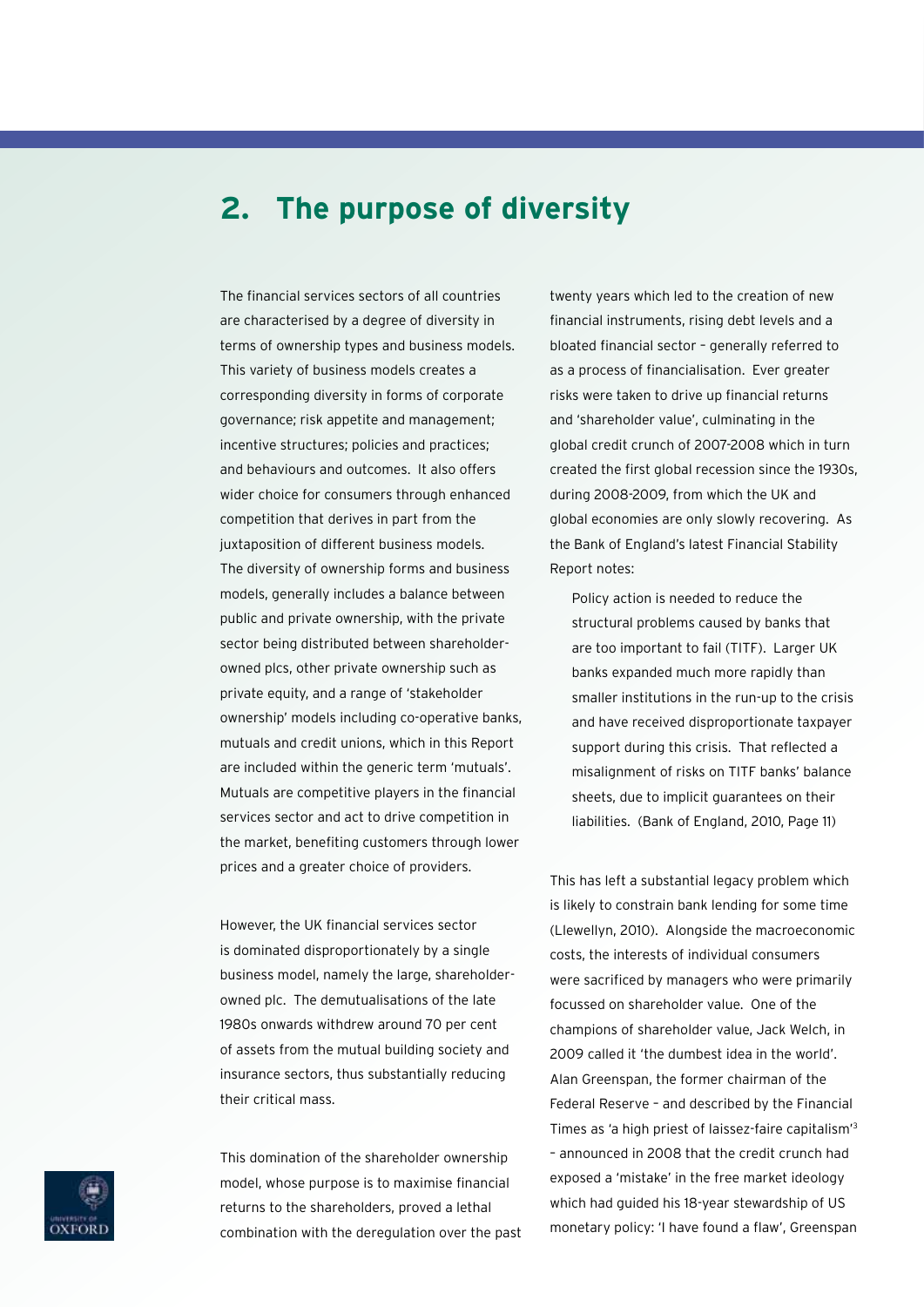announced, referring to his economic philosophy, 'I don't know how significant or permanent it is. But I have been very distressed by that fact.'4

The credit crunch, which was largely caused by the activities of private sector banks, resulted in the UK Government giving them a bailout of perhaps £80bn. In addition, the Government borrowed in order to provide the fiscal boost that was co-ordinated internationally to prevent a slide into global depression. These costs, along with the additional hit to Government finances that a recession causes, as tax receipts fall and unemployment benefits and other such payments rise, have combined to create the fiscal deficit and accumulated debt that we are all having to pay for through increased taxes and cuts in services. Given the financial, economic and social costs of that credit crunch and concomitant recession, a key priority for policy needs to be to put in place measures to prevent a reoccurrence in the future. Otherwise such problems may well recur, whether that be in 10, 20 or 30 years time. (And there is evidence that the incidence and frequency of bank crises around the world has increased over time – see for example Eichengreen and Bordo, 2002.)

### **2.1 Diversity of ownership and business models**

A major contribution to ensuring the necessary systemic stability is to create a more diverse financial services sector. Diversity of ownership and business models promotes systemic stability and is also good for customers because of the

resulting increased competition and choice, quality of service and fairness.

Andy Haldane, Executive Director of Financial Stability at the Bank of England, has described well the way in which one of the factors that lay behind the 2007-2008 global financial crisis was that individual institutions had been diversifying and that while this might be thought to reduce risk, it does not if all are diversifying in the same way, so instead the system becomes more concentrated (Haldane, 2009, pp. 18-19). It is a classic fallacy of composition, that what is good for an individual institution acting alone does not apply when you consider all of them together. In addition to increasing risk through reduced diversity, this process also had the effect of shifting risk from the shareholder-owned banks that moved into investment banking, to the public sector, on account of the Bank of England's obligation to act as Lender of Last Resort.

The Centre for European Policy Studies (CEPS) has recently produced two major and comprehensive research studies of diversity in European banking (CEPS, 2009 and 2010). Both reports emphasise the advantages of having diversity in banking structures and models, and illustrate this with case studies of several countries. The purpose of these reports is not to argue that one model is superior to others, but precisely that advantages accrue through diversity. Their first report, Investigating Diversity in the Banking Sector in Europe found that 'The most important conclusion is that the current crisis has made it even more evident than before how valuable it is to promote a pluralistic market concept in Europe and, to

"Policy action is needed to reduce the structural problems caused by banks that are too important to fail"

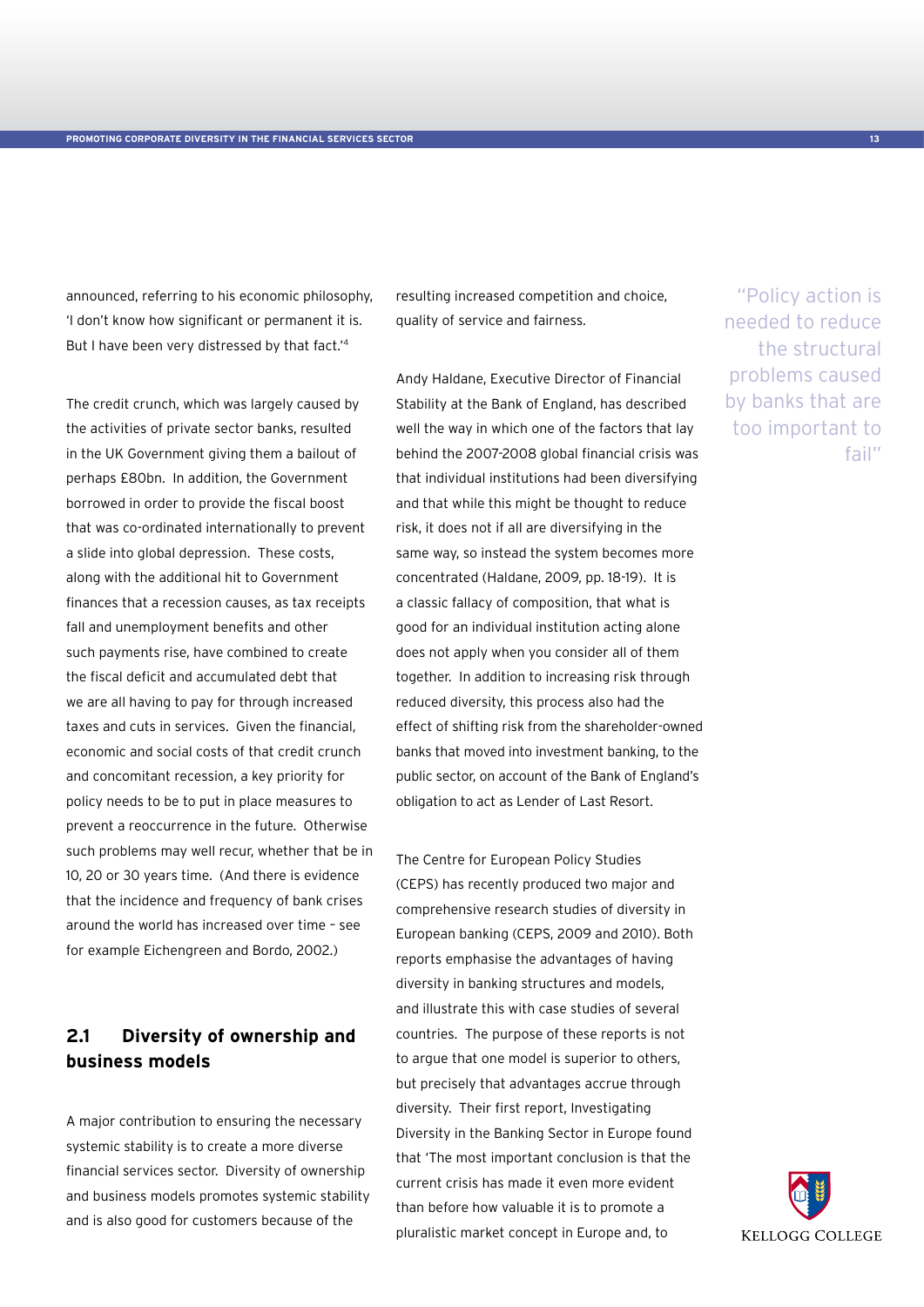this end, to protect and support all types of ownership structures' (Ayadi et al., 2009, p. 3). Interestingly, the book's front cover is a picture of a coral reef, showing great variety, but the message the authors were trying to get across by this was not the wonder of "Oh, look, there are lots of different fishes, lots of different plants"; that was not their point. The point they were seeking to illustrate is the idea of biodiversity, namely that "you just do not know how important any one of these small things are and if you disturb some trivial looking fish, you might think that it would not make much difference to anybody, but in reality it might precipitate a chain of events that could, for example, eventually collapse the coral reef off the coast of Australia".5

Thus, the argument here is that in a situation of uncertainty and unpredictability, we cannot know which model will prove to be superior in all possible future circumstances, so we ought to be rather cautious before destroying any successful corporate forms. The global economy is a complex system. An important point about complexity is that many complex systems are intrinsically unpredictable, even if we know everything else about them. Thus, the problem is not just that the economic future is uncertain, but that it is fundamentally unpredictable.<sup>6</sup> As The Economist notes:

Just as an ecosystem benefits from diversity, so the world is better off with a multitude of corporate forms. (The Economist, 2010, p. 58)

Variety is the evolutionary fuel in economic development as well as in biology (as detailed, for example, by Hodgson, 1993). Diversity is

desirable across the economy, and diversity within the financial sector itself – both a variety of corporate forms and geographical dispersion, with stronger local presence – tends to support a broader variety of corporate forms in the rest of the economy which in turn enhances competition and consumer choice (Gagliardi, 2009). And promoting corporate diversity in the financial services sector itself contributes greater local presence, as the plcs tend to be more London based. Thus, promoting mutuality within financial services would not only create a more competitive and robust financial services sector, it would also bring the added benefit of fostering a more diverse economy more generally, in both corporate and geographic terms.

The loyalty that mutuals show to their locality will often be reflected in local sourcing, which means that mutuals may contribute more to the local and regional economies than do private companies. In addition, many mutuals deliver goods and services that would simply not be provided at all by plcs. And because of the social purpose inherent in many mutuals, they tend to give greater support to local charities and other such bodies than do plcs, with the mutual sector giving well over one per cent of its surplus to the local community, beating the generally accepted benchmark for good corporate governance; this is not just in terms of cash, but also various support 'in kind', such as the use of premises, and encouraging staff to spend time supporting local charities and other initiatives.7

The globalisation of financial services has resulted in the ownership of banks and insurance companies being increasingly

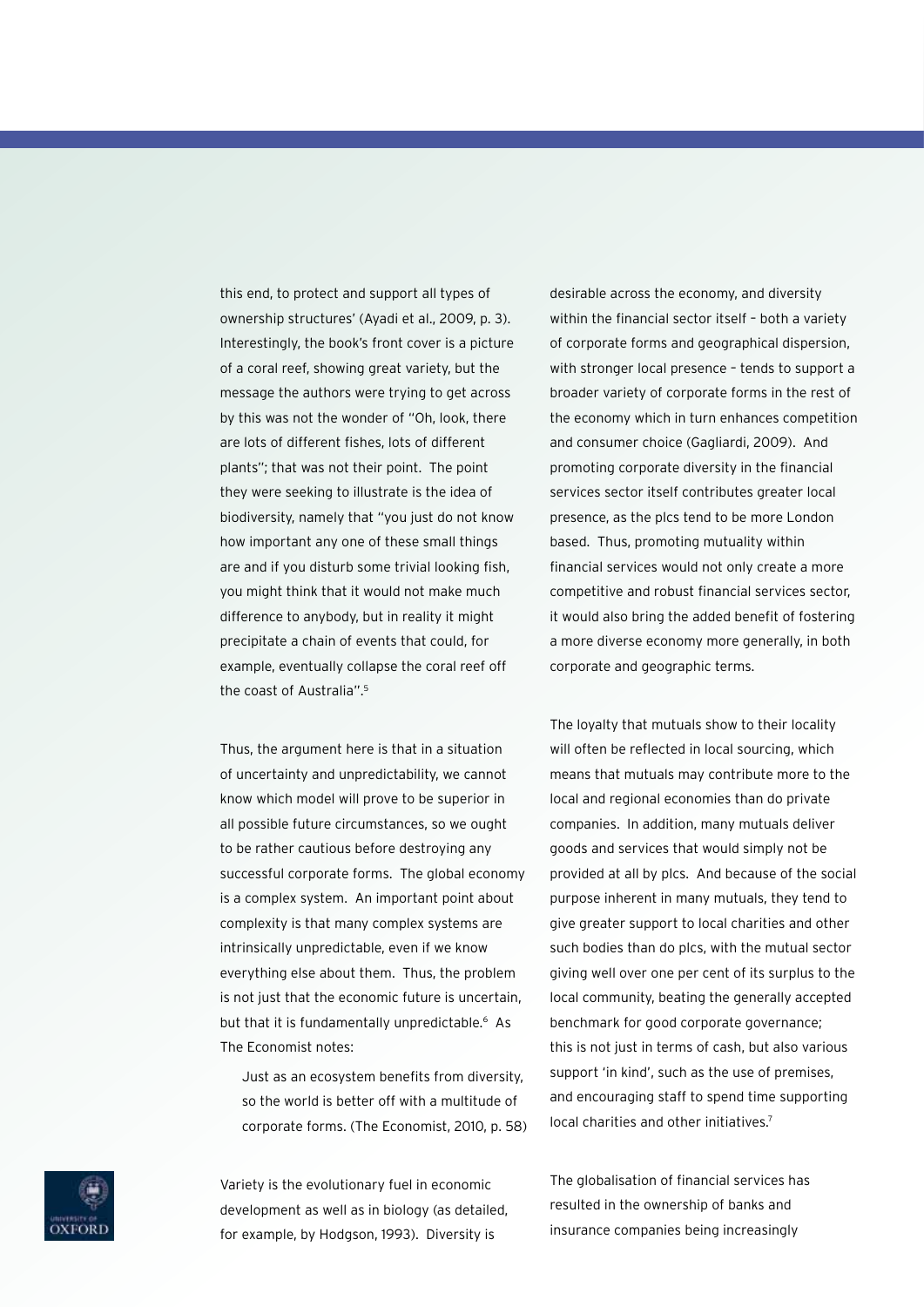overseas, with management of shareholder owned organisations having concomitantly less allegiance to the UK. The UK insurance market in particular is now largely in the hands of overseas owners, and some see the UK as a saturated and less attractive market – hence Zurich Financial Services' recent announcement that it is moving its operations to Ireland, AXA selling its life arm, Aegon closing much of its UK capacity, and Prudential's failed attempt to purchase AIG. Mutuals by contrast are generally owned by UK consumers and most remain entirely focused on the UK market.

Government would no doubt like to see the financial sector improving financial services provision across the various markets, including adequate finance for small businesses, adequate finance for house purchase and low-cost homeownership, and better financial inclusion for those currently marginalised. There is strong evidence from the UK and globally that a more diverse financial services sector will help to deliver in all these areas.<sup>8</sup> Mutual suppliers often occupy markets that plc companies won't – for example, with less profitable consumers; so mutuality provides access to financial services, not just access to a bank account but also access to borrowing, to insurance, and so on, and the reason for this is in part because mutuals can take a much longer view regarding return on capital. The challenges of an everageing population, lack of pension provision, long-term care, care at home and health are all areas where diverse business models can also create solutions to emerging problems. Diversity of ownership structure is good for systemic stability, and diversity of ownership is also good for consumers and others for a range of

additional reasons, including the quality of service, and the effects which a diverse sector will enjoy in terms of competition, choice, pricing and fairness.

#### **2.2 Ownership and purpose**

The purpose of a shareholder-owned bank is to make a return to the shareholders, period. That is what it is there for. The purpose of a customer-owned business is to provide whatever it is the customers want the business to provide for them, subject, of course, to maintaining financial viability. It is for this reason that the CEPS reports characterise non-shareholder value banks – referred to as Stake-holder Value (STV) institutions – as 'dual bottom line' models in contrast to Shareholder Value (SHV) institutions as being almost exclusively focussed on profitability and shareholder value.

Thus, it is not only a difference in ownership structures – it is also a difference in business models. That is why Ayadi et al. (2009 and 1010) refer to 'shareholder value' versus 'stakeholder value' banks, because there are fundamental differences in the business models between these two broad categories. Having a diverse set of institutions and therefore a diverse set of business models increases competition because it is generally the case you get more competition not by just adding more firms with the same business model but by also adding firms with different business models to those which are already there. Thus the competition effect is greater with different business models rather than just having yet another institution of the already dominant form.

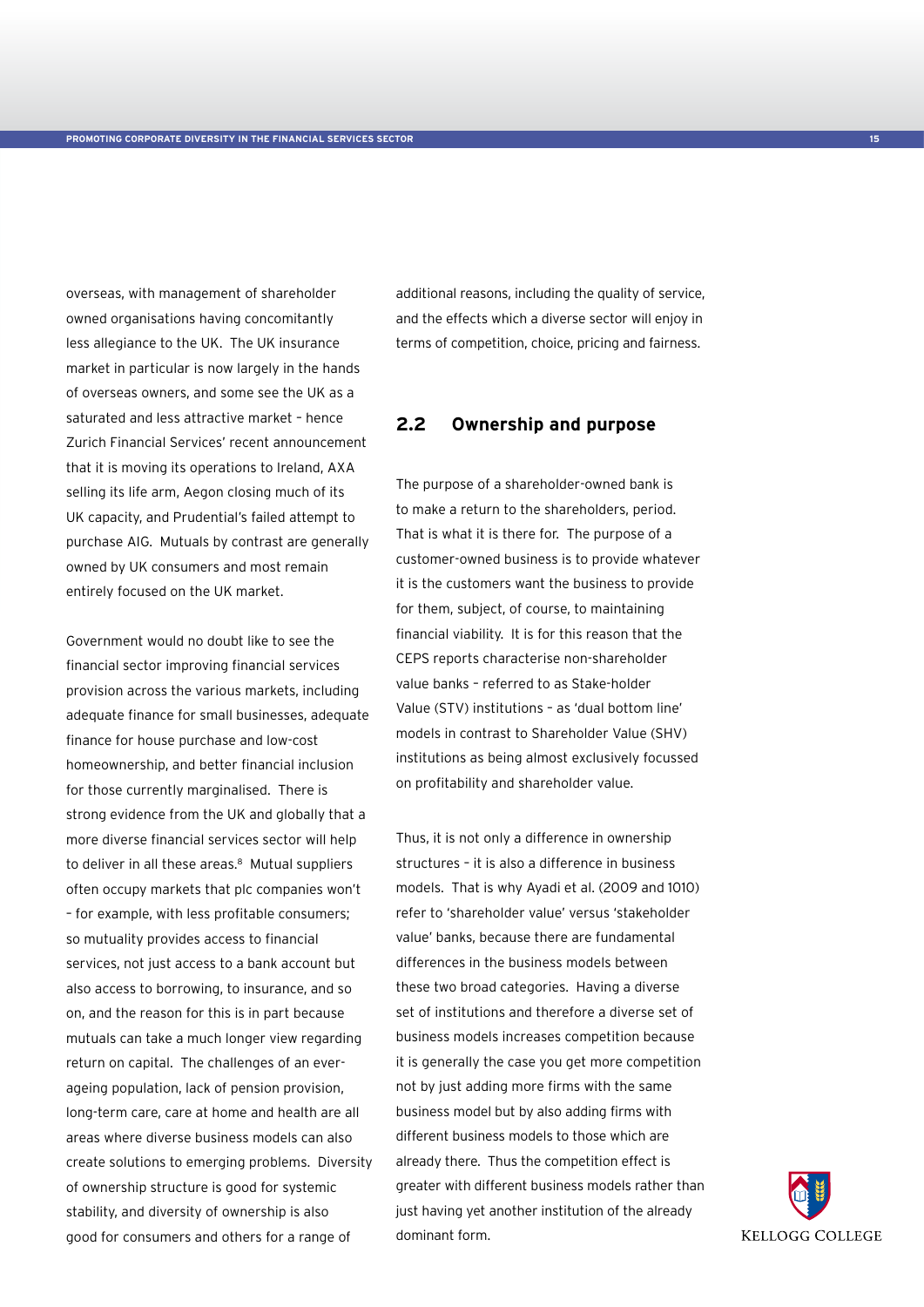This point about business models also feeds into the issue of systemic stability. Across Europe, stakeholder value banks in general performed less badly in the crisis than did shareholder value banks and that is partly – there are also other reasons – due to their different business models and the fact that they manage risks differently.<sup>9</sup>

In addition, another major reason for promoting corporate diversity relates to risk aversion. What one wants is a diversity of appetite for risk within the system. Mutuals will tend to have less appetite for risk than will shareholder owned banks. The case of the Dunfermline Building Society is the exception that proves the rule: it failed not because of the weakness of the building society business model but on the contrary, because it was tempted away from that business model and was adopting policies and practices more appropriate to a shareholderowned bank. Ayadi et al. (2009) found there to be a natural business model associated with different types of ownership structure, and that institutions which got into trouble were those that deviated from that natural business model associated with the particular ownership structure they had. That was certainly the case for Dunfermline.

On appetite for risk, one of the features of a mutual and of many stakeholder value banks is that they cannot easily inject external capital, and this tends to limit their risk appetite, and that was precisely what Ayadi et al. (2009 and 2010) found to be the case, consistently, across Europe. The Dunfermline Building Society deviated away from the tolerance of risk associated with the inability to inject easily more external capital.

This feature of mutuals limits their risk appetite and thus means that a financial services sector containing a critical mass of mutual organisations will have a spread not only of business models but also therefore of appetites for risk. This is a positive feature and one that should be applauded and encouraged, to create a more stable and robust financial services sector. Ironically, the Regulator in practice takes the opposite view: this inability to inject easily more external capital is viewed as a weakness in mutuals. Similarly, the FSA is currently threatening to pursue a policy in relation to mutual capital for mutual insurers and friendly societies that could prove disastrous for the sector.

This pro-plc bias is a fundamental weakness of the UK economy, going far beyond the Tripartite Authorities, and stretching back decades. We therefore discuss this further, in Section 5.3 below, when considering the lack of diversity in the UK financial services sector.

#### **Notes**

3 Francesco Guerrera, 'Welch rues short-term profit 'obsession'', Financial Times, 12th March 2009.

4 Andrew Clark and Jill Treanor, 'Greenspan – I was wrong about the economy. Sort of.', The Guardian, 24th October 2008.

5 Professor David Llewellyn, a contributor to the Ayadi et al. (2009) study, speaking at a seminar at Kellogg College, University of Oxford, August 16th 2010.

6 Andrew Clark and Jill Treanor, 'Greenspan – I was wrong about the economy. Sort of.', The Guardian, 24<sup>th</sup> October 2008.

7 See Michie and Blay (2004) for further detail.

8 The Co-operative Bank, for example, doubled its lending to small businesses over the last three years (see The Daily Telegraph, 27 August 2010).

9 For more detail, see Llewellyn (2009).

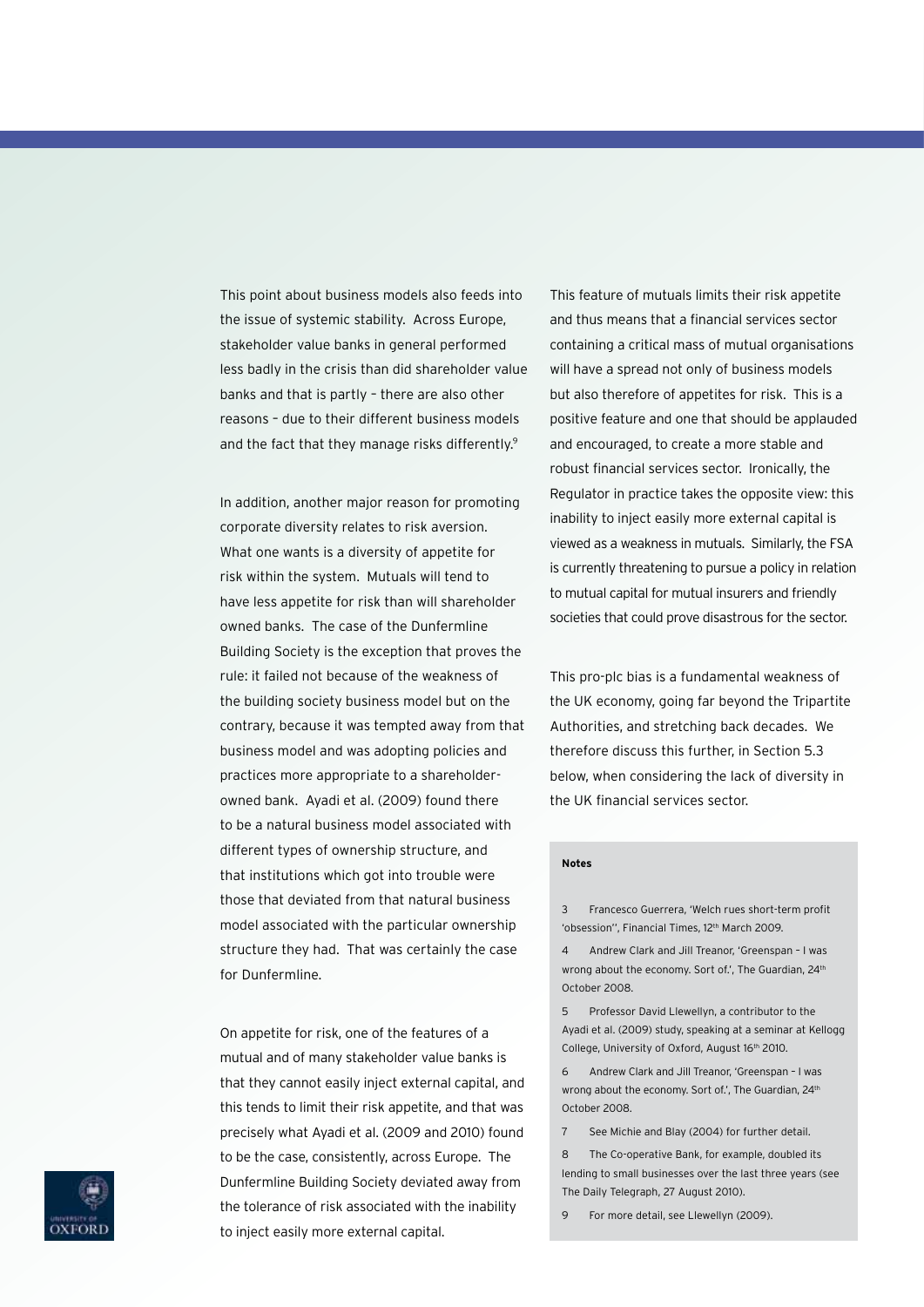## **3. The existing research, evidence & literature**

In 2003, Mutuo undertook a major piece of work to survey the existing literature, conduct its own surveys, and undertake case studies of mutual organisations to discover what the evidence was both about the potential benefits to be had from a non-plc business model and also the degree to which existing mutuals were actually taking full advantage of those opportunities (see Cook et al., 2003). The survey of members of Yorkshire Building Society (YBS) and Oxford, Swindon and Gloucester Co-operative Society (OSG) found that customers of both organisations considered that the business model contributed to the organisation's reliability, with:

- • 75% saying that they liked the fact the building societies, unlike banks, have no shareholders
- • 58% of YBS members said that they felt a sense of ownership that they did not experience when dealing with a bank
- • 66% thought that building societies provide better feedback than banks
- • 72% of OSG members felt that the Co-operative acts more in members' interests because it is not answerable to 'Big City' investors, with 95% agreeing with the statement 'The Co-op is trustworthy'
- • Building society members were four times more likely to trust their mutual than a plc

The survey of the general public found that they were also more likely to trust a building society than a bank and twice as likely to invest in one in the future. While these surveys were undertaken some years ago, it is unlikely that the level of trust in shareholder-owned banks will have risen between 2003 and 2010.

The case studies found that the organisations were aware of the opportunities that their business model presented, with their own interests aligned with the interests of their customers. However, these were major, successful organisations that had agreed to participate, and the good practice discovered could well have been ahead of the average for the sector.

"... more likely to trust a building society than a bank and twice as likely to invest in one in the future."

#### **3.1 The academic research**

'Agency' problems are created by the separation of ownership and control in plcs, where the interests of shareholders and managers are not aligned. Managers may take on risky projects which offer high rewards but are characterised by high levels of risk. Fama and Jensen (1983a, b) argue that one should expect plcs to be involved in activities which generate uncertain cash flows, as the residual claim structure of these organisations makes them more suitable to handle risk. It is questionable whether agency theory can be applied straightforwardly to banks that are insured by a lender of last resort and that therefore face virtually no risk of bankruptcy. But in any case, a high-risk-high-return strategy may not necessarily be the most profitable and sustainable. Mutual organisations were formed to serve a clientele which favours less risky investments (Mayers and Smith, 1981, 1986; Smith and Stutzer, 1995).

Mayers and Smith (1988), using mutual insurance firms as an example, also point out that these organisations combine owner and policyholder

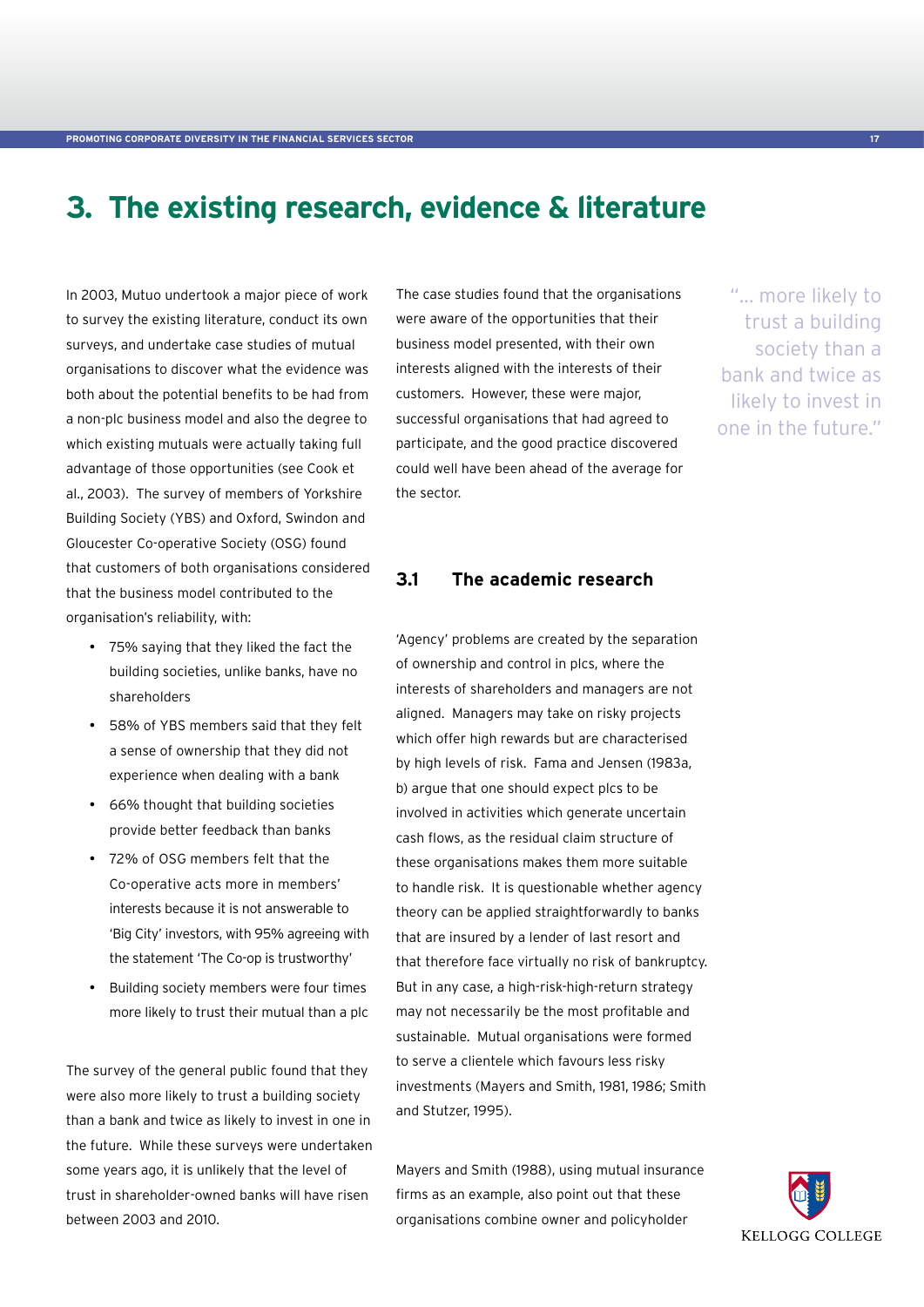functions, thereby ameliorating agency conflicts that exist between owners and customers. Consequently, the managers of mutual organisations have lower incentives to engage in the undertaking of risky projects, when compared to plc managers. Similarly, Rasmusen (1998) argues that plc banks will generally be characterised by riskier investment profile than mutual banks. Using data on property-liability insurance companies during 1980-1987, Lamm-Tennant and Starks (1993) also find that stock companies have higher total risk when compared to mutuals. Born et al. (1995) compared the performance of U.S. plc and mutual companies in the insurance industry from 1984 until 1991, finding both that plcs were more likely to decrease their business in non-lucrative situations, and also that plcs had bigger losses when compared to mutuals for given premium amounts.

The evidence suggests that mutuals can exhibit similar or even superior performance to plcs. Valnek (1999) analysed the performance of mutual building societies and plc banks in the UK over 1983-1993, finding that plc banks incur higher costs in the form of loan-loss reserve provisions, which attributes to the fact that mutuality minimises agency conflicts between owners and depositors. Heffernan (2003) examined the pricing behaviour of demutualised building societies along with mutuals to address the question of whether the change of ownership structure would cause managers to put shareholder concerns ahead of customer interests: this econometric study using monthly interest rate data for 1995-2001 on deposit products and mortgages confirmed that managers began to set prices to improve profits

at the expense of depositors and mortgagees. On credit unions, Goddard et al. (2002) note that in the US, a combination of credit unions' traditions of pursuing social, educational and development objectives, along with the liberalisation of the 'common bond' and membership regulations, led to a significant rise of market share, with 30 per cent of US citizens belonging to a credit union. Due to their cooperative philosophy and ability to provide for their members, credit unions have often ranked as the number one financial institution in terms of member satisfaction in the American Banker's Association surveys (Kaushik and Lopez, 1994). Karels and McClatchey (1999) found that – due to their mutual co-ownership structure, which leads to risk-reduced behaviour – the introduction of deposit insurance in the US did not result in enhanced risk-taking activity. More than 50 per cent of the Irish population are members: credit unions 'have become so much an intrinsic part of daily Irish living that it is difficult to imagine what Ireland would be like without them' (McCarthy et al., 2000, p. 2). In New Zealand, credit unions' assets in 1999 were 430 million NZ dollars, with 134,097 registered members (Sibbald et al., 2002); by 2009 this had risen to 620 million NZ dollars with 171,000 members.10 Globally there are over 49,000 credit unions in 97 countries, representing 184 million members with over \$1.3 trillion in assets.<sup>11</sup> McKillop et al. (2002) argue that although credit unions in the UK are comparatively small, they do combat financial exclusion. Jones (2008) also finds that credit unions in Britain have played a role in achieving financial inclusion, and argues that these institutions are best placed within the financial services to impact poorer communities.

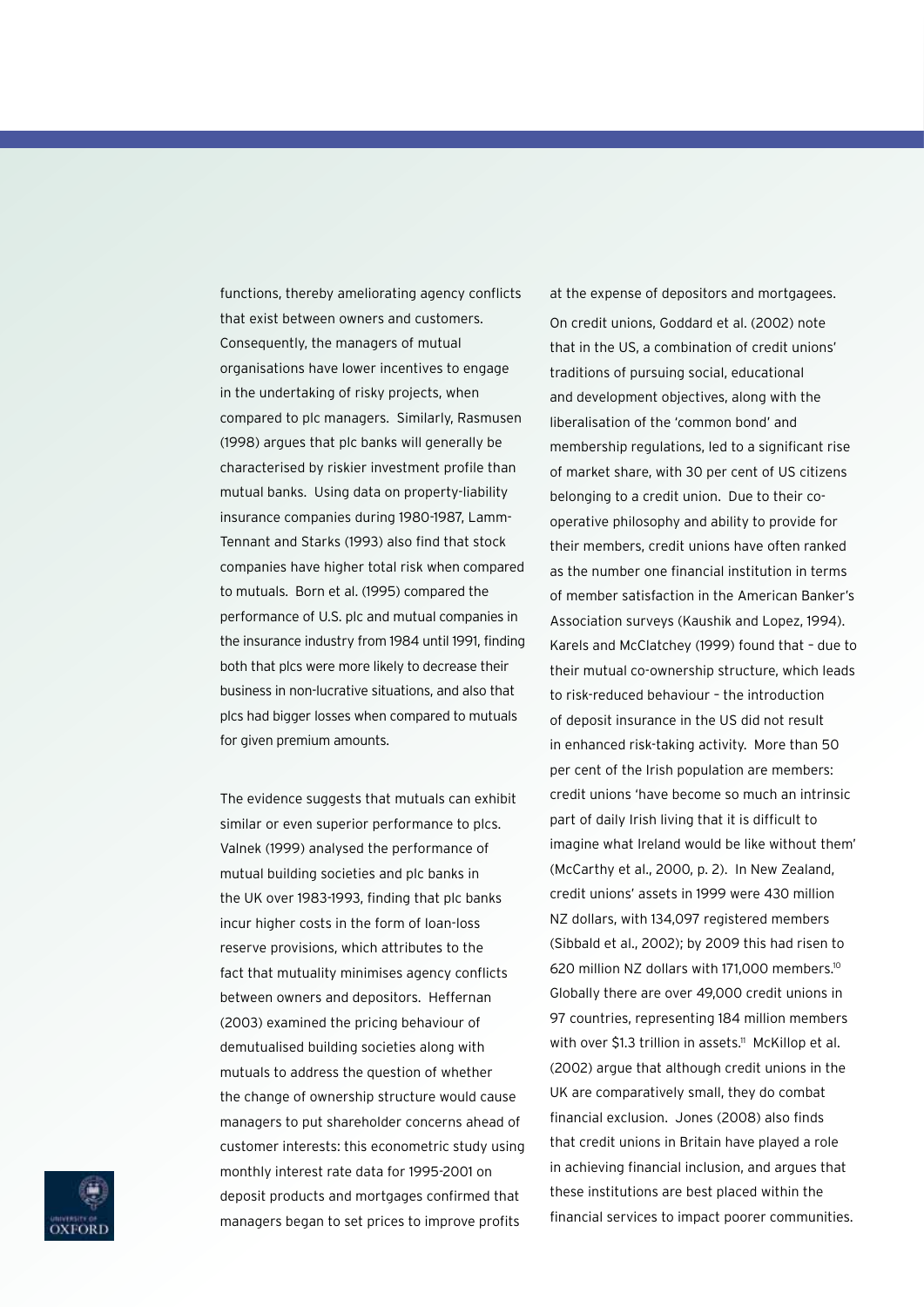In a major and well-respected piece of research by the International Monetary Fund, Hesse and Ĉihák (2007) investigated the impact of co-operative banks on financial stability using data from 29 major advanced economies and emerging markets that are members of the OECD, and found that co-operative banks tend to be more stable than commercial banks, and that these results can be attributed to less volatile rates of return. Angelini et al. (1998), using a sample of small firms in Italy, argue that the success of co-operative banks can typically be attributed to their institutional set-up which overcomes problems of asymmetric information between lenders and borrowers. In another IMF study, Fonteyne (2007) argues that co-operative banks might be less fragile than other banks as they have a stable deposit and customer basis, they focus on capital preservation, and they do not maximise profits but rather customer surplus, which could serve as a potential cushion in weaker periods; further, the dispersed membership and the dominance by managers in risk-taking decisions might reduce incentives for risk taking and thus fragility. Fonteyne also reports that 'as consumer-owned institutions, co-operative banks have a comparative advantage in gaining the trust of their customers' (2007, p. 4).

In a similar study to Hesse and Ĉihák (2007)'s IMF paper, Beck et al. (2009) analyse the German banking sector. As they note, it is a nice laboratory for such research, since roughly a third of the sector is private, about a third public, and around a third mutual. They find that the incentive structures, behaviours, risk appetite, and likelihood of failure do indeed vary across the different ownership types and

business models. In terms of creating a system that will not respond lemming-like to a given set of incentives, it might be said that it is not just a nice laboratory setting but also a wise and robust ownership structure for a country's financial services sector. In addition to being structured to make speculative bubbles less likely, the different behavioural patterns also make the sector more likely to be robust in face of various shocks and crises. Beyond these general points, they report:

Our findings suggest that co-operative banks are the most stable financial institutions in Germany, as measured by the z-score, i.e. the distance to insolvency, followed by savings banks and private banks. Decomposing the z-score, we find that privately-owned banks are more profitable and better capitalised than both savings and co-operative banks, which, however, is more than compensated by the higher volatility in profits. This is consistent with Hesse and Cihak (2007) for their OECD sample. Using the NPL-score as a measure of lending risk yields similar results, although there is no significant and consistent difference between co-operative and savings banks in lending risk. The findings confirm the stability-enhancing impact of co-operative banks due to their focus on capital endowment protection and consumer surplus maximisation as well as their disperse shareholdings.

Brunner et al. (2004) find that the performance of co-operative banks in Germany, Spain, France and Italy has not been inferior to that of traditional commercial banks. Outside the UK, co-operative banks tend to play an important role in local communities, acting as a source

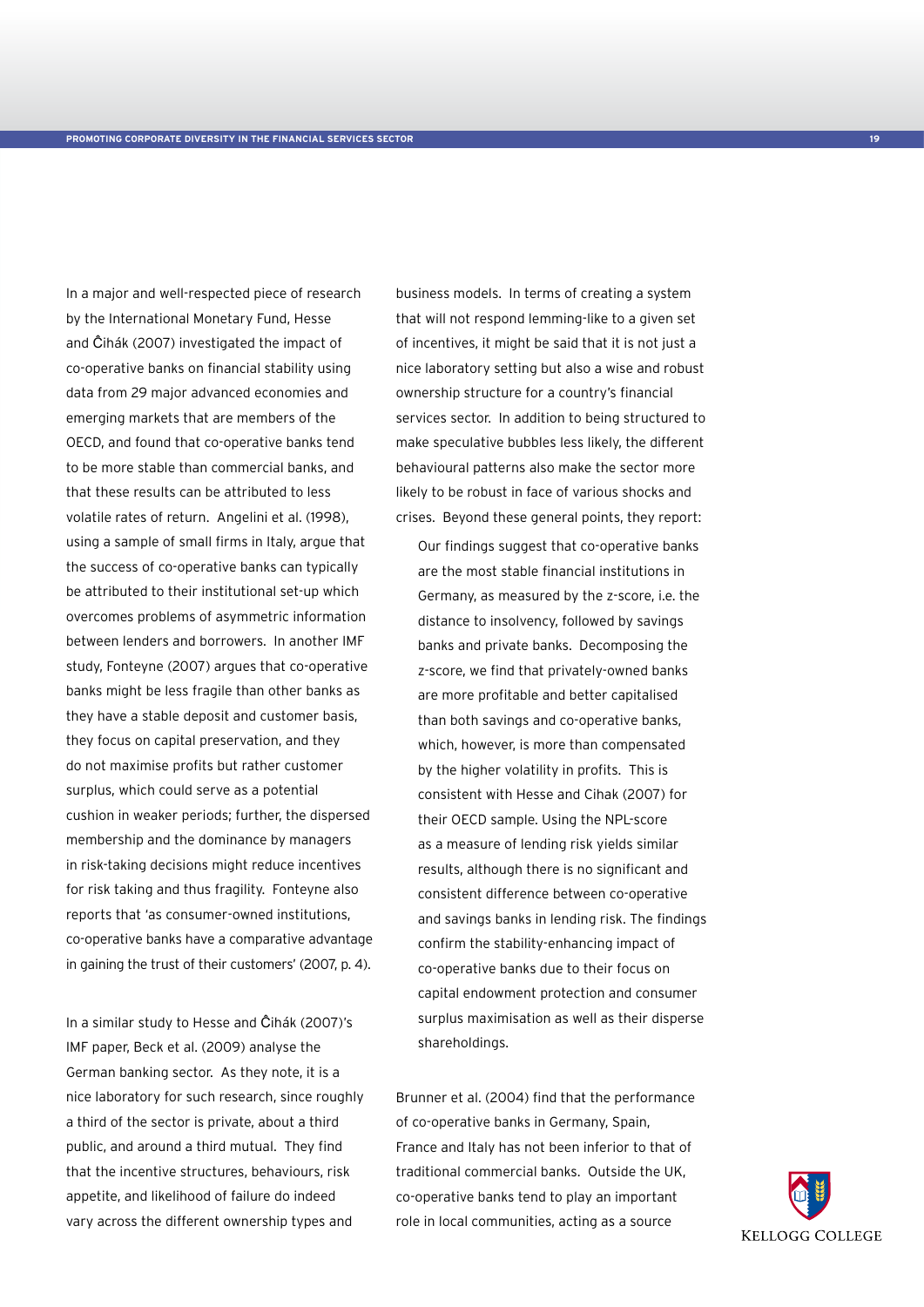of finance for small businesses. The lending conditions are affected by local 'group interactions', where the banks have an advantage in screening and monitoring borrowers (Russo and Rossi, 2001). The borrowers also benefit from relationship-based loans, as they receive access to credit (Becattini, 1990).

Following a major investigation into the banking sector across the key economies of Europe (Austria, Finland, France, Germany, Italy, Netherlands and Spain), Ayadi et al. (2010) report that the empirical evidence suggests no radical difference in terms of performance and efficiency between plc (and more generally SHV) banks on the one hand and non-plc (STV) banks on the other, but that there are systemic and welfare benefits to be derived from a successful non-plc sector, and that a financial system populated by a diversity of ownership and governance structures, and alternative business models, is likely thereby to be more competitive, systemically less risky, and conducive to more regional growth.

### **3.2 Industry studies**

Research commissioned by the Building Societies Association from GfK NOP found customer service to be better in mutuals than in other organisations, with satisfaction levels at mutuals higher than at plc banks on both savings and mortgages, and significant differences in mutuals' favour on questions regarding value for money, fairness, trust, support for customers getting into financial difficulties, and comments

and feedback being taken seriously (BSA, 2010). Indeed, this BSA research which began in 2007 has found this consistently, each year.

Martin Lewis's money saving expert website recently published a survey of over 17,000 UK consumers' views on service standards. While the sample is self-selecting, of those responding, customers of the largest high street banks were more likely to rate the service 'poor' and less likely to rate it 'great' than were customers of BSA members, with the Co-operative Bank 2<sup>nd</sup> in the listing, and 3rd place going to Nationwide Building Society (www.moneysavingexpert.com).

The blog page of the Financial Services Club looked recently at Britain's best and worst banks for customers, and pointed out that the Cooperative Bank subsidiary Smile generated the highest customer score for current accounts in a Which? magazine survey of 15,000 customers in January 2009; that Yorkshire Building Society was second in customer assessment of service in the mortgage market; and that the employeeowned John Lewis scored the highest mark for customer satisfaction with credit cards, followed by Nationwide and Smile (www.thefinanser.co.uk, August 2010). The blog also pointed out, looking further back, that a BBC Watchdog survey of over 13,000 viewers in February 2008 put First Direct top, with Co-operative Financial Services and Nationwide Building Society in second and third positions.

The annual round-up of Which? member satisfaction surveys, including the one referred to above, reports the best and worst ratings across current accounts, savings, credit cards

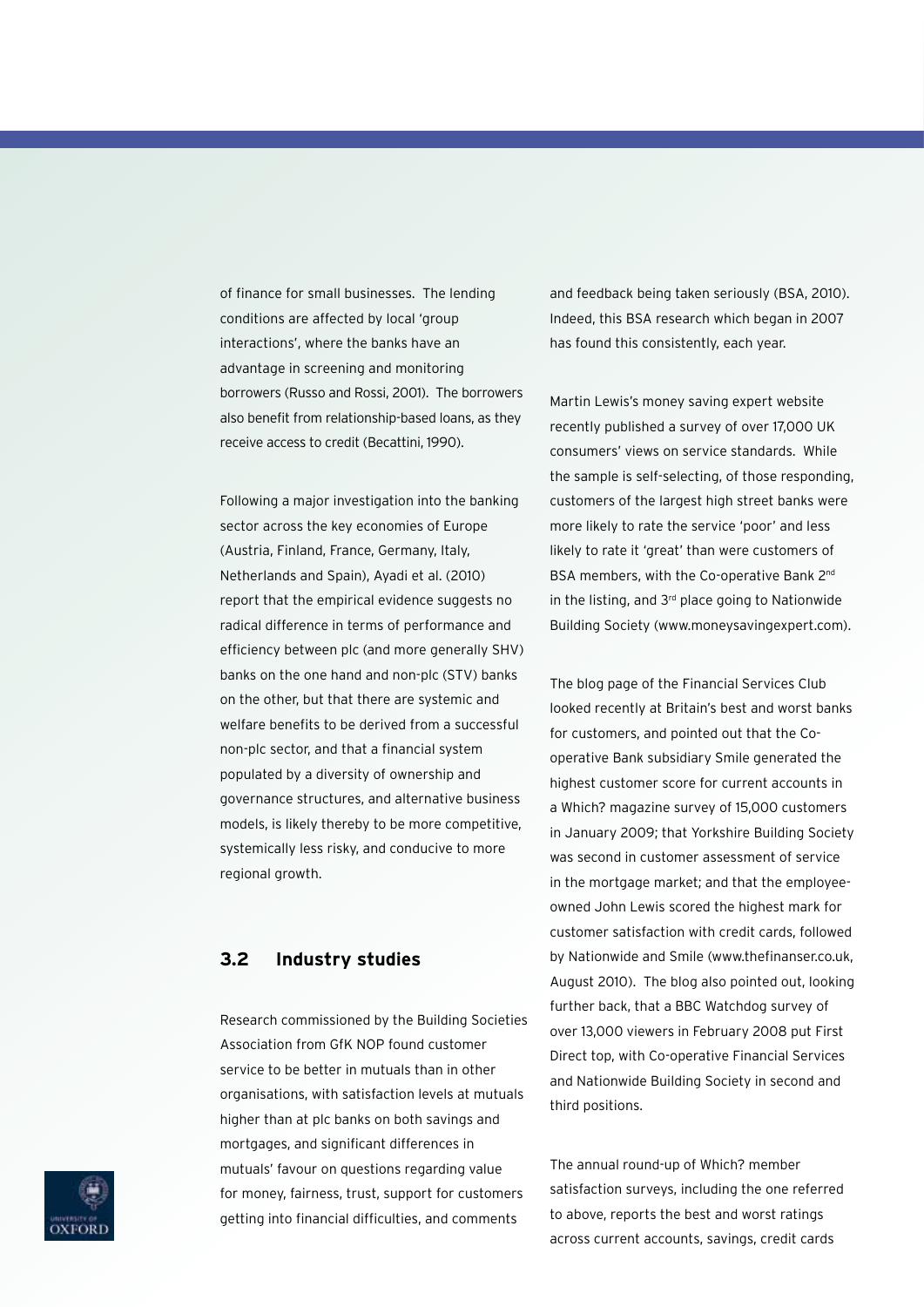and mortgages. For current accounts, the top five and bottom four are reported, with three of the top five being mutuals, and all the bottom four being plcs. For savings, the three 'best for consistency' are reported, with two of the three being mutuals. For mortgages, again, sixty percent of the top five were mutuals, and all the bottom ten were non-mutuals. For credit cards, similarly only two of the top five were plcs (with one of the other three being employeeowned John Lewis), and again, the percentage of mutuals in the bottom ten was zero (Which? Money, 2010).<sup>12</sup>

A survey of more than 10,000 consumers undertaken by Moneywise, the personal finance magazine and website, earlier this year showed a wide ranging mutual presence among firms rated highly by customers for trust-worthiness and service (Moneywise, July 5<sup>th</sup> 2010). On customer service, non-plc non-shareholderdriven organisations came first and/or second in the categories for best current account overall, best current account for online service and for call centre service, best current account for branches, best savings account for online services, best customer service for mortgages, best credit card overall, best credit card for fraud protection, best credit card for call centre service, best home insurance provider, best motor insurance provider, best savings provider, best cash ISA provider, best critical illness provider and best provider of private medical insurance. Given that the mutuals' market share of many of these markets is low, it is clear that they took a disproportionately large share of the awards. Indeed, looking at all 32 categories (with a winner and highly commended in each, giving 64

opportunities for firms to get a mention) just one mention is taken by a big plc high street brand.

The Financial Ombudsman Service also produces statistics on the percentage of complaints upheld, on which Tony Hazell (the highly respected Personal Finance Editor of the Daily Mail) commented: 'Why does Lloyds TSB have 51% of complaints upheld [by the Financial Ombudsman Service], HSBC 57% and Barclays 65%? Against this, Nationwide Building Society has 31% upheld and Yorkshire 19%. This implies that building societies really do treat their customers better." (Financial Adviser, March 2010).

In Australia, regular customer surveys of the whole financial services sector by Roy Morgan Research find consistently that the mutual sector receives the highest levels of customer satisfaction. For example, the most recent survey (March 2010) found an average of 72.8 per cent of customers of plc banks were satisfied, while 86.4 per cent of customers of credit unions were satisfied and 88.0 per cent of customers at building societies were satisfied (www.roymorgan. com, also reported on www.abacus.org.au).

In Canada, a quarterly survey of a regionally and demographically representative sample of families gathers data from across the financial services sector on a number of metrics, such as 'overall customer service excellence', which are then used to generate annual Best Banking Awards. In 2010, for the sixth year in a row, first in 'overall quality of customer service' were credit unions, which also came first in several of the other categories.<sup>13</sup>

".Research commissioned by the Building Societies Association from GfK NOP found customer service to be better in mutuals than in other organisations,"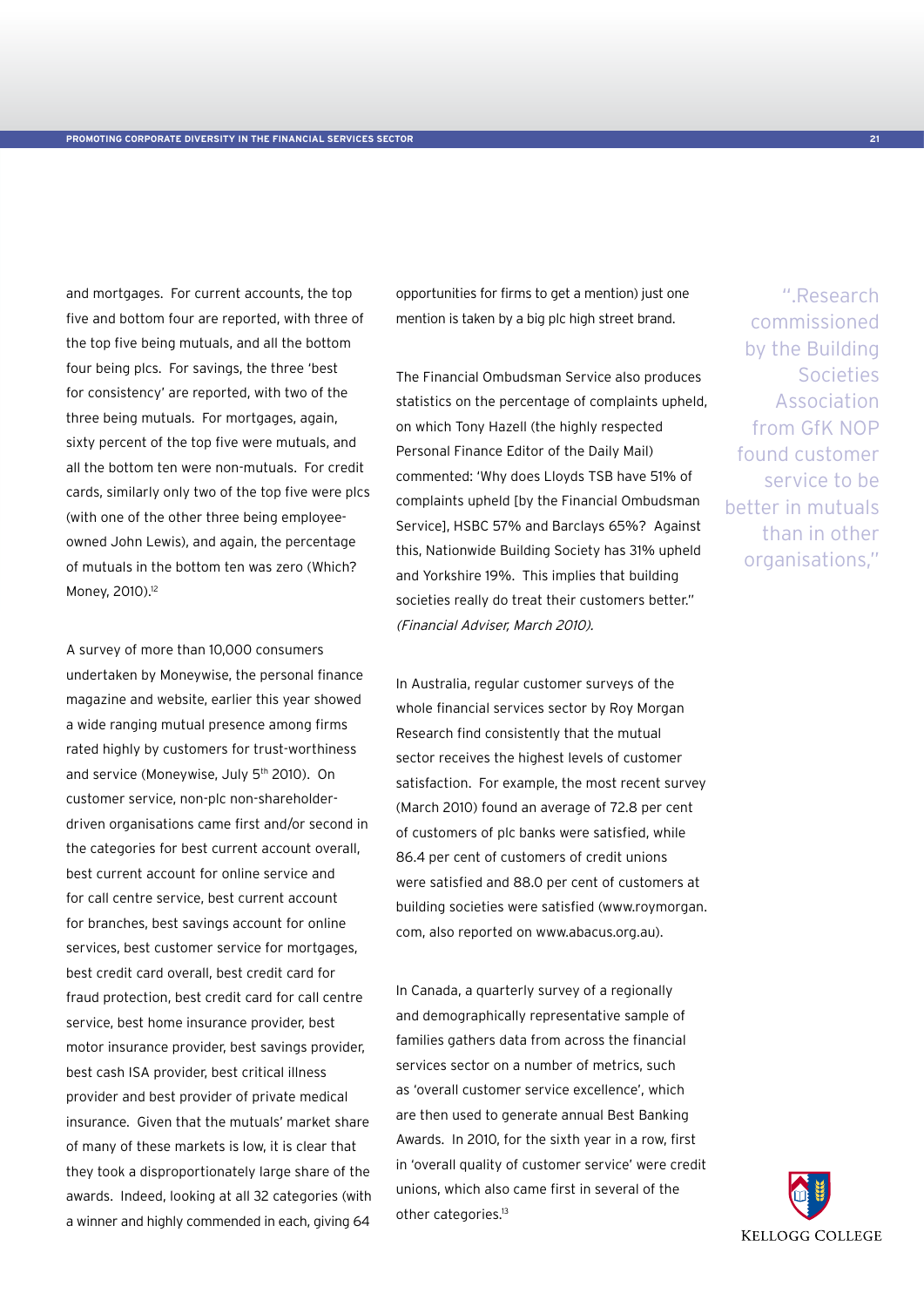One of the reasons for the better performance by mutuals on customer satisfaction is that the organisations are owned by and answerable to their customers, so the incentives, policies, practices and organisational culture are all geared to that business model, in much the same way as in a plc all those aspects of the business model are focussed on the external shareholders. One corollary of the different business model is that while plcs pay dividends to their external shareholders, mutuals can return those funds to the members via two routes: firstly, by reducing the margin between what they charge customers and what they pay to savers, and secondly by investing more in customer service, whether having more branches available or being more sympathetic than would be a plc when members fall behind with mortgage payments. In principle, the whole of this dividend could be returned to the members via just one route or the other, but in practice most mutuals will want to deliver both types of benefit – in cash and in kind – so will strike a balance between them. On average, management expenses plus dividend payments were found to be around 30-35 per cent higher in building societies that demutualised compared to those that had remained mutuals (BSA, 2005).

That different ownership forms and business models engender concomitantly different organisational cultures was illustrated at Woolwich Building Society. The document circulated to members in January 1997 prior to the vote to demutualise stated:

We believe very strongly that retaining the Woolwich's culture and values is important for ensuring that the Woolwich's high standards of customer service are maintained and for

safeguarding the future of its management and employees.

A year later, the following was reported:

Commenting on the departure of 25% of the group's senior managers during and since the conversion process, John Stewart, Group Chief Executive, said – 'Culture has been the biggest change at the Woolwich over the last year to 18 months. A building society culture is wonderful in terms of customer care, but it isn't particularly good at identifying where the value is in the business. We need a different type of person in the future.' (Financial Times, 19<sup>th</sup> February 1998)

In the income protection sector, actual claims acceptance in the mutual sector for health insurance claims are indicatively significantly higher than in the private sector (although most plc insurers refuse to publish these data). Aggregate data from friendly societies indicate that for income protection policies, 95 per cent of claims in 2007 were paid in the year, and the following year – despite the recession and hence increased .pressures – that percentage remained at 95 per cent. One consequence of this is that IFAs are increasingly aware of friendly societies, and against an income protection market that has fallen significantly in recent years, friendly societies are showing high levels of growth.

Similarly, an April 2010 survey by Money Management of 'with profits' products showed the average return by mutuals outperformed returns from plcs over 25 years by 24 per cent (see www. financialmutuals.org). This is a direct result of the mutual insurers being able to retain profits for the

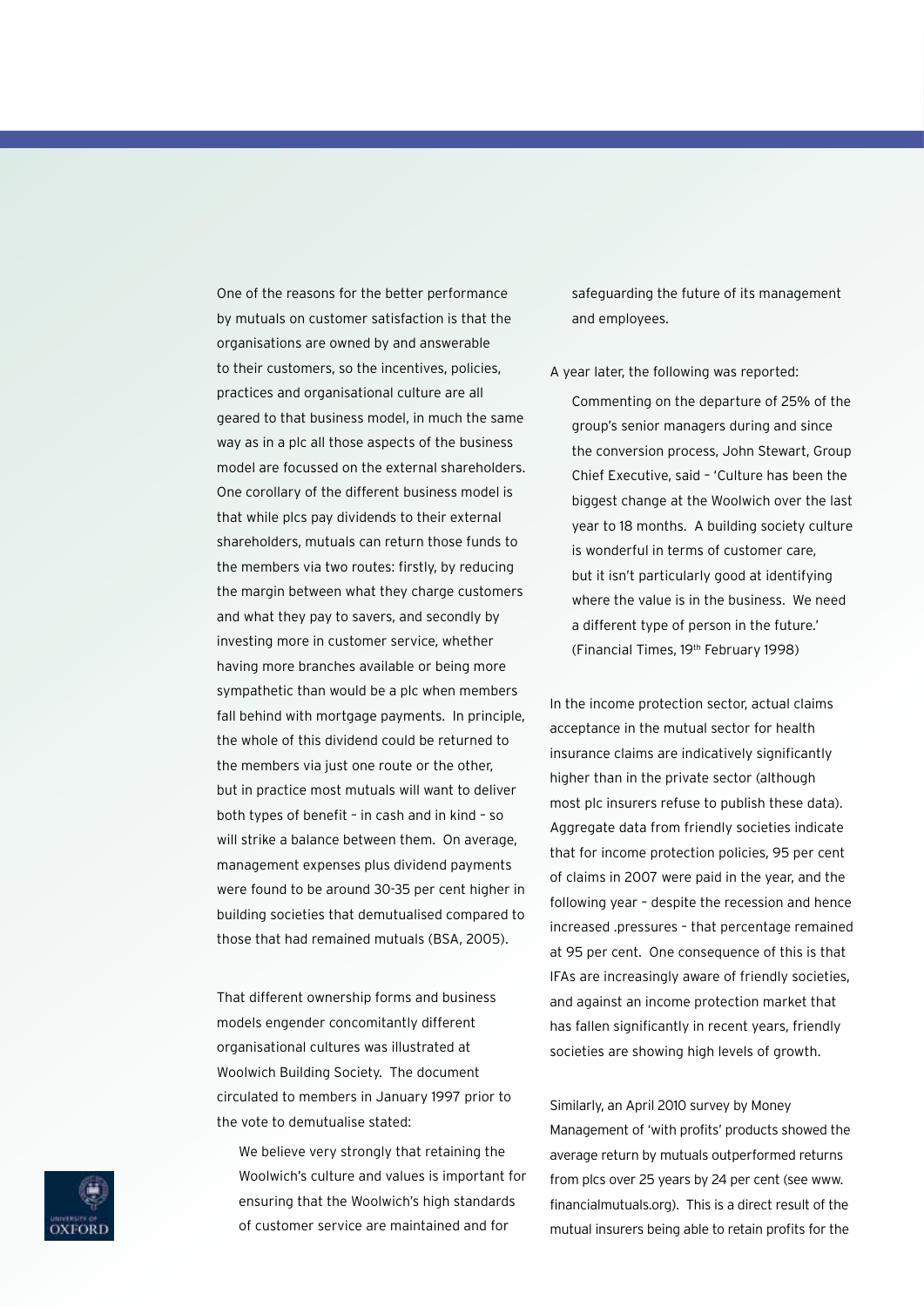benefit of policyholders.<sup>14</sup> It also contradicts the myth that only large well-capitalised companies can achieve high rates of return.

The Association of British Insurers 2009-2010 Customer Impact Survey – which explores in depth the relationship a customer has with their company – found the score for the industry as a whole fell from 52 per cent in 2008 to 51 per cent in 2009 (ABI, 2010), but for mutual insurers the score in 2008 had been 57 per cent,<sup>15</sup> and this rose to 58 per cent in 2009.16 Customers of mutual insurers and friendly societies were more likely than customers of plcs to believe that their company really cares about them and treats them fairly. 52 per cent of mutual customers agreed or strongly agreed that the insurance industry has an excellent reputation, compared with 48 per cent of customers of plcs.

Research undertaken by one of the bodies that merged to form the Association of Financial Mutuals (namely the Association of Mutual Insurers) in May 2006 explored public attitudes to mutuals. In omnibus quantitative research it was apparent that spontaneous awareness remains low, with 55 per cent of the 1,013 adults interviewed aware of the role of mutuals, and only 28 per cent confident that they could explain the difference between a mutual and a public limited company. However when qualitative research was added through discussion groups in April 2007, it was apparent that consumers who were given an understanding of mutuality quickly became strong advocates of the model – factors such as heritage, customer focus, superior returns, and value for money were all found to be

recognisable strengths of the mutual model. The focus groups (even prior to the financial crisis) also highlighted a mistrust of remote, selfinterested plcs.

In summary, research appears to indicate that customers relationships with plc banks and insurers are typified by intransigence, convenience and price, whilst in mutuals, customers habitually benefit from value, service and a sense of belonging.

### **3.3 Benefits of mutuality and diversity**

The reason for reporting the above evidence is not to suggest that non-plcs should be supported by Government because they do a better job than do plcs in terms of quality of service, customer satisfaction or any of the other various measures. The point is that the Government has rightly identified that the UK's financial services market requires greater diversity, and this requires the promotion of mutuals. A natural question is whether such a move, in addition to delivering a more stable and robust financial services sector, would have any impact, either positively or negatively, on the above performance measures for the industry – quality of service, customer satisfaction, etc. All the evidence is that achieving greater diversity would indeed have an impact on these other factors, and that the impact would be positive.

The key point is that building societies, mutual insurers, friendly societies, credit unions,

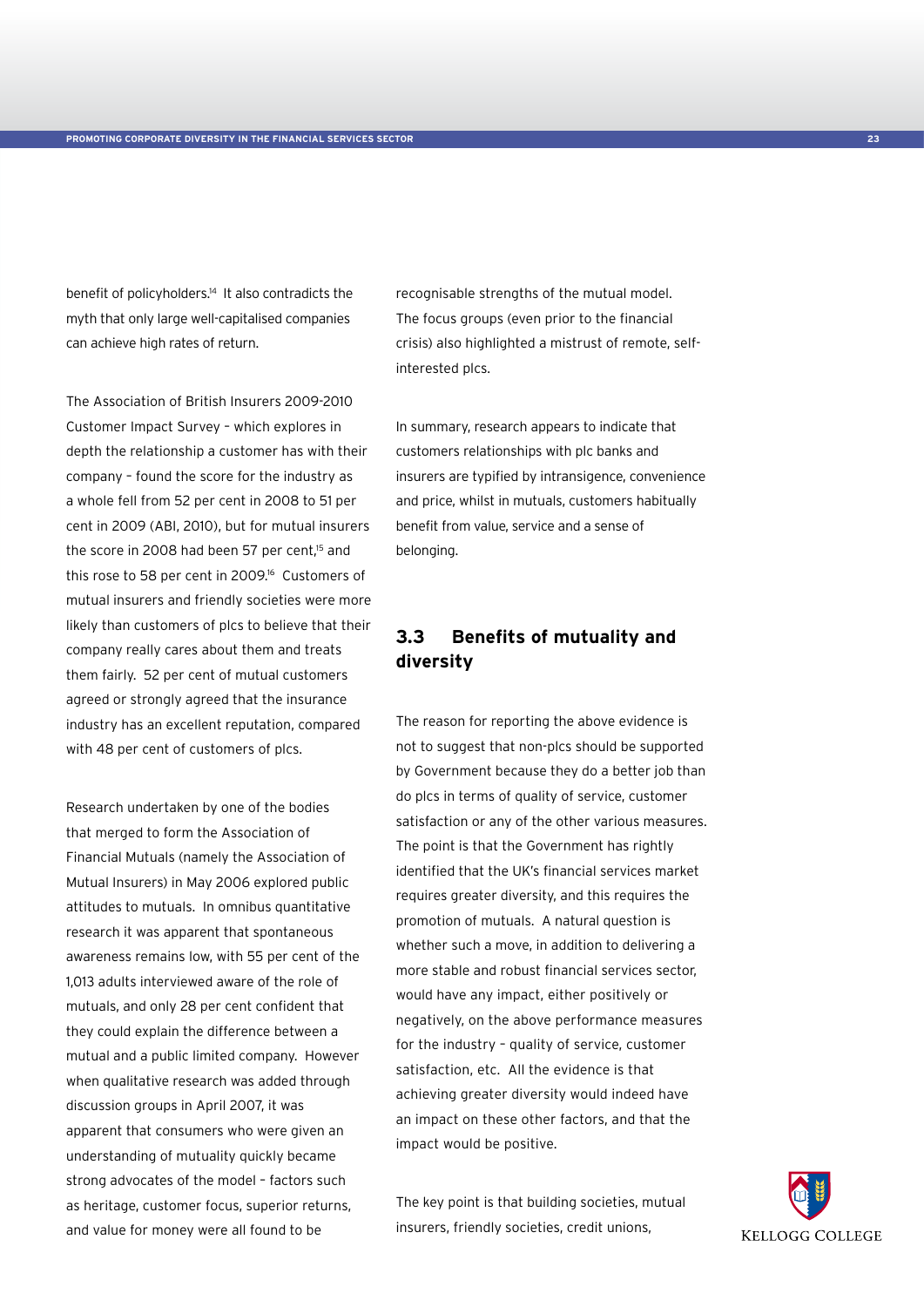and co-operative banks have an alternative business model from plcs, as they are required to serve the interests of their members rather than maximising financial returns to external shareholders. These organisations therefore have different incentives and will respond differently to new developments in the economy, thus reducing the risk of herd behaviour and hence producing a more stable and robust financial system. The different business models also provide competition to each other, of a qualitatively different type than is provided by just adding an additional firm with the same business model. Thus, firstly, the different business models have different behaviours and outcomes, and some may be more appropriate for some markets and functions and less so for others. That in itself is a reason for ensuring diversity of providers is not obstructed.

Secondly, the different behaviours and reactions to events mean that a diversified financial system is more stable and robust, and less likely to create bubbles and crashes. Given the costs of the 2007-2008 credit crunch, this stability is worth a lot – including in financial terms. Thus, if there are opportunities to boost diversity that would be expensive in the short run, they may well pay dividends in the long term. Avoiding the costs of investing in diversity may prove to be a false economy – and an extremely expensive one at that.

Thirdly, the greater degree of competitive pressure that will be produced by different business models competing against each other will tend to improve the service to customers over and above the improvement referred to in point one, of just greater choice. Corporate diversity promotes competition and drives further innovation and performance improvements.

#### **Notes**

10 See New Zealand Association of Credit Unions, Annual Report 2009. (The population of New Zealand is just over 4 million.)

11 See the World Council of Credit Unions, www.woccu. org

12 Also reported at www.which.co.uk as 'Big banks fail customer service test', August 22<sup>nd</sup> 2010.

13 http://www.cucentral.ca/Default

aspx?DN=0d8bcd3aa563-43b1-a36d-

ebd691779ab7&l=English and as reported in Credit Union Central (2010). Sample size was 38,978 households. The 410 credit unions affiliated with Credit Union Central of Canada have assets of \$121 billion and more than five million members.

14 AFM research indicates that around three pence from every pound received by plc insurers is paid out to shareholders.

15 The researchers indicate that a 1% difference is material given the size of the sample – this information and the 57% figure are from the author's interview with Martin Shaw (Director-General, Association of Financial Mutuals), September 9th 2010.

16 See: http://www.financialmutuals.org/index. php?option=com\_content&view=article&id=32%3Abetterservice&catid=3&Itemid=25

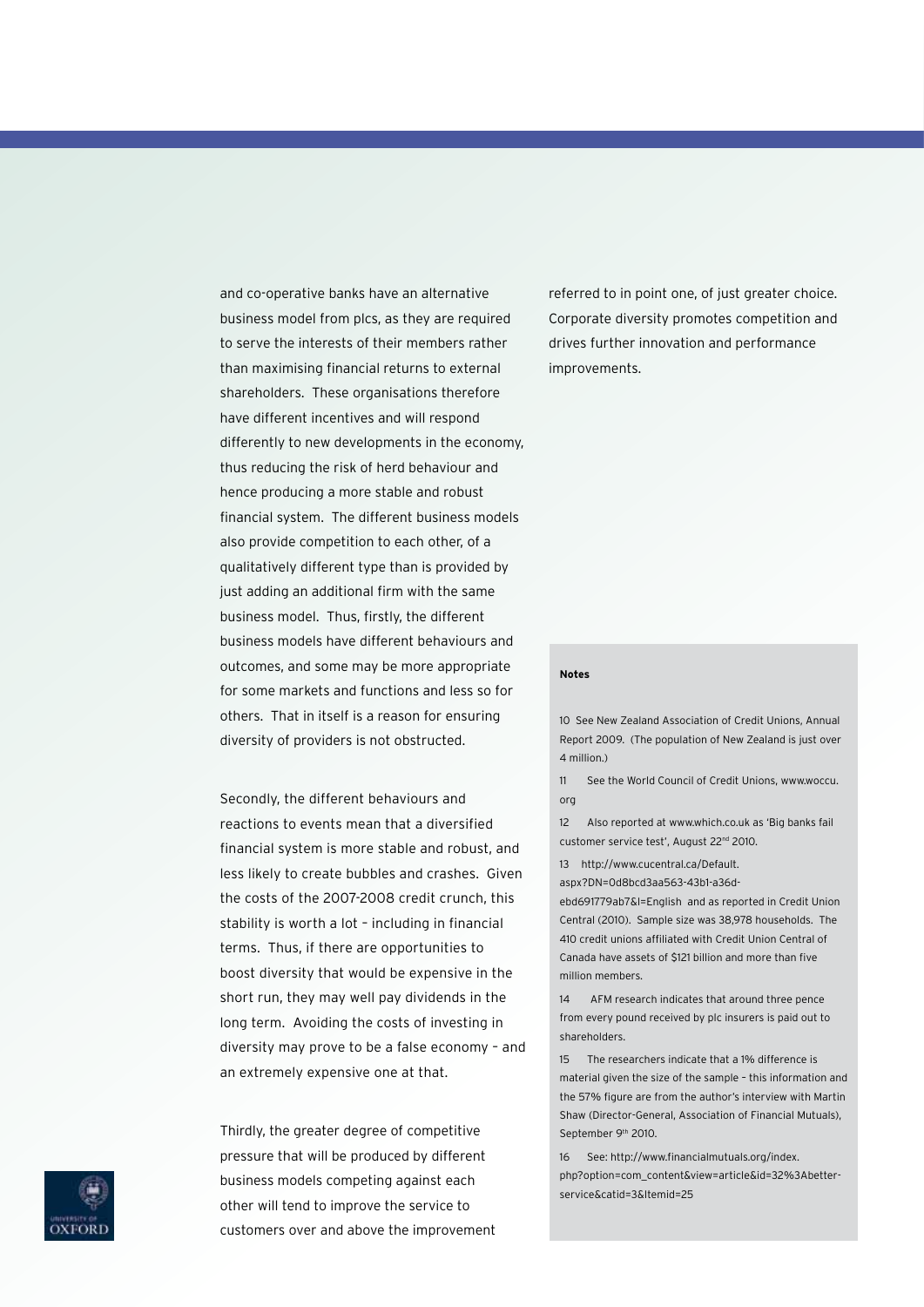## **4. The UK context: a lack of diversity**

The discussion in Section 2.1 above was in effect defining what a diverse market looks like, namely, one where there are a range of players big enough to deliver bulk transactions at low cost, one where there is opportunity for more specialist players to be able to deliver more specialist services in a different way, and one where there is a mix of ownership and hence a mix of prioritisation across organisations. Using that as a basis for asking how well does the UK measure up against it, the answer would have to be 'poorly', not as well as other countries, and having got worse over the past twenty years, both in absolute terms and in comparison with, certainly, other European countries.

### **4.1 The UK financial market's need to diversify**

Like other European economies, the UK economy as a whole is made up of a range of corporate forms. The public sector is, despite its growth over the past decade, far smaller than it was during the 1950s, 1960s and 1970s. There are then a range of private ownership forms, from sole traders and family businesses, to partnerships, shareholder owned companies, and other forms such as private equity. The 'stakeholder owned' forms we are including within the umbrella term of 'mutuals', which includes co-operatives, building societies, mutual insurers, friendly societies, credit unions and employee-owned firms. What is striking about the UK financial sector is not only that the mutual sector is smaller than in other European countries, and that this lack of diversity has become worse over the past twenty years, but

also, private ownership itself is peculiarly lacking in diversity within the UK's financial sector, where there are very few banks owned by private individuals or partnerships. The shareholder owned company has a disproportionate and unhealthy dominance.

This is mirrored by a very poor degree of geographical dispersion. And the fact that the mutual sector was allowed to decline over the past twenty years – indeed was incentivised to, by the legislation enabling building societies to demutualise along with the lack of any regulatory attempt to prevent carpet-bagging – has exacerbated this relative lack of local and regional presences of financial service sector firms in the UK.

Different business models will drive innovation and competition. The fact that you may have a very different view on what success looks like for your business will drive innovation, will drive competition, will drive change, whereas if firms are all essentially trying to do the same thing, then you will have less competition and innovation. And again, the lack of local engagement will weaken both the degree and nature of innovation – with innovation being more likely, in the UK's financial services sector, to be in new financial products to be traded globally rather than in meeting the needs of local businesses and consumers.

For the market as a whole to benefit from the presence of diverse corporate forms requires that the various corporate models each enjoy the necessary critical mass, defined as the degree of market share necessary to enable the

"The public sector is, despite its growth over the past decade, far smaller than it was during the 1950s, 1960s and 1970s."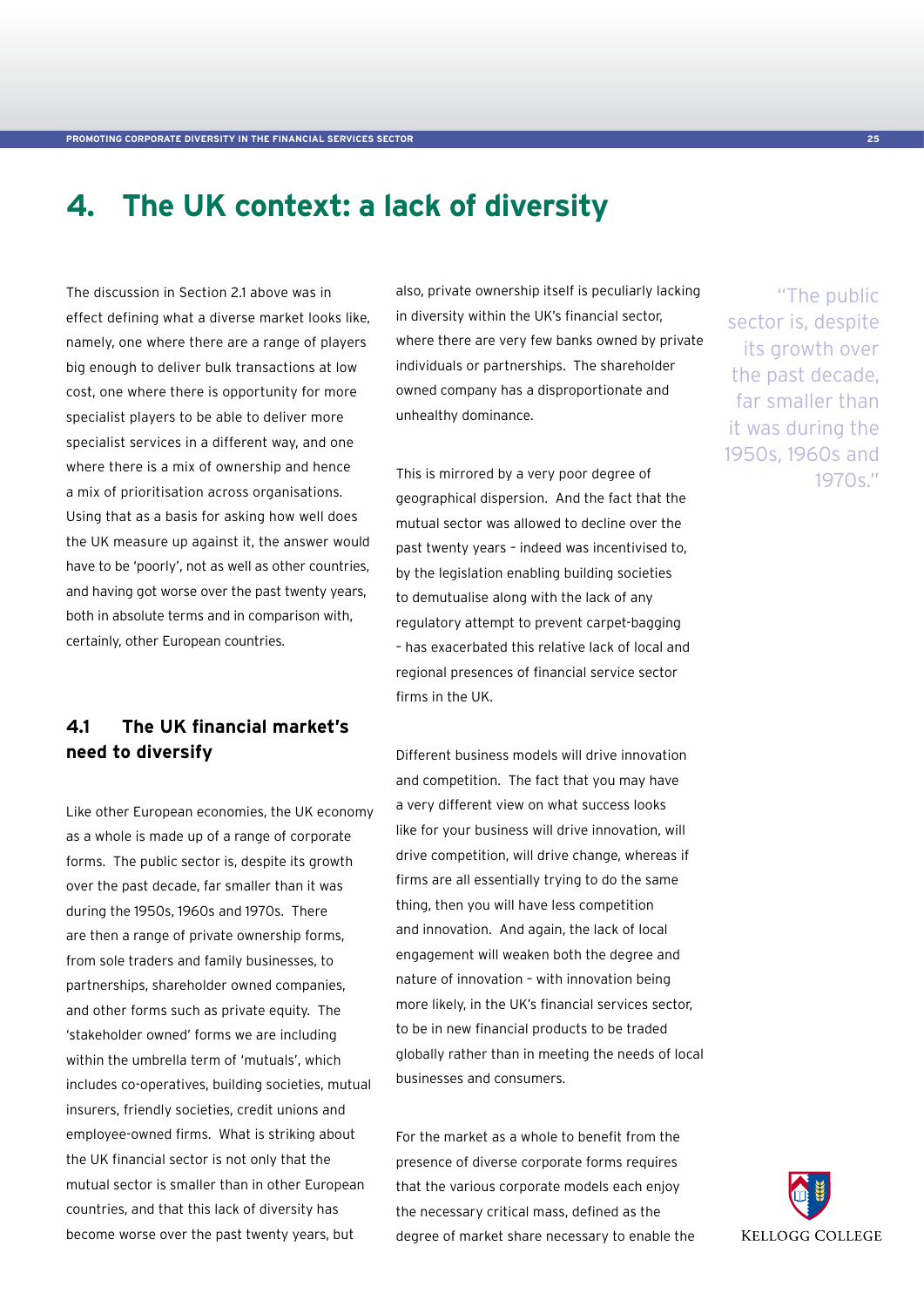co-operative sector, or the credit union sector, or the mutual sector to operate successfully and thus to provide real competitive pressure on the other players within the market. Other European countries tend to have several co-operative banks, which tend to be important lenders to the SME sector, whereas in the UK there is only one. The importance of co-operative Banks in the SME sector in many European countries is powerfully illustrated in CEPS (2010). The UK's 500 credit unions have total assets of around half a billion pounds – far short of what would be necessary to provide serious competitive pressure on the high street banks. The demutualisations of the 1980s and 1990s reduced the mutual building society sector below the critical mass to really deliver what any sensible definition of diversity in the financial system might offer. A remutualised Northern Rock would represent an important step towards restoring diversity, and is therefore discussed in Section 7.5 below. The mutual insurance sector in the UK, at 5 per cent of the total insurance market, compares badly to the 30-40 per cent typical of the other large insurance markets globally. This is the result of mutual insurance having suffered from an even greater exodus of assets due to demutualisations over the last 25 years than did building societies.

### **4.2 The impact of the credit crunch and recession**

In 2007 the share of the insurance sector served by mutuals was 3.9 per cent. Because the mutual sector was more robust in the face of the financial crisis, their share for 2008 was up to 5.3 per cent; this was a reflection both of a dramatic reduction in the market overall, and the mutual sector seeing an increase in premium income of over six per cent, with 55 out of 60 mutuals outperforming the market. However, this is a recent phenomenon – over the years, the mutual insurance market has shrunk significantly because of the ease of demutualisation, unlike in other parts of Europe, the US and Japan, where mutual insurers have market shares of 30 per cent plus.

Over the last 18 months or so building society mortgage and savings balances have declined compared to the big banks, whose balances have increased slightly. Nevertheless, looking at institutional failure, in the UK deposit-taking banking sector, one building society actually failed and two big banks and three or four smaller banks actually failed. Added to that are the shareholder-owned banks that only did not fail because of state support. It is interesting to note that two banks that failed altogether (Northern Rock and Bradford and Bingley) were former building societies that converted to plc status. A vast amount of money was pumped in – without which, who knows what would have happened. In addition to the £80 billion that went to the banks, there was the Asset Protection Scheme, which was only for the shareholder owned banks and was not offered at all to building societies. And in both 2008 and 2009 the mutual sector as a whole remained profitable while the plc sector in banking did not – hence the taxpayer bailouts.

So the non-plc sector certainly suffered as a result of the credit crunch and recession –

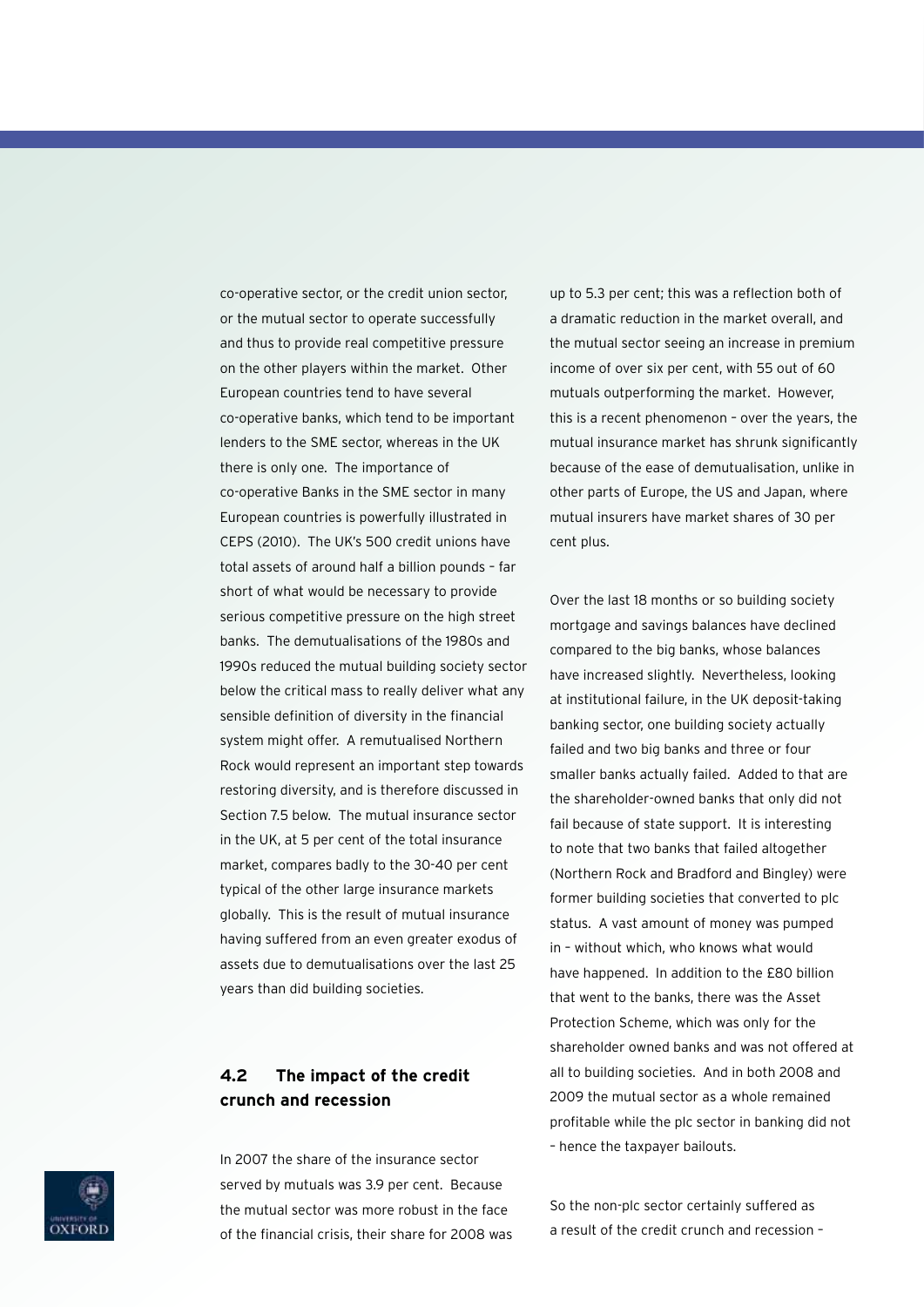indeed, it would have been quite inconceivable to imagine that they could have somehow escaped the effects of the recession and the collateral damage caused by the crisis that had its origins in the plc sector. And public policy has not, unfortunately, been helpful in this regard. But all that notwithstanding, the non-plc sector has generally proved more robust and resilient than has the plc sector in the face of the credit crunch and recession, including within the financial services sector. And the far more important and fundamental point is that while the mutual sector has suffered as a result of the credit crunch and recession, it did not cause the credit crunch. This was caused, at least in part, by the activities of the plc banks – including those, such as Northern Rock, who had abandoned mutuality in order to become plc banks.

The importance of this point is to learn lessons for the future, both to minimise the danger of another credit crunch in 10, 20 or 30 years time, and also to create as resilient a financial services sector as possible, so that the damage to the economy from any financial crises in the future is as limited as possible. On both scores, a serious rebalancing of the UK's financial services sector towards mutualism is required. A more diversified financial services sector would be less likely to create financial crises in the future. And those financial crises that do occur will be less costly to the economy, the greater the degree of corporate diversity within the financial services sector.

Furthermore, Llewellyn (2010) argues that, as a result of the crisis, banks will become more constrained in their lending and that lending margins are likely to widen. Indeed, this has

already occurred. A similar point has been made by Reinhart and Reinhart (2010) who argue that the legacy effect of the crisis could last for a decade or more. This gives yet more weight to the arguments in favour of more diversity in the banking and financial services sectors, most especially as the UK has been more badly affected by the crisis than many other countries, and because the degree of diversity in the UK is significantly lower than in most other European countries. One of the powerful lessons of the crisis is that it is systemically hazardous to rely on a single business model.

The austerity measures planned by the new coalition government will certainly have an impact on both the provision of financial services in the UK and on the demand for them. The emergency budget and measures announced so far may well have a particularly detrimental impact on mutuals and on the least affluent consumers. In particular, the abolition of Child Trust Fund vouchers undermines a highly effective campaign, by friendly societies in particular, to encourage parents from across the social spectrum to save for their childrens' futures, whilst the abolition of the Saving Gateway, which had been supported by credit unions and building societies, will remove a valuable source of wealth creation from the poorest families. This appears to contradict the Chancellor's own message of support for diversity, and reinforces the risk of a chasm opening between positive sentiment and detrimental action.

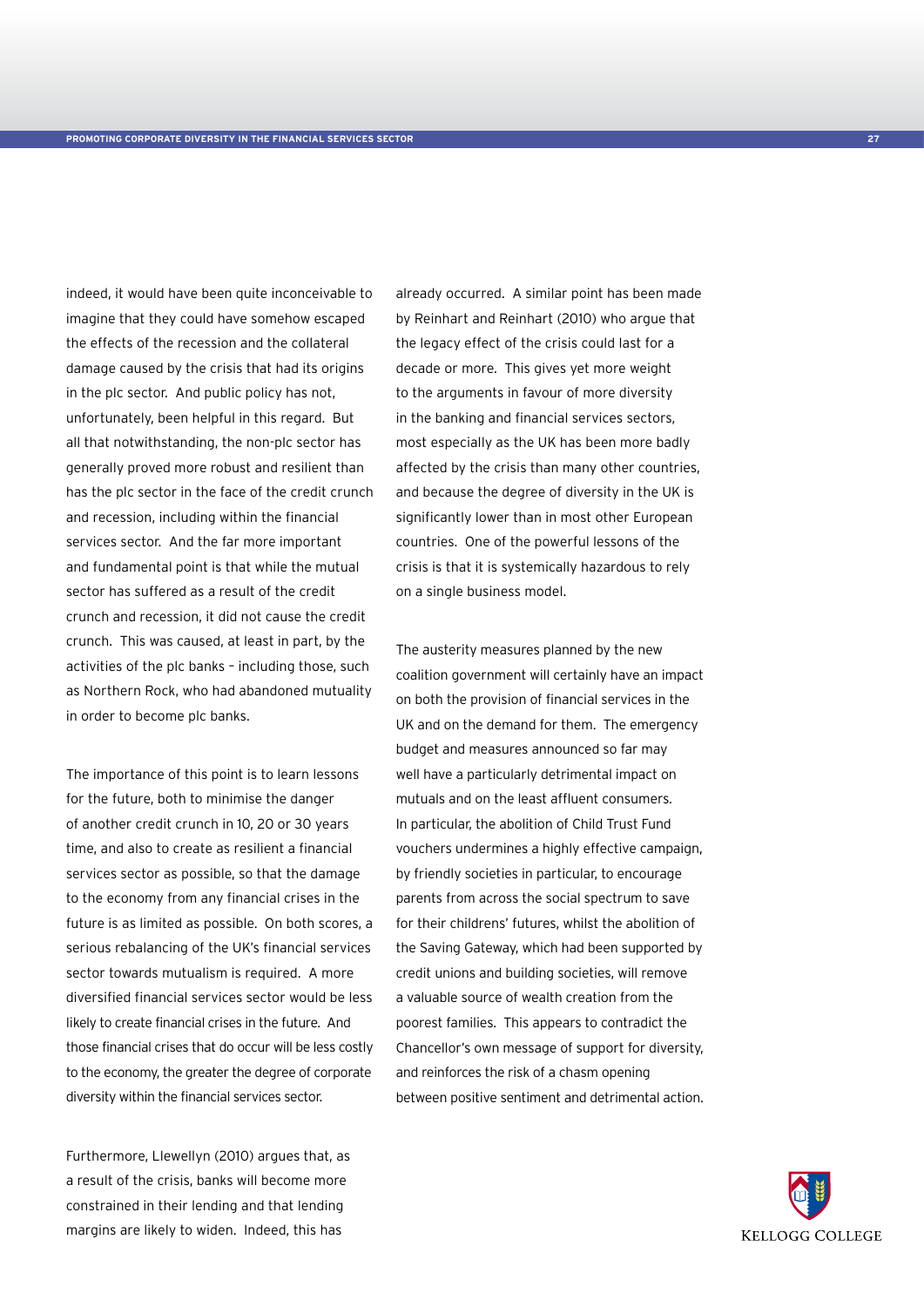#### **4.3 An attitude problem**

There is, though, a fundamental attitude problem within the UK amongst the media and regulators, with the shareholder owned company being regarded as the 'normal' or 'natural' way of doing business. Other ownership models may be acceptable (public ownership, customer ownership, or employee ownership), yet all models tend to still be judged against criteria that are appropriate for the shareholder ownership model. And the large plc, at that. Thus, for example, on the issue of raising capital, the Financial Services Authority appeared, at times, to view all companies as if they were, or should be, large plcs.

The FSA has in particular questioned the relevance of 'mutual capital' within mutual insurance companies' with profits funds, indicating that the value of membership is very limited, and therefore that all the assets belong to current policyholders, potentially thereby removing the main source of capital and investment available to mutual insurers and friendly societies. This has a materially adverse effect on mutuals, who see themselves as the custodian of funds created over many generations of policyholders, for the benefit both of today's and future policyholders. It has been suggested that this could have a "cataclysmic effect" on the mutual insurance sector.<sup>17</sup>

Reference was made in Section 2.1 above to the bias against the mutual corporate form, and to this being at least in part because of its inability to easily raise capital, despite the fact that this

reduces their risk appetite and thus means that a financial services sector with a strong mutual sector will have a greater diversity of risk appetite than would otherwise be the case, which is a positive outcome in terms of creating a stable and robust financial services sector – as reported in the IMF and other research referred to above.<sup>18</sup> When a crisis hits, the ability to raise capital is in any case not enough, and confidence and liquidity become essential, hence the Royal Bank of Scotland having to go to the taxpayer. According to the then-Chancellor Alistair Darling, RBS was within two hours of failing: 'I remember a frenzied call from a very senior member of RBS and... it was quite clear that the bank was going to fail within a couple of hours, and he said: "what are you going to do?" ... They had got to the stage where they just couldn't raise any money any more.'19

There is, then, huge pressure from the regulatory environment, and from certain elements of the media, for mutuals to behave and measure themselves like non-mutuals, because that is how they get compared. There is little appreciation that a diversity of business models is precisely what is needed. Non-plcs should be encouraged to articulate why they are different, why they measure themselves differently, why their risk appetite is different, why their stakeholders are different, and why what success looks like is actually different. Firms with diverse ownership and business models are trying to do different things for different people with a different overall purpose.

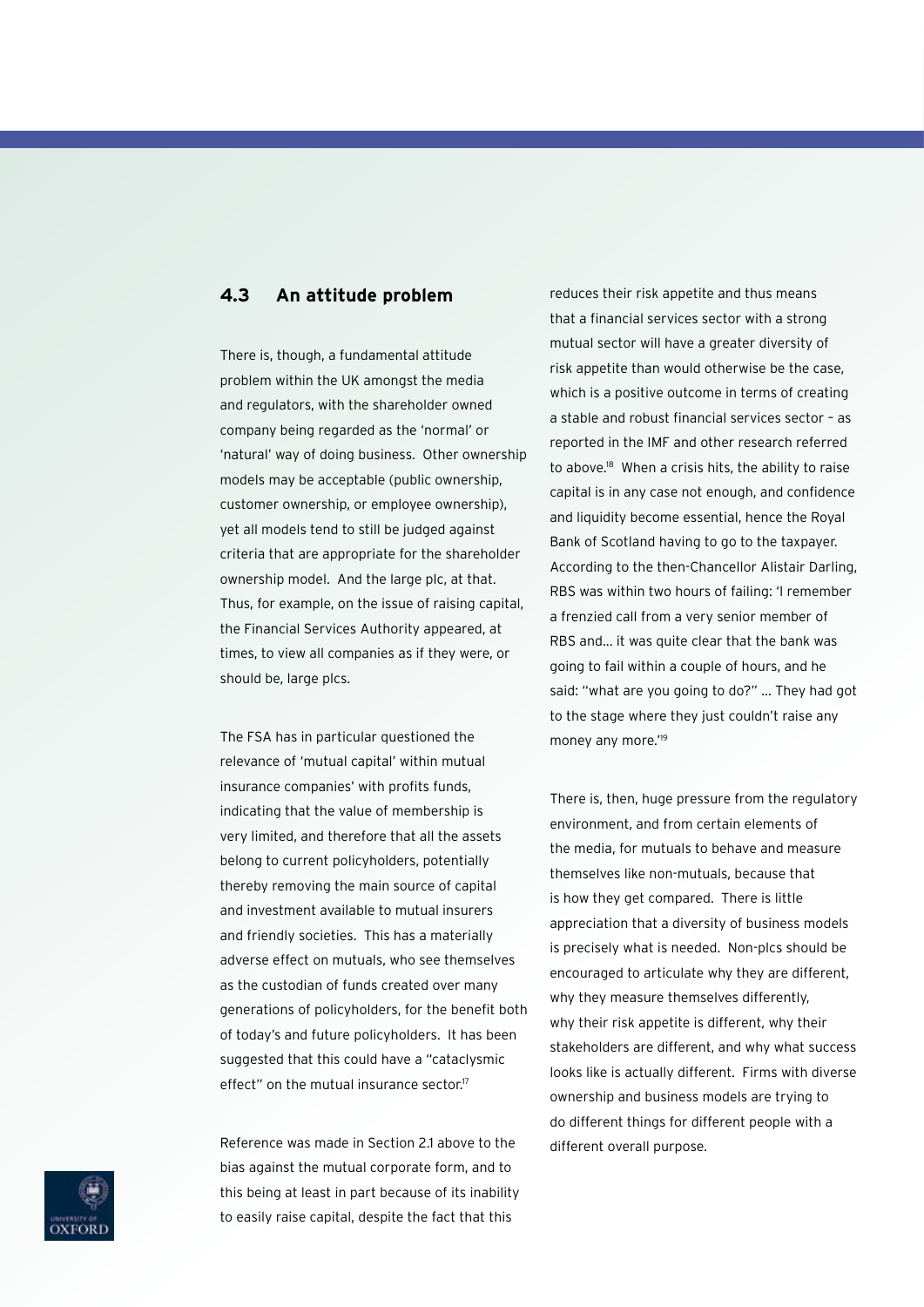#### **4.4 Looking to the future**

Looking forward, the danger is that policy makers will base their solutions on the plc providers. Certainly in insurance, when Alistair Darling commissioned his Vision for the insurance industry in 2020, there was no mutual input into that at all.20 When Government develops new initiatives, too often this is done without any mutual involvement – as with the National Employment Savings Trust now. Government recognises the need for diversity within the financial services sector. But Government has to both support and exploit that diversity to the full, by involving all players in diagnosing the problem and finding solutions, rather than just assuming that the solution will lie in the shareholder owned plcs.

#### **Notes**

17 Jeff Prestridge, Mail on Sunday, October 2009.

18 Ironically, building societies have also been subject to a disproportionately high share of the compensation costs associated with failed banks. Building societies generally – although, admittedly, not universally – behaved prudently in the housing market upswing, yet are now forced to pay for those who acted less prudently. The allocation of FSCS levies relates to the size of each contributor's retail deposit balances, so building societies, which raise the great majority of their funds from their traditional retail savings customer base pay – relative to their total balance sheet – significantly more than those banks that have chosen to neglect their retail deposit base and have instead relied excessively on wholesale funds from the markets – despite this behaviour being one of the main causes of the financial crisis.

19 Today Programme, Radio 4, 14<sup>th</sup> August 2010.

20 See Insurance Industry Working Group (2009); Alastair Darling was Government co-chair of the Working Group.

"There is, then, huge pressure from the regulatory environment, and from certain elements of the media, for mutuals to behave and measure themselves like non-mutuals, because that is how they get compared. "

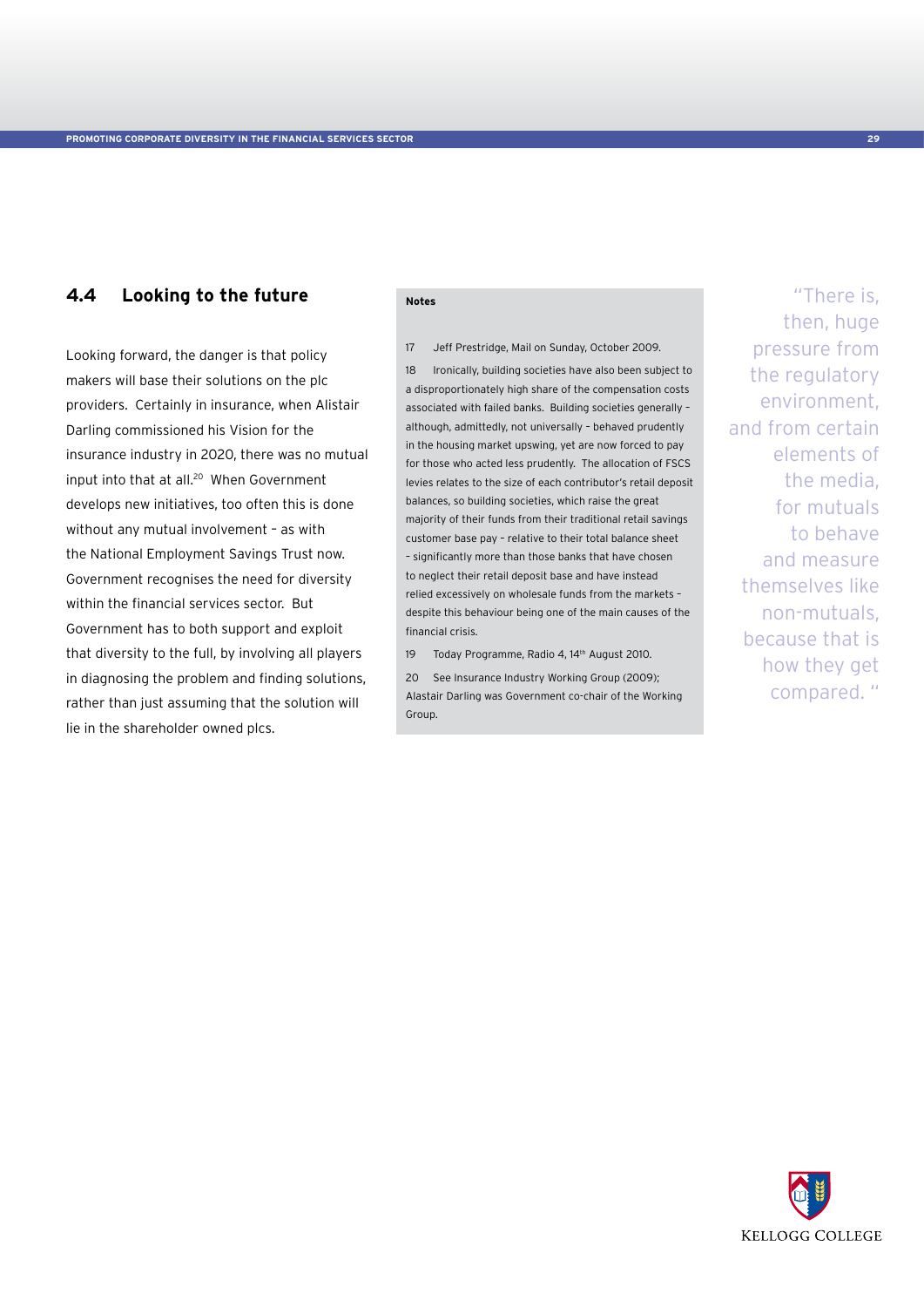## **5. Measuring diversity**

For Government to achieve its aim of enhancing diversity it needs to measure the degree of diversity over time. But currently the data are not adequately used to measure diversity. Given the cost to the UK economy of the credit crunch and recession, it is vital that the firm-level data already collated by the FSA and Bank of England are used to assess the extent of diversity and to enable progress to be measured, thus giving assurance that the risks of a future credit crunch are indeed being reduced over time.

This work on measuring diversity would need to include the necessary definitional work, setting out what was to be measured. This would include the market shares taken by shareholder owned companies, by the various mutual corporate structures, and by others. It might also include other aspects, such as geographical diversity, to promote a greater local and regional spread of such institutions.

In this context, it is important to appreciate that diversity can help serve varied circumstances and needs from corporate through to consumer through to demographics – with the solutions being as diverse as the actual problems.

Measuring diversity would need to look at individual financial markets, such as current accounts, mortgages, savings, unsecured loans, lending to SMEs, and insurance markets – general and life insurance – and in each case consider what is the share in those markets of the stock of outstanding business and flow of new business taken by UK institutions and overseas institutions, by plcs and mutuals (and different forms of mutuals), by old established institutions and more recently established institutions, and look at how the various market shares change over time. There are various key performance indicators (KPIs) – market share is referred to above as an example, but there may be other KPIs that should be reported on, when measuring and tracking diversity. Care would need to be taken, however, that commercially sensitive data were not revealed by publishing any of these data.

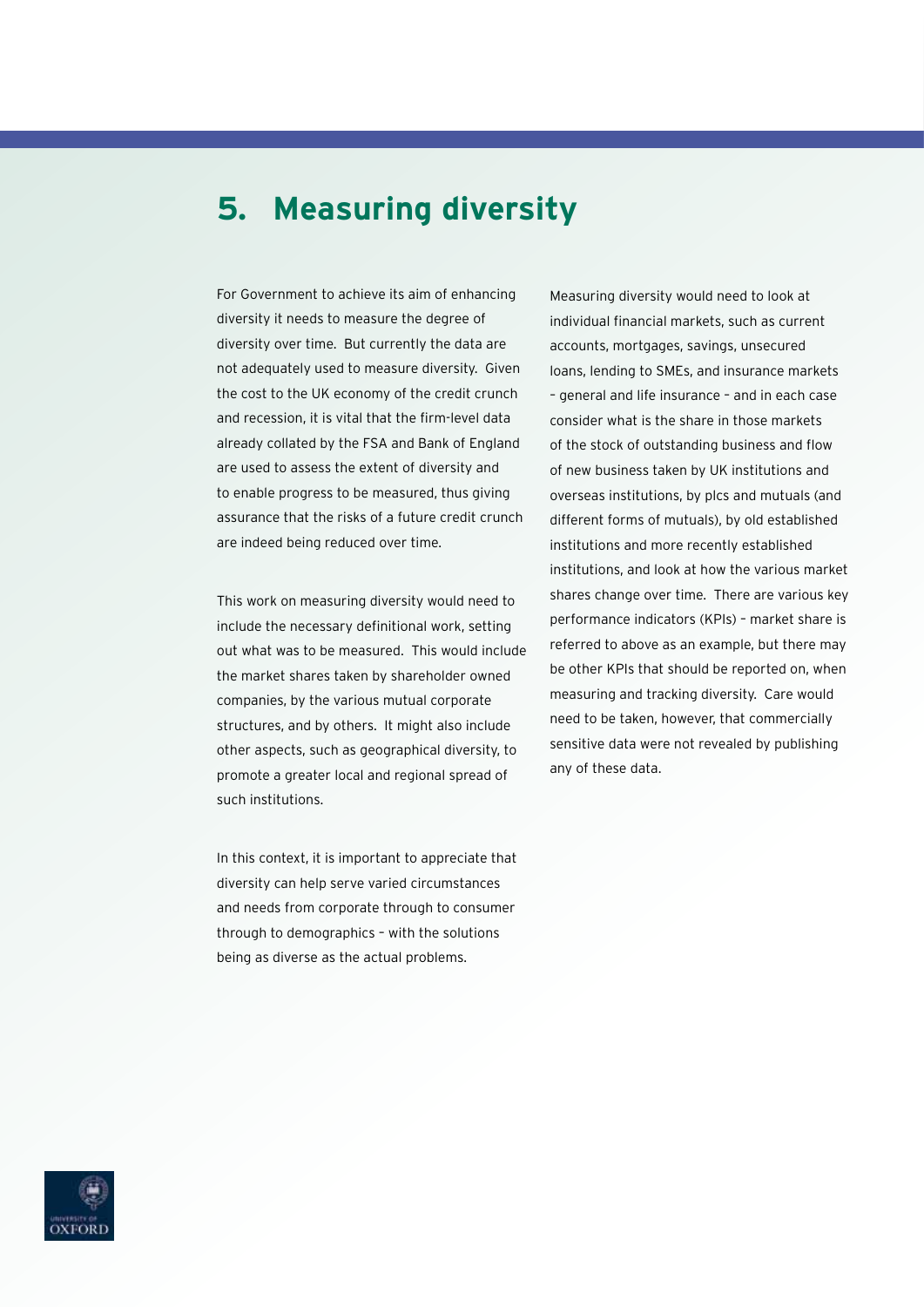## **6. Regulatory barriers to diversity**

The Government has announced that it will create a Prudential Regulation Authority (PRA) as a subsidiary of the Bank of England, and a new Consumer Protection and Markets Authority (CPMA) which will take on the FSA's responsibility for consumer protection. This recasting of the UK's financial regulatory structure presents a rare opportunity to ensure that the issue of diversity is properly accounted for. In terms of responsibilities, what should these new regulatory bodies look like if they are to prove useful partners for the mutual sector, enabling the mutual sector to achieve critical mass, and thus creating greater corporate diversity?

One of the problems in the past with UK policy making is that mutuals have often been an afterthought. This can result in opportunities being missed and in wrong-headed policies being pursued. Given the Coalition commitment, there is now an opportunity to formalise a relationship between policy makers and the mutual sector that could avoid these costly mistakes. A formal, longer-term relationship is needed. The following Section 7, on future strategy, includes a number of detailed policy measures that could profitably be adopted, but to embark on such a reform agenda without at the same time establishing mechanisms for regular and continuing dialogue and consultation would be an opportunity missed.

### **6.1 Barriers to entry**

An important point is the number of new entrants. The ability for anything other than a shareholder business to actually be launched is very limited in the UK. Substantive capital requirements drawn up primarily

with shareholder-owned banks in mind mean it is virtually impossible to get a group of stakeholders together in whatever guise to launch a new mutual in financial services.

It is not just the capital solvency requirements – the fundamental weakness of mutuals, in the face of current regulatory requirements, is they do not have access to external capital in the same way as investor-based institutions. They cannot, because that is the central basis of being a mutual. In the regulated financial services you cannot any longer, perhaps with the exception of credit unions, start small and learn as you go – which you could in the 1850s when most building societies were formed, and for the insurance sector, you can in many parts of Europe still. The hurdles are higher in the UK than they are elsewhere.

#### **6.2 Retaining diversity**

The Treasury White Paper talks about removing barriers to entry as part of maintaining diversity (HM Treasury, 2010). But it is equally important to conserve the – limited –diversity we already have. Setting up new organisations in regulated financial services is always difficult because of the regulatory barriers, and our current regulatory architecture tends to favour large incumbents over smaller and new players, and for the most part the larger incumbents in banking are plcs and the smaller players are mostly mutuals. If we were to lose our existing bit of diversity, one might then reduce barriers to entry as low as you like, but a small number of new mutual entrants are unlikely to have a significant impact on the level of diversity overall – so conserving existing diversity is crucial.

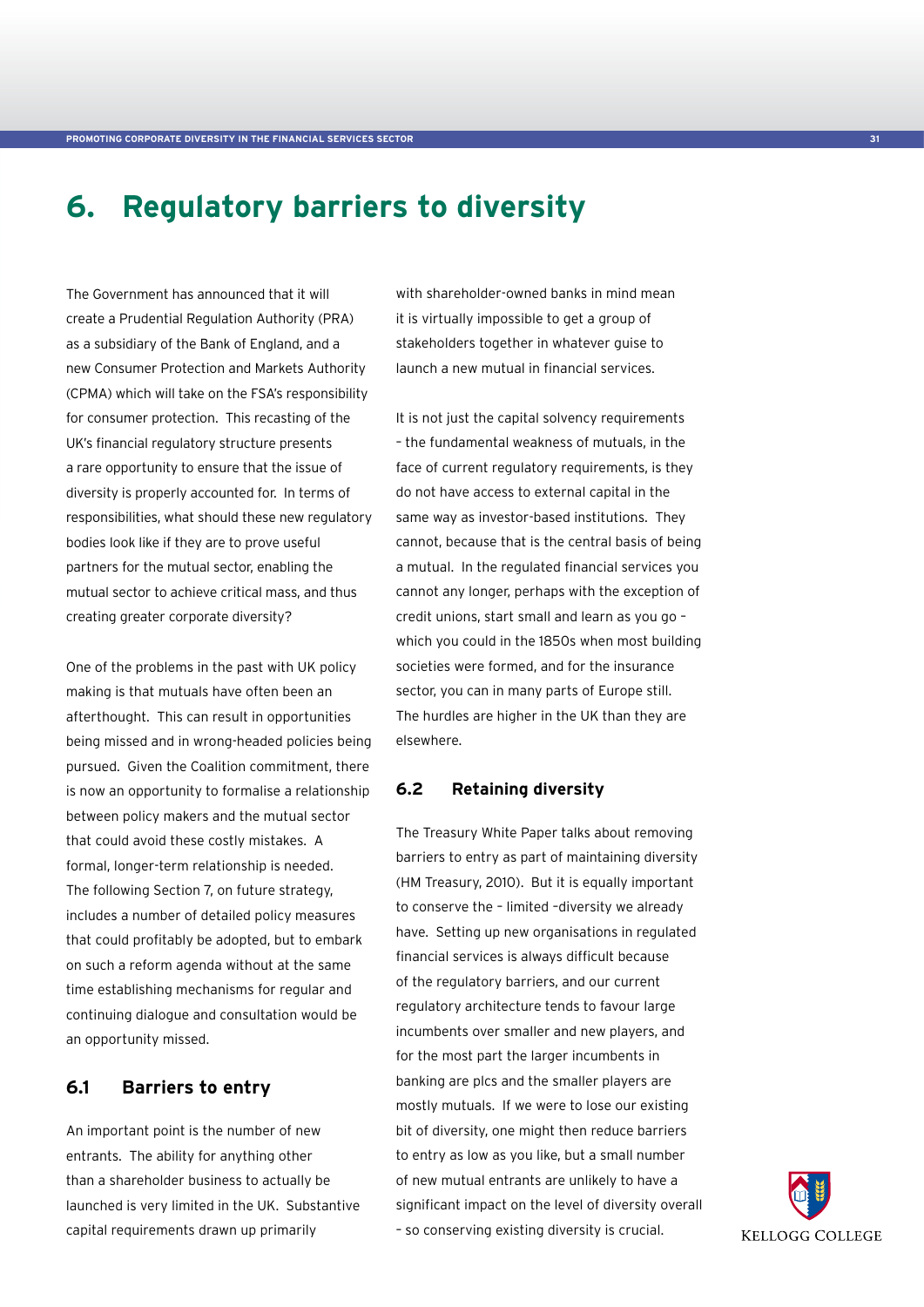## **7. A strategy for financial diversity**

As referred to in Section 1 above, the Government's Coalition Agreement includes the following commitment to fostering diversity in financial services: 'We want the banking system to serve business, not the other way round. We will bring forward detailed proposals to foster diversity in financial services, promote mutuals and create a more competitive banking industry.' (HM Government, 2010, p. 9) The following Section seeks to present practical proposals for action that the Government could take to achieve these objectives of diversity, mutuality and competition. These proposals require action to be taken both on the regulatory framework and on the policy making infrastructure of Government itself.

#### **7.1 Measuring diversity**

The first and most urgent step for Government to take is that discussed in Section 5 above, namely to develop an effective set of measures for the degree of diversity – and to then actually undertake this measurement exercise at regular intervals, making the information publicly available. The Government has given a clear undertaking to 'foster diversity in financial services, promote mutuals and create a more competitive banking industry', so the degree of diversity will need to be monitored over time, and reported on, with a target set for the degree of diversity to be achieved and with regular reporting against this target. What would constitute desirable and realistic targets should be informed by analysis and consultation, but a key factor should be to ensure that the various corporate forms achieve the sort of critical mass necessary for them to pose a significant

competitive challenge to others in the sector, thus driving innovation and ensuring a focus on customer service. We suggest below that responsibility for measuring diversity and tracking progress might lie with the Bank of England.

#### **7.2 Regulating for diversity**

Within the new regulatory framework, there needs to be a clear responsibility in the regulator's charter to promote diversity of ownership. In the past, the objection to taking this step is that it would require legislation. But now there is going to be legislation in any case, and there is going to be a new regulator, so this is the moment to ensure that the regulator is given proper responsibility towards fostering diversity and promoting mutuals. So, firstly, the regulator must have a responsibility and a requirement to demonstrate that they are taking diversity into account.

Secondly, the regulator needs to have somebody within the organisation who is at a senior level defined as a head of mutuals policy and who is therefore charged with demonstrating that regulation does not prevent mutual organisations from competing on an equal basis with non-mutual forms. (There is not anyone who has that particular remit currently and, therefore, there is no particular incentive for anyone in the organisation to think beyond the standard plc model.)

Thirdly, regulation needs to be proportionate. Regulation and the demands it makes represents a powerful competitive advantage for large incumbent players because they can absorb

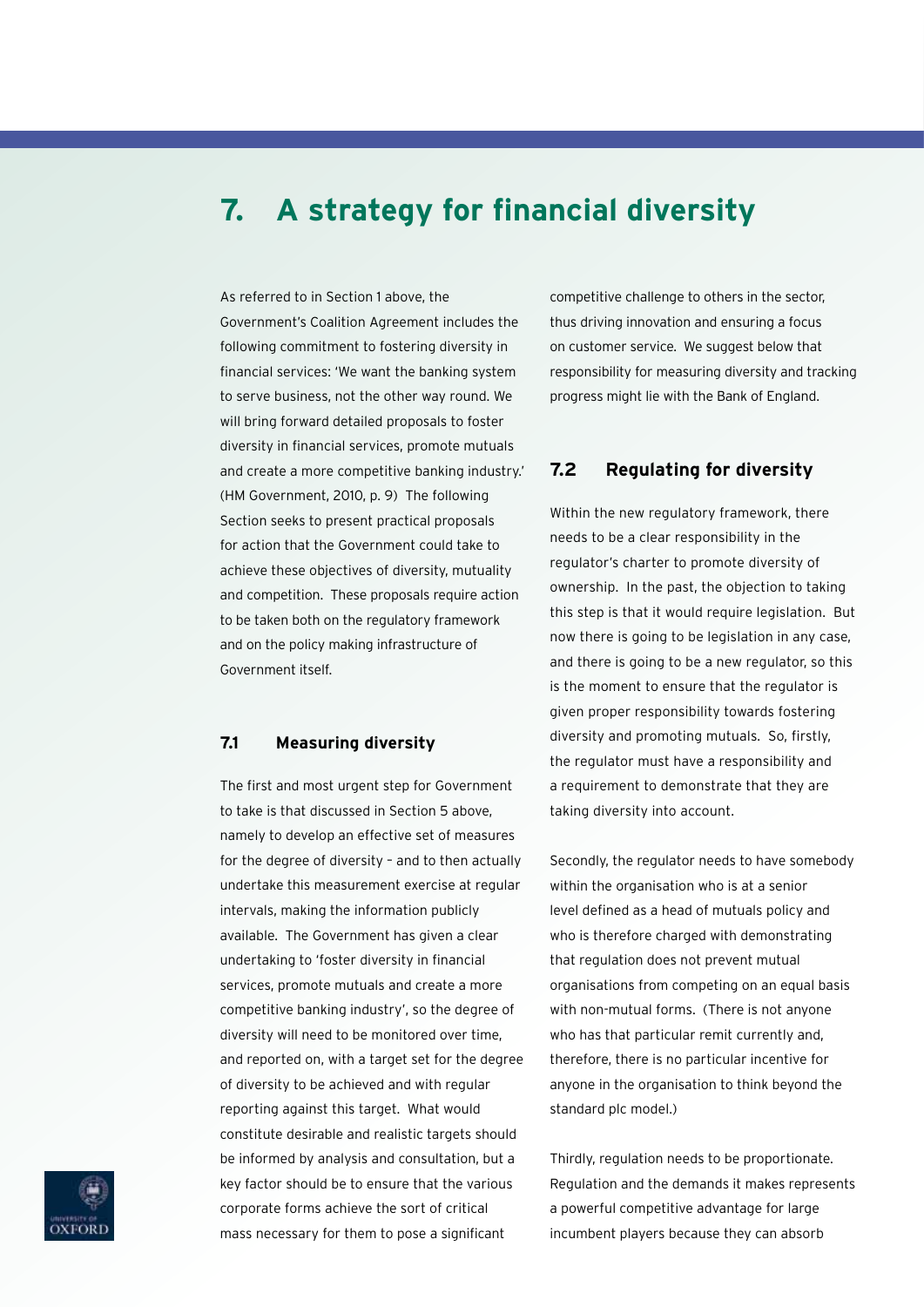that cost. The resource costs and the monetary costs impact more heavily on smaller players, constituting a barrier to entry – you have to comply with regulation before you have done your first deal – and it stops the smaller people thriving in a way that would provide meaningful competition to the big incumbents. On the whole that disadvantages mutuals, and it is certainly a barrier to greater diversity. Ironically, it actually favours the 'Too Important to Fail' banks that are part of the problem. There is a precedent with the rules relating to credit unions which much more effectively enable new organisations to be developed, and this approach could and should translated to other forms of mutual, to remove the barriers to entry and early survival.

Fourthly, on the Prudential Regulatory Authority (PRA) and Consumer Protection and Markets Authority (CPMA):

- i. the White Paper makes it clear that the CPMA is responsible for the 'promoting mutuals and fostering diversity' agenda: this needs to be written into new PRA objectives as well;
- ii. there should be a commitment in the PRA and the CPMA to take due account of diverse business structures; and
- iii. there needs to be a mutuals' policy function in both the CPMA and the PRA: these bodies need somebody on the inside who understands the difference at the grass roots of producing policy in diverse sectors – people who don't automatically assume that the plc model is the only model; a counterweight is needed to that general assumption that this is how banking and insurance is organised.

Fifthly, on the Bank of England:

- i. given the immense extra powers that the Bank of England now has, it is urgent that its accountability improve concomitantly;
- ii. it is also vital that the Bank be required to explain decisions in relation to mutuals on each regulatory rule: what the impact on mutuals is, in the context of the commitment to promote mutuals; and
- iii. the Bank should also be required to report on diversity in the sector, producing an annual review of diversity and how its actions have maintained it; this would utilise the measurement of diversity referred to in Section 7.1 above, which should be the responsibility of the PRA rather than the Treasury.

Thus, good, strong and transparent regulation is required that takes account of the particular structures within the mutual sector. To achieve this would require a mutuals policies function within the PRA and CMPA, with them reporting on the success of their efforts to promote diversity, and also commenting on the impact on diversity and on mutuals of each individual significant regulatory proposal.

### **7.3 A Minister for Mutuals**

The Coalition Government has already shown a strong degree of interest in mutuals, and this is likely to prove important to a range of government functions. A Minister for Mutuals – similar in status to the Minister for the City – would be able to deal across the various government departments that have to deal with the mutual sector. A Minister for Mutuals would be

 "We want the banking system to serve business, not the other way round. We will bring forward detailed proposals to foster diversity in financial services, promote mutuals and create a more competitive banking industry."

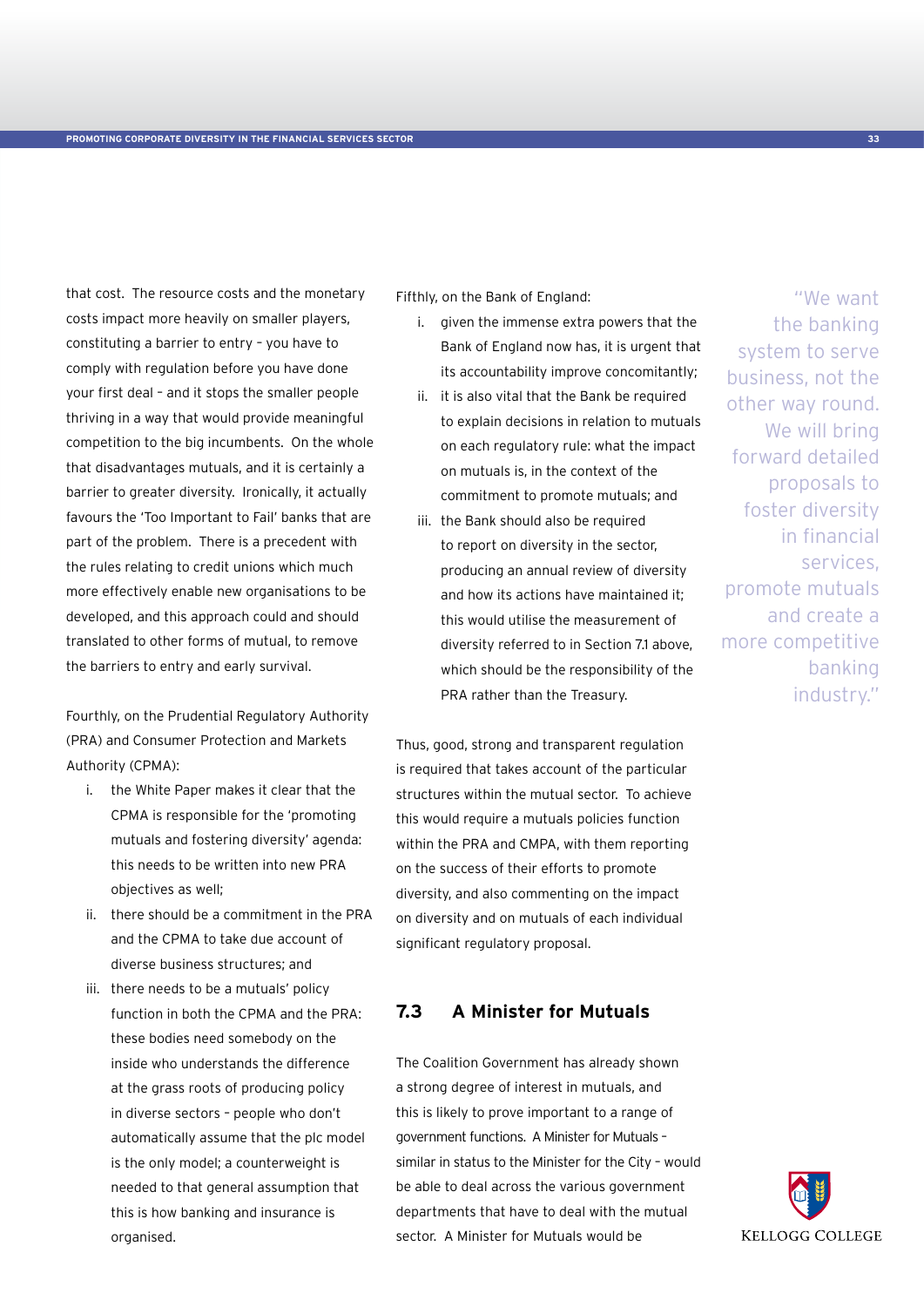responsible for all types of mutuals in all sectors – in manufacturing, retail, health, education, non-financial services, football clubs and so on, as well as for the financial services sector. Given the weight of business, this would need to be a Treasury minister – suitably supported by sufficiently qualified and senior officials – that also had a responsibility in BIS and cross-cutting responsibility across Government as necessary.

The following section cites some of the current policy issues specifically within the financial services sector that need addressing by Government, and all these and more would become the responsibility of the Minister for Mutuals, but of course other issues will arise continually. Fundamentally, the Minister for Mutuals would ensure parity of esteem for the mutual and proprietary models, which is a principle of public policy and which should set the agenda for regulators.<sup>21</sup>

### **7.4 The financial services policy agenda**

Working with the several hundred firms across mutual building societies, mutual insurers, friendly societies and credit unions, the Minister for Mutuals could set out a strategic vision for delivering on the Coalition Agreement's commitment to fostering diversity and promoting mutuals within the financial services sector. Most of these firms are members of the three member bodies, the Building Societies Association,22 the Association of Financial Mutuals,23 and the Association of British Credit Unions Limited.24 This section highlights some of the key policy proposals that these bodies

endorse and which could provide some quick wins along this new path to greater diversity.

The Bank of England's June 2010 Financial Stability Report stated that 'the larger UK banks expanded much more rapidly than smaller institutions in the run up to the crisis and have received disproportionate taxpayer support during this crisis that reflected a misalignment of risks on too important to fail (TITF) banks' balance sheets, due to implicit guarantees on their liabilities' (Bank of England, 2010). The effect of both taxpayer support and the perception that large banks are too important to fail is affecting activity in the retail deposit and mortgage lending markets now. The TITF banks now dominate the retail savings and mortgage markets – this is partly a result of public policy over the last two or three years. Mutuals are keen to discuss with Government how best to **restrict such activities** of taxpayer funded institutions so they do not affect adversely the activities of those institutions that did not receive taxpayer support.

The legislation related to mutuals has fallen significantly behind the Companies Act and leaves the sector at a significant disadvantage. For example, legislation was introduced in the Companies Act 2000 on electronic communications, which including other provisions means companies can allow proxy voting electronically, and shareholders of plcs are deemed to consent to **electronic communications** from their companies unless they say otherwise. No such legislative order has to date been introduced for friendly societies and credit unions, whilst that introduced for building societies was limited, meaning that the

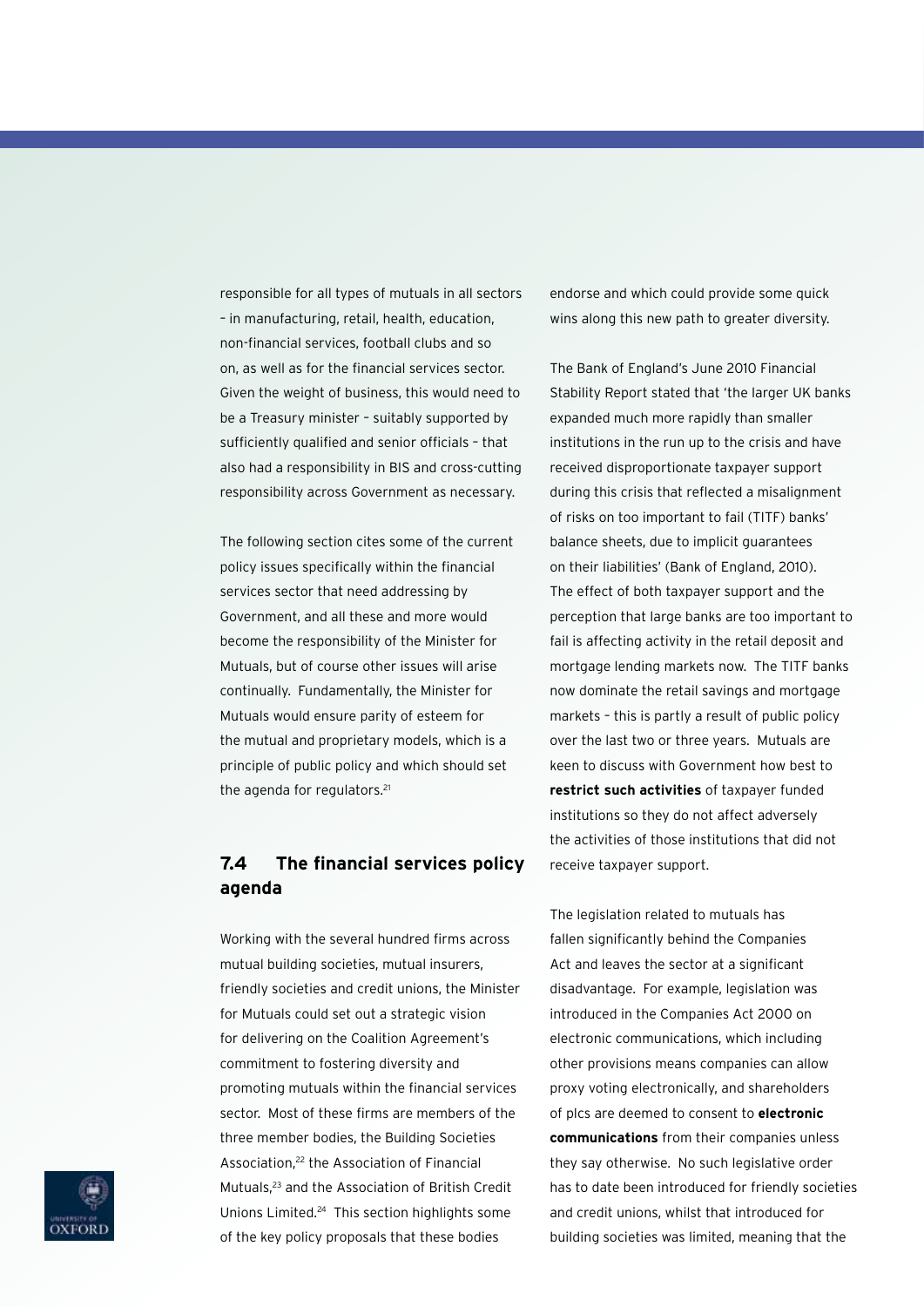default position in the building societies sector is that members have to be sent documents. There would be efficiency and environmental benefits if mutual legislation was brought in line with company legislation.25

Whilst it is encouraging that the government has identified a growing role for mutuals, the experience in financial services is that top-line messages need to be supported by **effective legislation and regulation**. The mutual sector suffers from legislation that has failed to keep pace with company legislation, such that mutuals often operate at a significant disadvantage. To be able to compete on equal terms with proprietary organisations will require mutual legislation – such as the Friendly Societies Act, the Building Societies Act and Co-operative and Credit Union laws – to be updated. The Financial Services Authority demonstrated no effective capability to take diversity of ownership into account when developing the regulatory rulebook. Mutual insurers and building societies both suffer from rules designed to improve the accountability and solvency of large banks, which simply do not translate into mutuals. This is partly explained by the failure of the FSA to appoint a senior person with responsibility for overseeing mutual policy. This situation is mirrored in the Treasury.

Mutual insurers hold significant volumes of capital: unlike building societies this money is not lent to borrowers, but is instead invested – in equities, property, or gilts. It may be possible to develop a wider range of **options for investment** that are more efficient in the real economy and to support government initiatives – such as creating investment vehicles to invest in infrastructure

projects, or in providing the seed capital that would enable the creation of new mutuals.

Equally there is little focus on enabling young people to save for targeted purposes such as funding secondary education or house deposit. Ironically the Child Trust Fund was the one product best designed to achieve that. As consumers have a range of savings needs that interweave throughout their lifetime we would argue that the concept of **lifetime savings accounts** should be introduced into the UK. Further work on **financial inclusion** is also needed: AFM and its members have been active in this area, with members involved in the pathfinder money guidance project and with websites focused on consumers in general (www. ownedbyyou.org) and on young children (www. funtosave.org).

Given mutuals' heritage of **providing benefits** before the welfare state, there is scope to contract out certain state benefits to the mutual insurance sector. For example the sector has significant experience of running products that sit alongside statutory sick pay and long term invalidity benefits – and all the evidence suggests mutual companies can operate such schemes more cost effectively and with better claims handling and monitoring. Contracting out this work would enable employers to offload sick pay costs to insurers, individuals to have sick pay schemes tuned to their own circumstances, and the exchequer to reduce costs.

Similarly, there is scope for a broader role for mutuals in UK **healthcare**, where AFM members already provide complementary

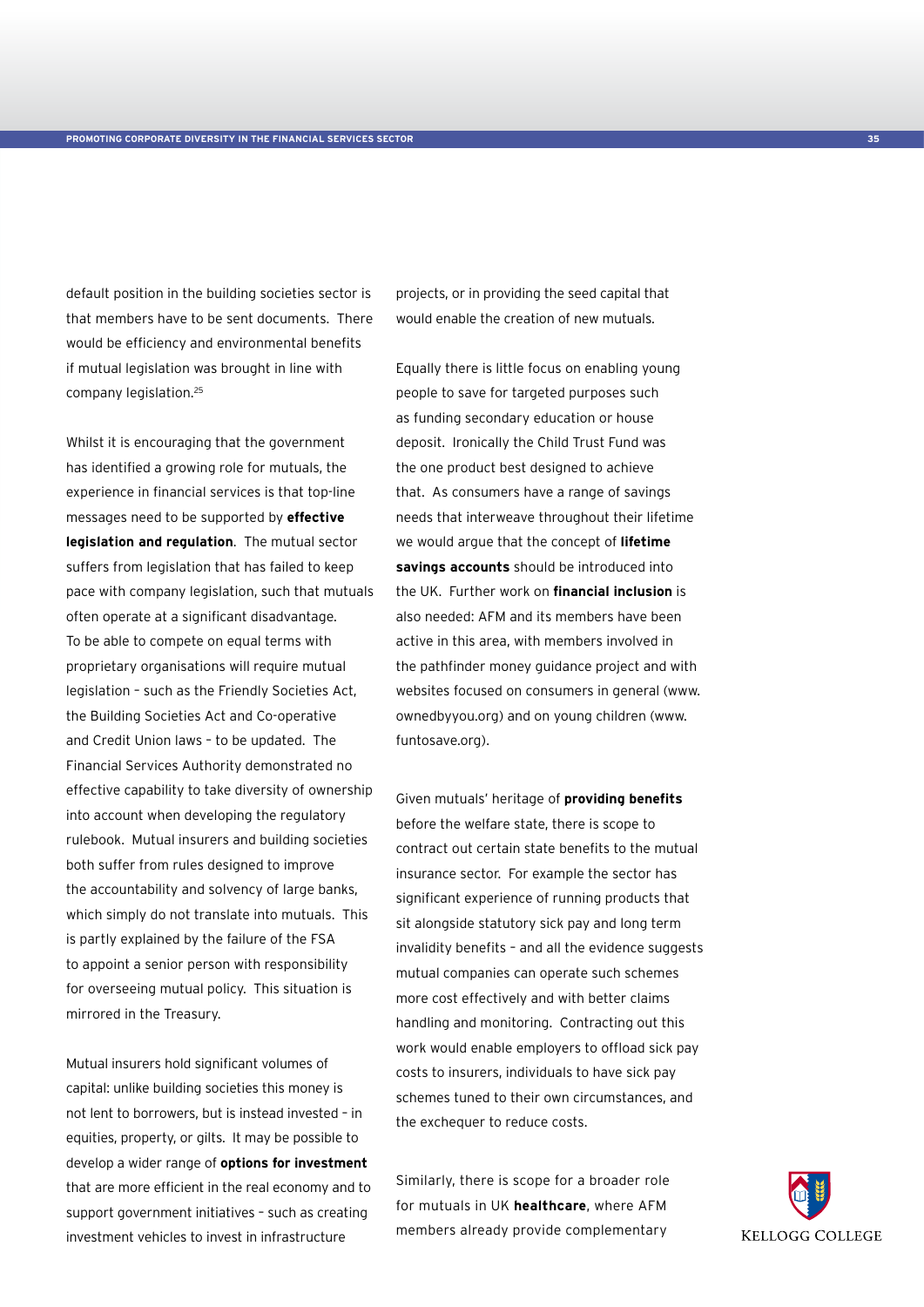services and would make ideal prospective partners to the NHS.

### **7.5 Remutualising failed financial institutions**

Government must not allow the UK's financial services sector to return to the 'business as usual' model that has proved so costly to the economy and to public finances. Already we have seen a return to the bonus culture, which is fuelled by profits boosted by the increased market power of banks which have been rescued by the taxpayer. It is vital that the banks face competition from mutuals, which would also reduce the risk of the credit crunch being repeated.

Keeping a reformed Northern Rock independent of the big banks will be good for competition. Northern Rock could be converted to an assetlocked public interest mutual. As a mutual committed to its core business, a remutualised Northern Rock would help the Government by supporting competition and diversity through the maintenance of a strong mutually-owned financial sector.

In any exit process the Government needs to realise the optimum value for the taxpayer. A relaunched and re-mutualised Northern Rock can pay for the taxpayer stake over time. A deferred payment profile can give the optimum outcome, both returning the full value to the taxpayer but also achieving other public policy goals.

Given that remutualisation would strengthen

competition and create a more diversified financial sector, it could be expected to generate an advantage to the taxpayer over the long run in excess of the immediate benefit of any capital proceeds in the short run.26

The case for remutualisation has been made in detail, as argued for example by Michie and Llewellyn (2010). Any alternative proposal, such as returning it to being a shareholder owned bank, should report to the taxpayer what the increased risk thereby is of a repeat of the credit crunch, whether that be in 10, 20 or 30 years, as there is no doubt that a financial services sector more dominated by shareholder-owned bank would run a greater risk of repeating that outcome than would a financial services sector with a stronger mutual sector. To return Northern Rock to the private banking sector would also not only undermine but would run quite contrary to the Coalition Government's stated policy 'to foster diversity in financial services, promote mutuals and create a more competitive banking industry.'

Thus, if the taxpayer is going to be exposed to increased risk – which includes financial risk, and thus does carry a financial cost to the taxpayer which would need to be acknowledged; and if the clear policy of Government is to be abandoned in such a dramatic fashion, then at the very least there should be a full explanation of the process gone through and the arguments against mutualisation.

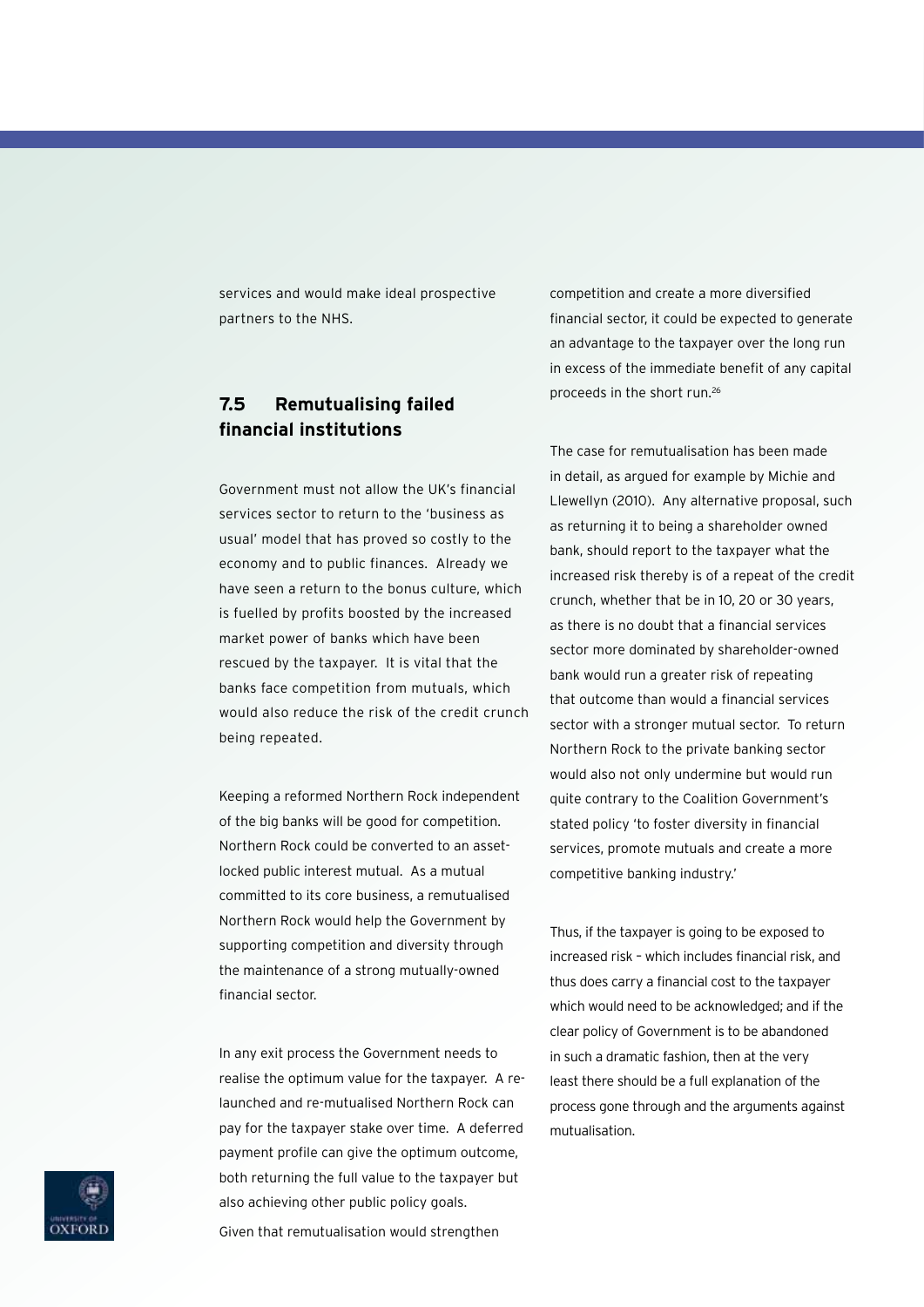#### **7.6 A progressive agenda**

Looking beyond the next two or three years, it is important to view the whole – diverse – financial services sector as both innovative and fluid, and this applies within the various business models as well as to the balance of market shares between such models. Thus, the mutual sector could transform its own models; we are not necessarily talking about a photograph of today's mutual model. For example, one of the findings of Ayadi et al. (2010), which analysed the role of co-operative banks in Europe, is that the UK is the only one of the countries studied that did not have what they termed 'central network institutions' – the collective. For example, Rabobank is not only a bank in its own right but it is also a confederation of 52 'little Rabobanks'. So, while one difficulty for non-plcs may be their small size, there are models that can cope with that; the central network institutions enable their members to buy in economies of scale from outside because they are too small to generate them inside but the crucial difference between that and outsourcing is that the central network institution is actually owned by the members, and is an integral part of the business model. However, culture and tradition have tended to prevent such a model developing in the UK, and there would also be substantial difficulties combining legacy systems and co-ordinating the pooling of resources and procurement in order to benefit from cost reductions. Furthermore, such a model could be difficult to establish under current UK competition law. Nevertheless, it is important to stress that the mutual model is an evolving one, and there are a range of interesting success stories across Europe, and indeed in

North America and elsewhere. The UK has a lot to learn from the experience of other European countries which clearly value the advantages of diversity in the financial sector.

Likewise, the third element of the Butterfill Act enables – subject to the passage of appropriate secondary legislation – all types of mutual institution to merge with each other (apart from credit unions which are exempt from the legislation), yet secondary legislation has so far been enacted only to enable a building society to merge with an industrial and provident society. Other types of mutual-to-mutual mergers are still not possible. This is an anomaly that should be corrected.

In both these immediate and longer term examples, the Minister for Mutuals could play an important role in foreseeing and removing unnecessary impediments to institutional changes. This would allow the non-plc sectors to evolve, fostering diversity within the financial services sector. This would of course require continuing dialogue and discussion with the sector as it itself evolves.

While examples have been given above of the positive role that mutuals can and do play, these positive impacts could be greatly enhanced given the right environment and political goodwill. The benefits of creating a more diversified financial services sector include greater stability, more accountability to consumers, reduced systemic risk, and better access to financial services. The research suggests that mutuality appeals to consumers – but they do need to be given the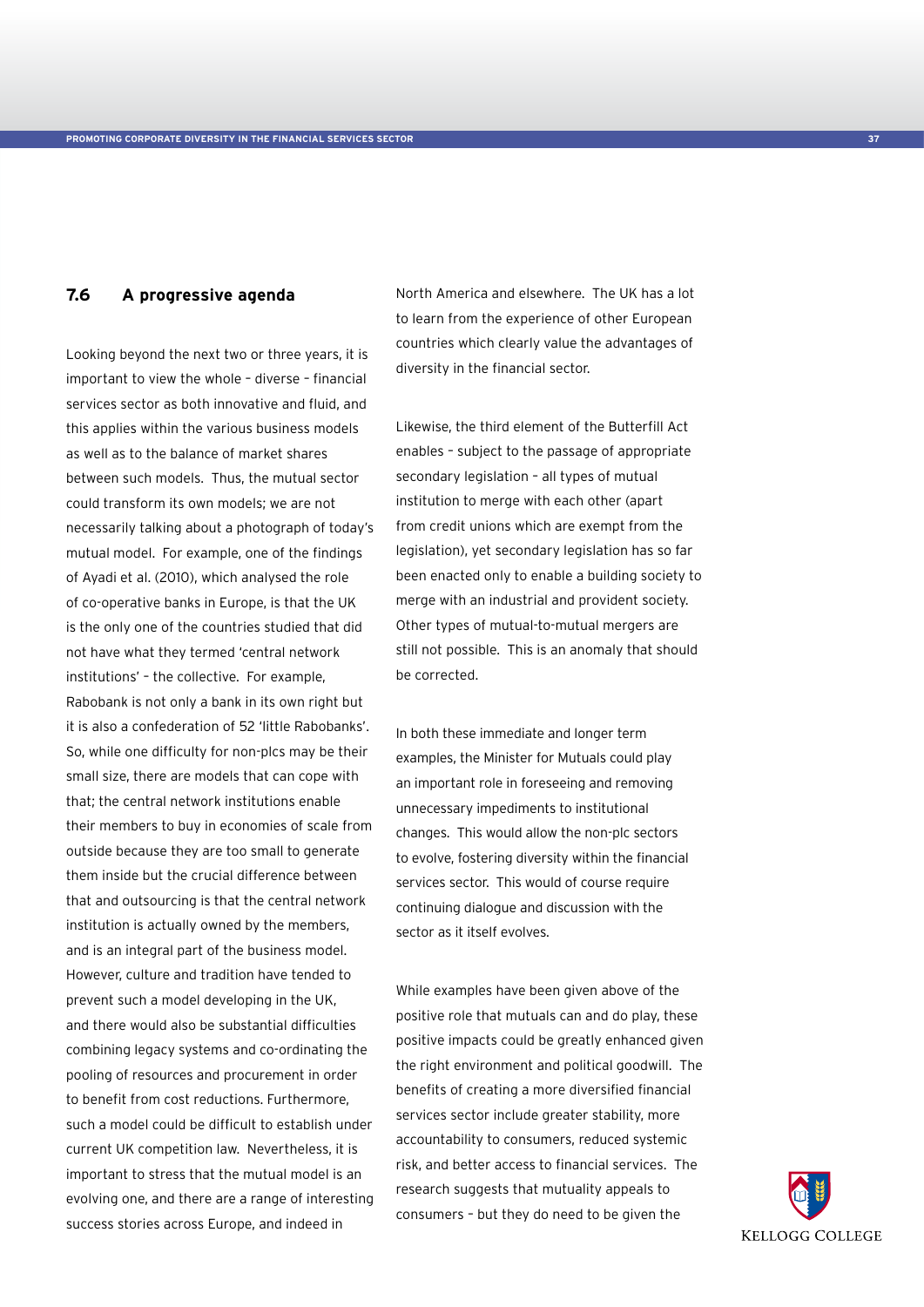choice, and that choice needs to be preserved rather than allowing the existing mutuals to demutualise. Positive words count for little if the downward trend in the number of mutual organisations in financial services is allowed to persist. There is an urgent need to translate positive words into substantive actions.

#### **Notes**

21 This is discussed in The Mutuals Manifesto 2010 (Mutuo, 2010).

22 The BSA represents mutual lenders and deposit takers in the UK, including all 49 building soceities. These mutual lenders and deposit takers have total assets of over £365 billion and approximately 22 million members.

23 AFM has 57 members and represents mutual insurers and friendly societies in the UK. Between them, these organisations manage the savings, protection and healthcare needs of 20 million people, have over 14,000 employees, with total funds under management of over £80 billion.

24 ABCUL has 326 members with almost 1000 employees, although the sector as a whole has 487 organisations with over 650,000 members, turnover of £63m and assets of £592m.

25 A draft legislative order currently in development fails to provide equivalence to Companies Act rules.

26 The above four paragraphs are from the Mutuals Manifesto 2010 (Mutuo, 2010, p. 9).

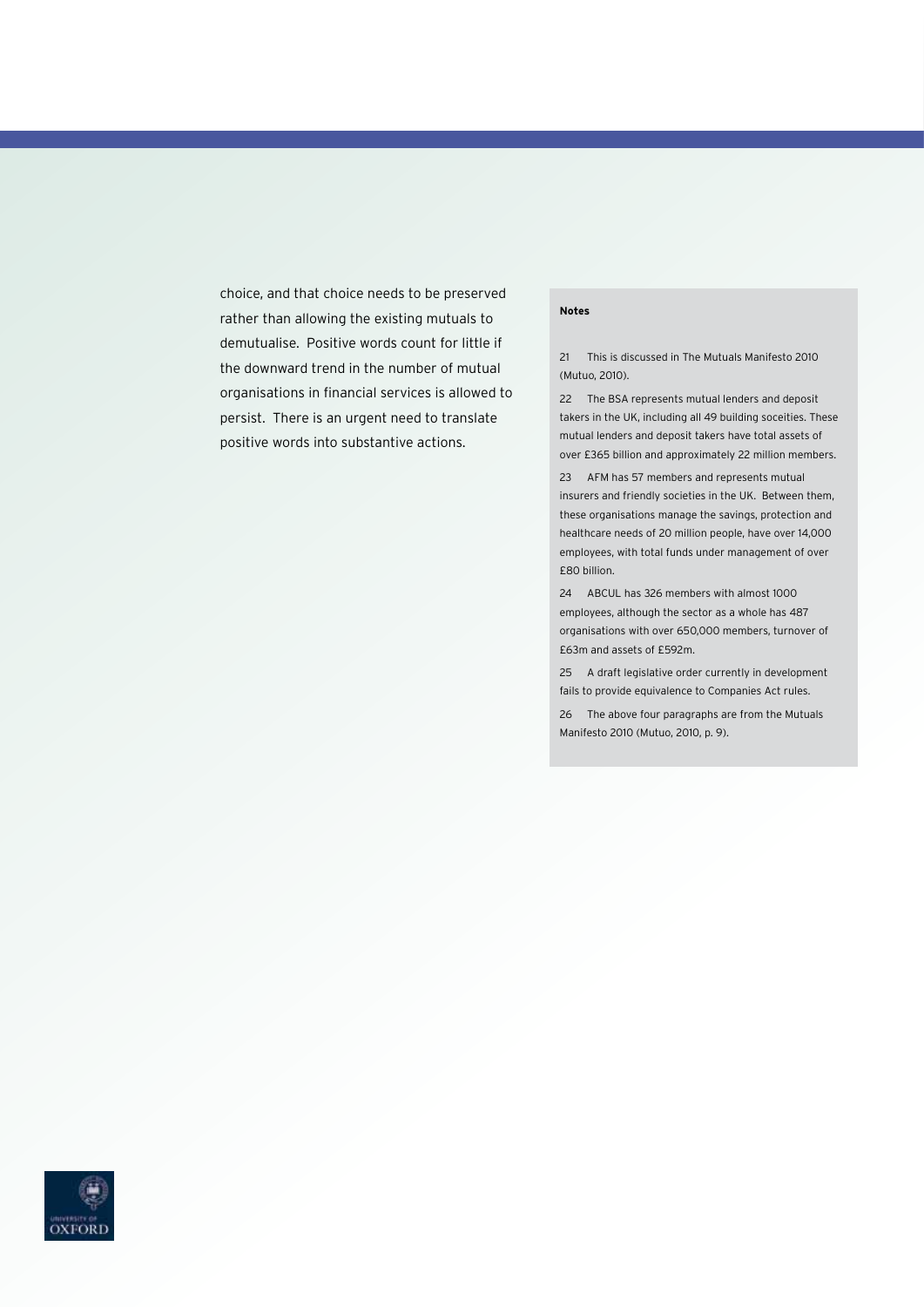## **Bibliography**

- Angelini, P., Di Salvo, R., Ferri, G. (1998), Availability and Cost of Credit for Small Businesses: Customer Relationships and Credit Co-operatives, Journal of Banking and Finance, Volume 22, pp. 925-954
- Association of British Insurers (2010), Industry Report: 2009/10 Customer Impact Survey, March, ABI, London
- Ayadi, Rym, Reinhard Schmidt, Santiago Carbo Valverde, Emrah Arbak and Francesco Fernandez (2009), Investigating Diversity in the Banking Sector in Europe: The Performance and Role of Savings Banks, Centre for European Policy Studies, Brussels
- Bank of England (2010), *Financial Stability Report*, Issue No. 27, June, Bank of England, London
- Becattini, G. (1990), The Marshallian Industrial District as a Socio-Economic Notion, in F. Pyke, G. Becattini and W. Sengenberger (eds), Industrial Districts and Inter-Firm Co-operation in Italy, International Institute for Labour, Geneva
- Beck, Thorsten, Heiko Hesse, Thomas Kick, and Natalja von Westernhagen (2009). Bank Ownership and Stability: Evidence from Germany. Bundesbank Working Paper Series
- Born, P., W.M. Gentry, W.K. Viscusi, and R.J. Zeckhauser (1995). Organizational Form and Insurance Company Performance: Stocks Versus Mutuals, NBER Working Paper No. 5246, National Bureau of Economic Research, Cambridge MA
- Brunner, A., Decressin, J., Hardy, D., Kudela, B. (2004), Germany's Three-Pillar Banking System Cross Country Perspectives in Europe, IMF Occasional Paper 233
- Building Societies Association (2005), Submission to the All-Party Parliamentary Group for Building Societies and Financial Mutuals Enquiry into the True Costs of Demutualisation, BSA, London
- Building Societies Association (2010), Customer service at mutuals is better than at banks, BSA, London
- Cook, J., S. Deakin, J. Michie and D. Nash (2003), Trust Rewards: realising the mutual advantage, Mutuo, London
- Credit Union Central (2010), Policy and Advocacy, Volume 5, 30<sup>th</sup> August, CUC, Toronto
- Department for Business, Innovation and Skills (2010), Financing a private sector recovery, TSO, London
- Eichengreen, B. and Bordo, M. (2002), Crises Now and Then: What Lessons from the Last Era of Globalization, NBER Working Paper 8716, January, National Bureau of Economic Research, Cambridge MA
- Fama, E., Jensen, M. (1983a), Agency Problems and Residual Claims, Journal of Law and Economics, Volume 26, pp. 327-349
- Fama, E., Jensen, M. (1983b), Separation of Ownership and Control, Journal of Law and Economics, Volume 26, pp. 301-325
- Financial Services Club (2010), Britain's Best and Worst Banks for Customers, www.thefinanser.co.uk, August 16th
- Fonteyne, W. (2007), Co-operative Banks in Europe Policy Issues, IMF Working Paper No. WO/07/159
- Gagliardi, F. (2009), Financial Development and the Growth of Co-operative Firms, Small Business Economics: An Entrepreneurship Journal, Volume 32, Number 4, pp.439-64

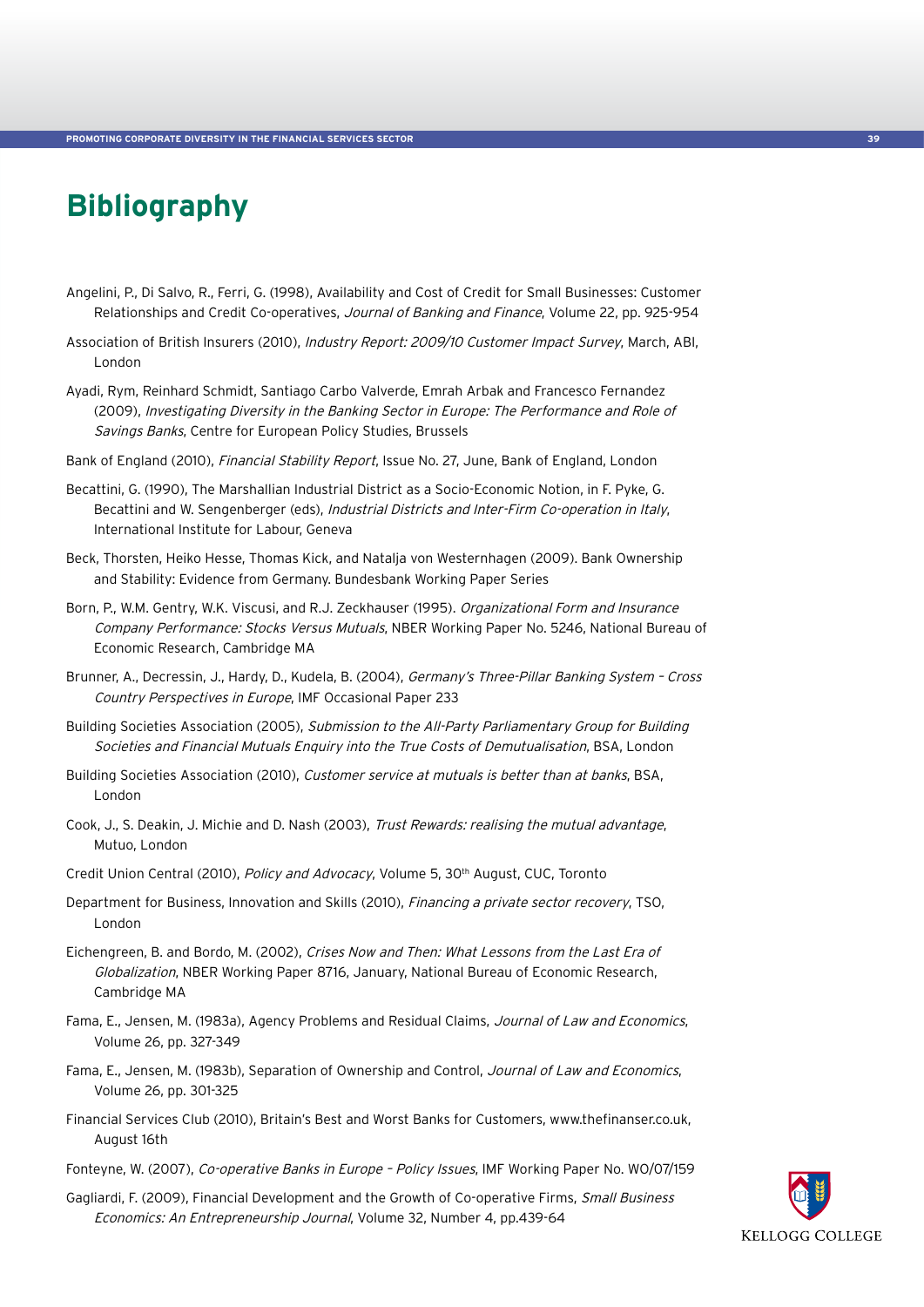- Goddard, J.A., McKillop, D.G., Wilson, J.O.S. (2002), The Growth of US Credit Unions. Journal of Banking and Finance, Volume 26, pp. 2327-2356
- Haldane, Andrew G. (2009), Rethinking the Financial Network, Speech delivered at the Financial Student Association, Amsterdam
- Heffernan, S. (2003), The Effect of UK Building Society Conversion on Pricing Behaviour, Faculty of Finance Working Paper, Cass Business School, London
- Hesse, H. and Ĉihák, M. (2007), Co-operative Banks and Financial Stability, IMF Working Paper No. WP/07/2
- Hodgson, G. (1993), Economics and Evolution: Bringing Life Back into Economics, Polity Press, Cambridge and University of Michigan Press, Michigan
- HM Government (2010), The Coalition: our programme for government, Cabinet Office, London
- HM Treasury (2010), A new approach to financial regulation: judgement, focus and stability, TSO, London
- Insurance Industry Working Group (2009), Vision for the insurance industry in 2020, HM Treasury, London
- Jones, P.A. (2008), From Tackling Poverty to Achieving Financial Inclusion the Changing Role of British Credit Unions in Low Income Communities, The Journal of Socio-Economics, Volume 37, pp. 2141-2154
- Karels, G.V., McClatchey, C.A. (1999), Deposit Insurance and Risk-Taking Behaviour in the Credit Union Industry, Journal of Banking and Finance, Volume 23, pp. 105-134
- Kaushik, S.K., Lopez, R.H. (1994), The Structure and Growth of the Credit Union Industry in the United States: Meeting Challenges of the Market, American Journal of Economics and Sociology, Volume 53, pp. 219-243
- Llewellyn, D.T. (2009), Building Societies and the Banking Crisis, Butlers Building Societies Guide, ICAP plc, London
- Llewellyn, D.T. (2010), The Global Banking Crisis and the Post Crisis Banking and Regulatory Scenario, Amsterdam Centre for Corporate Finance, University of Amsterdam, Amsterdam, October (forthcoming)
- Mayers, D., Smith, C. (1981), Contractual Provisions, Organizational Structure, and Conflict Control in Insurance Markets, Journal of Business, Volume 54, pp. 407-434
- Mayers, D., Smith, C. (1986), Ownership Structure and Control: The Mutualization of Stock Life Insurance Companies, Journal of Financial Economics, Volume 16, pp. 73-98
- Mayers, D., Smith, C. (1988), Ownership Structure across Lines of Property-Causality Insurance, Journal of Law and Economics, Volume 31, pp. 351-378
- McCarthy, O., Briscoe, R., Ward, M. (2000), Redesigning the Credit Union for the New Millennium: A Case Study of Ireland, The World of Co-operative Enterprise 2000, Plunkett Foundation, Oxford, pp. 117-130
- McKillop, D.G., Glass, J.C., Ferguson, C. (2002), Investigating the Cost Performance of UK Credit Unions Using Radial and Non-Radial Efficiency Measures, Journal of Banking and Finance, Volume 26, pp. 1563-1591

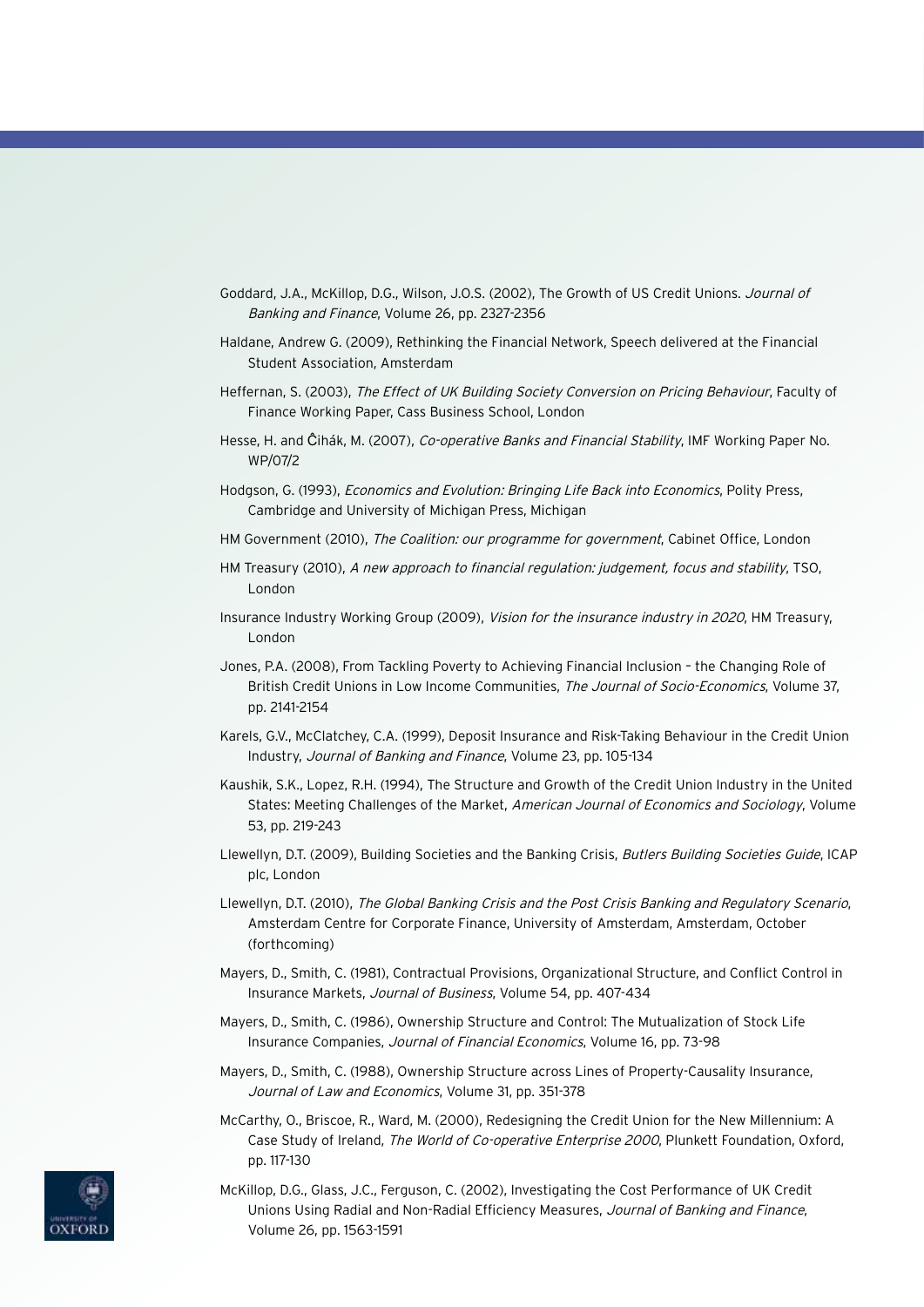- Michie, J. and J. Blay (2004), Mutuals and their Communities: how one in three enjoy the mutual advantage, Mutuo, London
- Michie, J. and D. Llewellyn (2010), Converting failed financial institutions into mutual organisations, Journal of Social Entrepreneurship, Volume 1, Number 1, pp. 146-170
- Mutuo (2010), The Mutuals Manifesto, Mutuo, London
- Oxford Centre for Mutual & Employee-owned Business (2009), Mutuals Yearbook 2009, Mutuo and Oxford Centre for Mutual & Employee-owned Business, Oxford
- Reinhart, Carmen and Vincent Reinhart (2010), Beware those who think the worst is over, *Financial* Times, August 31st.
- Russo, P.F., Rossi, P. (2001), Credit Constraints in Italian Industrial Districts, Applied Economics, Volume 33, pp. 1469-1477
- Sibbald, A., Ferguson, C., McKillop, D.G. (2002), An Examination of Key Factors of Influence of the Development Process of Credit Union Industries, Annals of Public and Co-operative Economics, Volume 73, pp. 399-428
- Smith, D.J. (1984), A Theoretic Framework for the Analysis of Credit Union Decision-Making, Journal of Finance, Volume 39, pp. 1155-1168
- Smith, D.J., Cargill, T., Meyer, R. (1981), An Economic Theory of A Credit Union, Journal of Finance, Volume 36, 519-528
- Smith, B.D., Stutzer, M. (1995), A Theory of Mutual Formation and Moral Hazard with Evidence from History of the Insurance Industry, A Review of Financial Studies, Volume 8, pp. 545-577
- The Economist (2010), The eclipse of the public company, The Economist, August 21st, p. 58
- Taylor, R.A. (1971), The Credit Union as a Co-operative Institution, Review of Social Economy, Volume 29, pp. 207-217
- Valnek, T. (1999), The Comparative Performance of Mutual Building Societies and Stock Retail Banks, Journal of Banking and Finance, Volume 23, pp. 925-938
- Which? Money (2010), People's Choice 2010, Which? Money, September

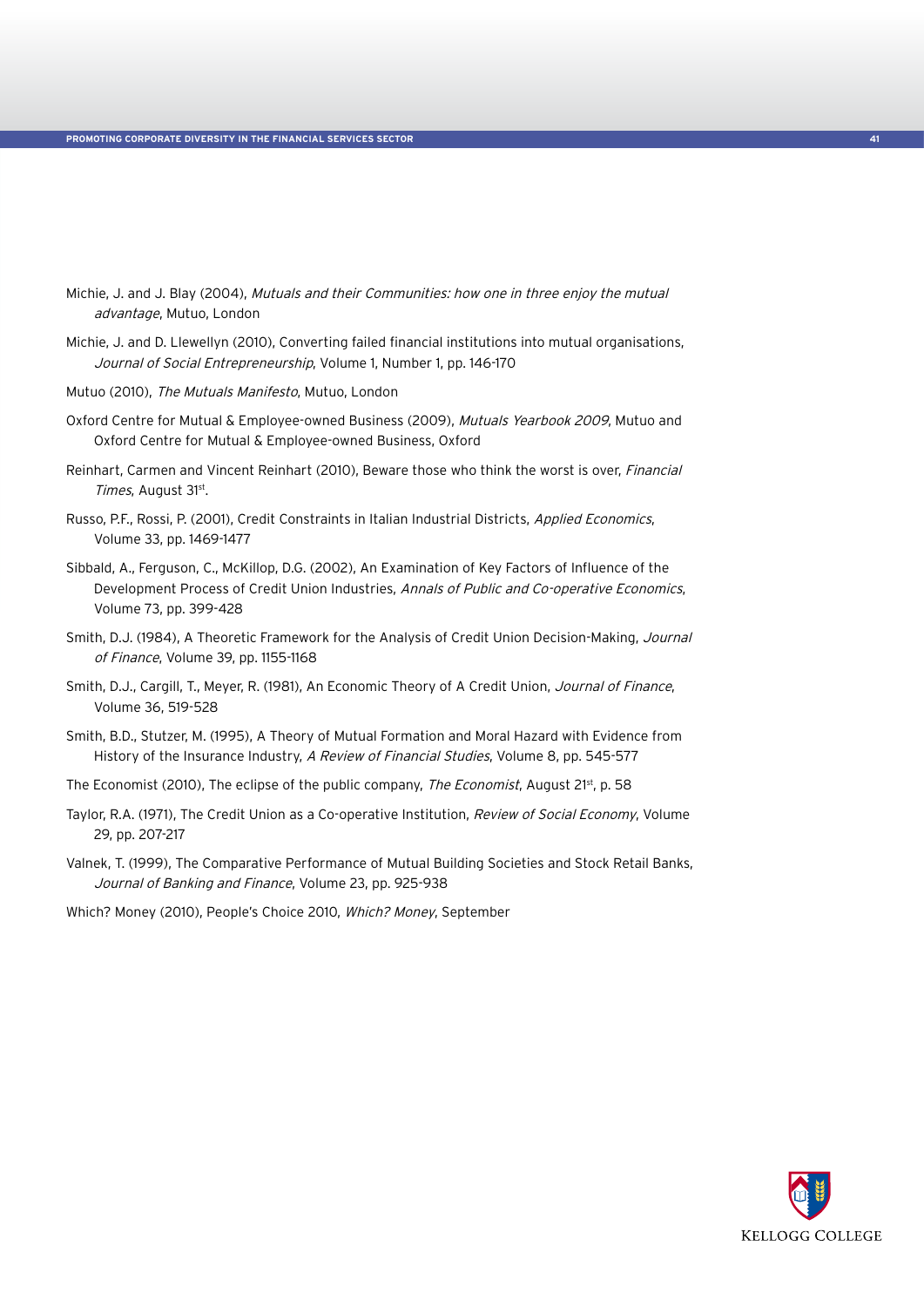# **About the author**

#### **About the author**

Jonathan Michie is Professor of Innovation & Knowledge Exchange at the University of Oxford where he is Director of the Department for Continuing Education and President of Kellogg College. He also serves on the Council of Acas.

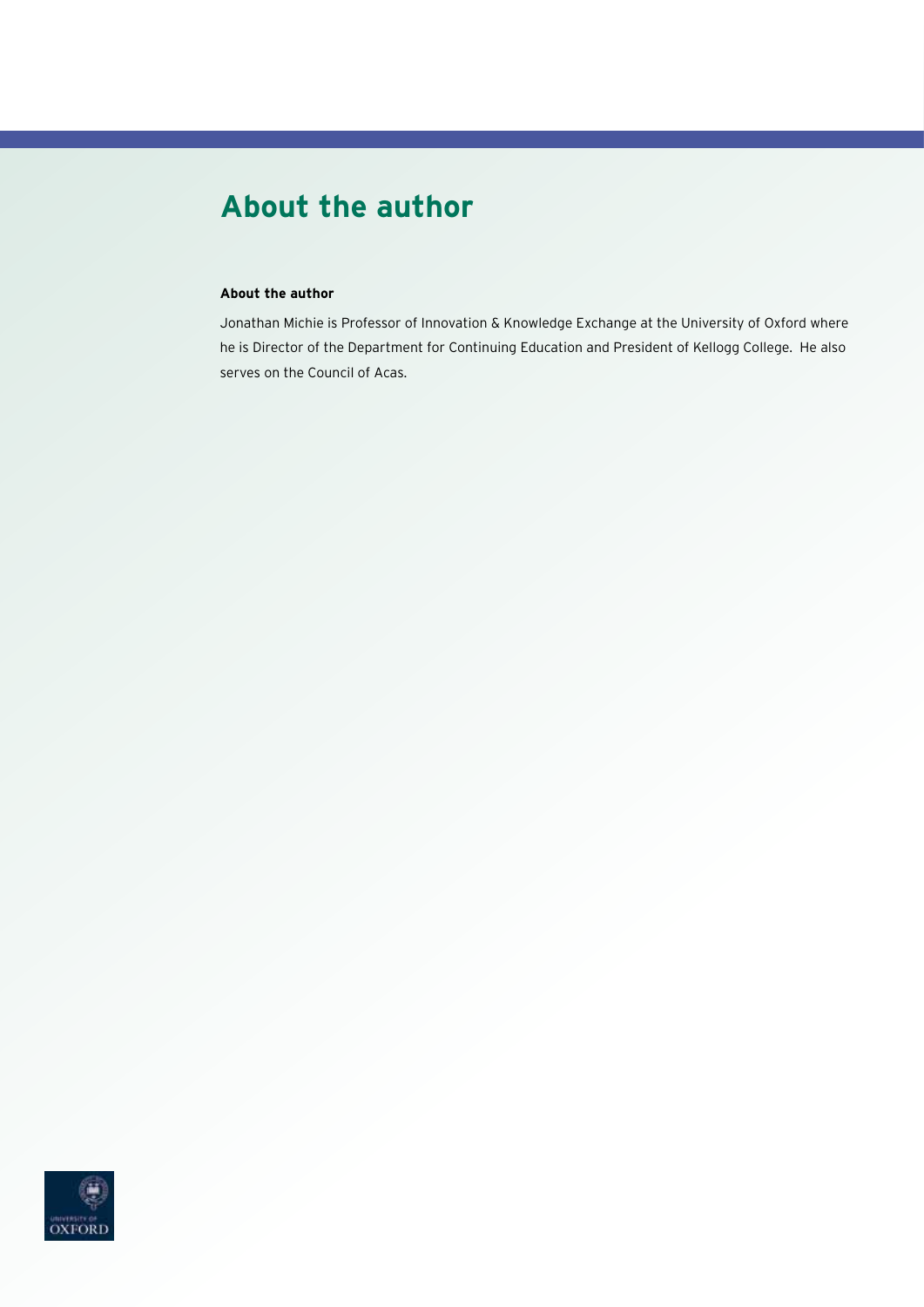# **About the Oxford Centre for Mutual & Employee-owned Business**

The Centre is based at Kellogg, one of the University of Oxford's largest and most international graduate colleges. Kellogg College supports the lifelong learning work of the University, giving opportunities for the continuing education and professional development of mature and part-time students. A wide range of teaching rooms and conference facilities, including a dining hall, bar, common room and library are available at Kellogg College.

Policy makers, academics and citizens more generally are showing increasing interest in the participatory approach to stakeholder involvement created by co-owned and mutual enterprise. Sea changes in the UK and global economies have reinforced the importance of the mutual and co-owned business sectors, with their high standards of corporate ethics and community responsibility and long-term sustainable strategies. This changed environment offers an unprecedented opportunity for thought leadership, provided it is empirically based, grounded in world-class research and analysis, and validated through a rigorous curriculum reflective of the sectors' performance needs.

The principal activities of the Oxford Centre for Mutual and Employee-owned Business are thus research and professional development via tailored short courses and educational programmes focused on the business needs of the mutual and co-owned sectors. With a commitment to applied knowledge and dissemination, the Centre runs conferences, seminars and guest lectures and promotes networking and partnering within and beyond Oxford. The aims of the Centre are to:

- Provide research into the performance of the mutual and co-owned sectors
- • Deliver a curriculum that is closely matched to the needs of relevant businesses and the development of their current and future leaders
- • Encourage debate and advance new thinking about mutuality and co-ownership
- • Create a national and international network of academics, practitioners and policy makers

#### **The Centre's sponsorship and governance**

The Centre is supported by the member organisations for co-owned and mutual businesses in the UK – Mutuo and the Employee Ownership Association. The Centre's first corporate sponsor is Simplyhealth.

Mutuo brings together the different wings of the mutual sector to promote a better understanding of mutuals and to encourage mutual approaches to business and public policy. Through Mutuo, consumer co-operatives, building societies, mutual insurers and friendly societies and other mutuals work together to promote their shared interests to the Government, media and other decision makers. Since 2001, Mutuo has worked to promote new mutuals. This has led to renewed growth in the mutual sector, with public sector mutuals established in health, housing and education and new community based businesses ranging from football to childcare, with a total mutual sector in the UK now turning over £95 billion a year.

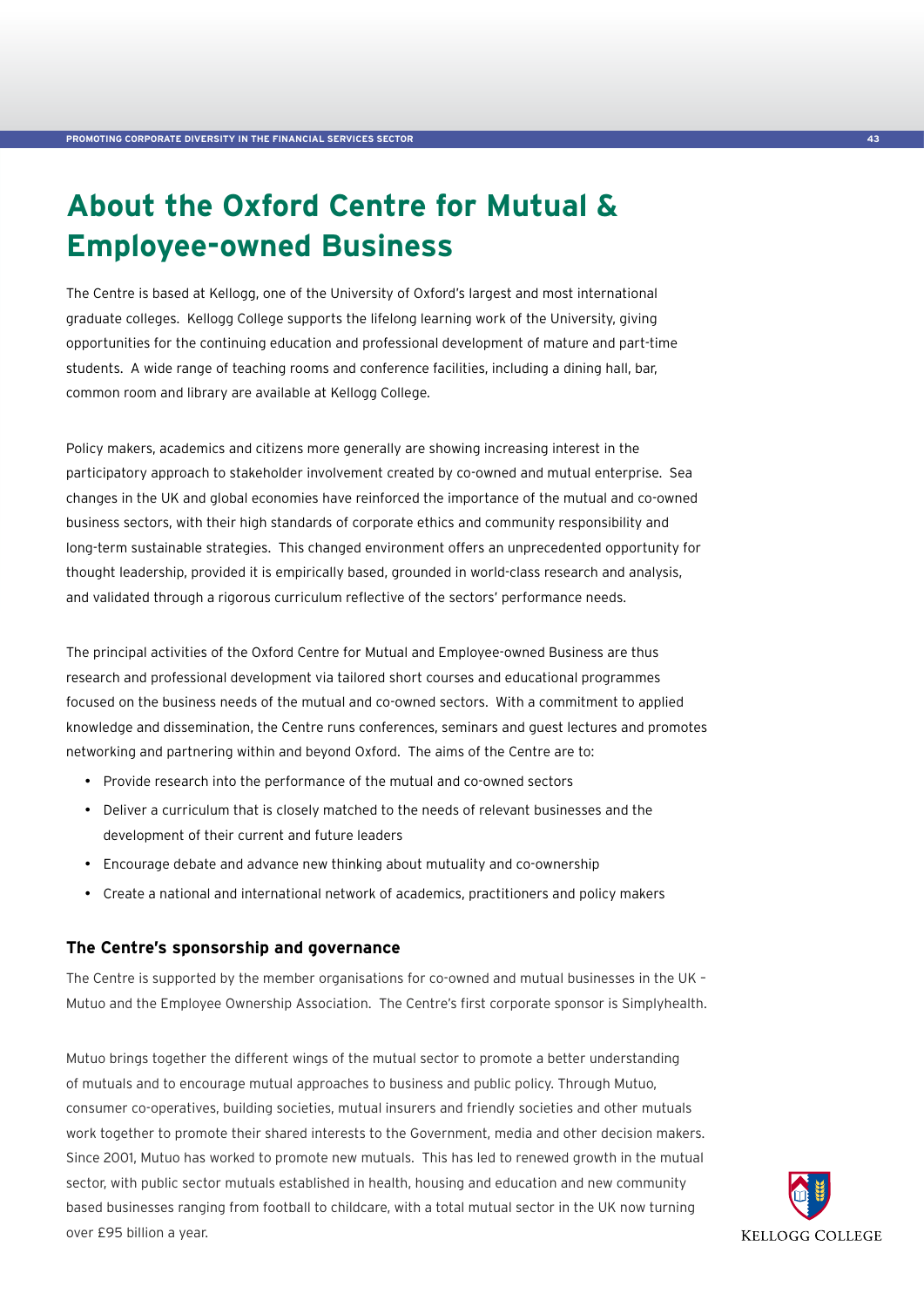The Employee Ownership Association is the voice of co-owned business in the UK. It is the business association for companies who are substantially or wholly owned by the people who work for them. Its members include the John Lewis Partnership, Arup, Unipart, Mott MacDonald, Blackwell, Martin Currie, eaga and Baxi Partnership; long established co-owned companies like Scott Bader and Tullis Russell; and a diverse range of other successful enterprises. The Employee Ownership Association represents a thriving sector worth around £25 billion annually and growing.

Previously known as HSA, BCWA, HealthSure, LHF and Totally Active, the family of businesses has joined together over the last eight years to form Simplyhealth. Since Simplyhealth doesn't have shareholders they can concentrate on being the best health company they can be; all their profits are reinvested into the business.

#### **Publications and an MSc in Mutual and Co-owned Business**

Our publications are downloadable free of charge from the website. These include Converting failed financial institutions into mutual organisations, which argues that Northern Rock should be remutualised; A Mutual Health Service; and the annual Mutuals Yearbook – with the 2008 and 2009 editions available, and the 2010 edition to be launched at the November 4th 2010 Mutuals Forum in London. For printed copies of any of the publications, send a cheque for £10 payable to Kellogg College to the address below.

We aim to launch a University of Oxford MSc in Mutual and Co-owned Business from October 2011. For details of this new degree programme, contact Professor Michie.

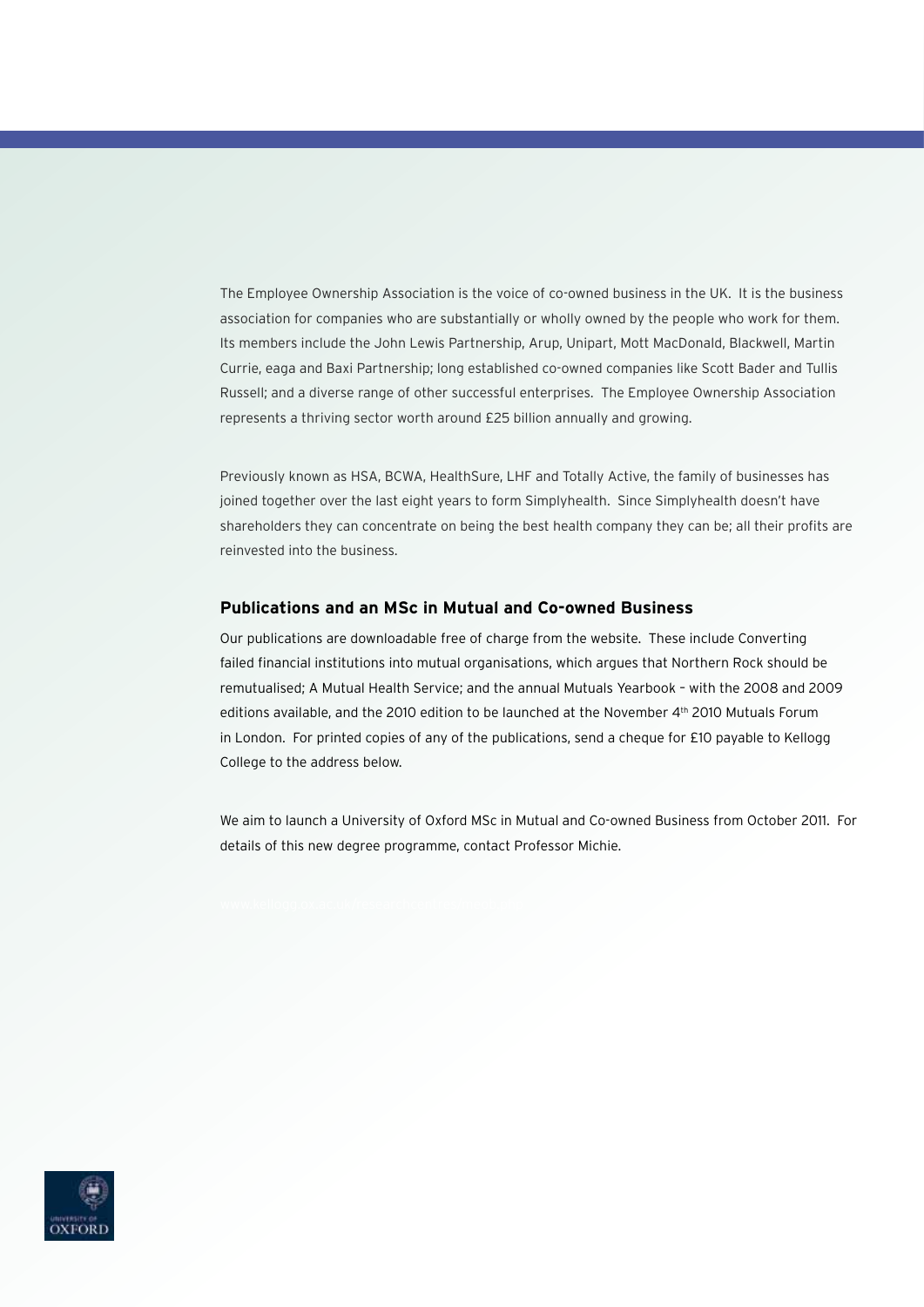### **To receive information of upcoming events, publications and the MSc please contact:**

The Oxford Centre for Mutual and Employee-owned Business

Kellogg College 62 Banbury Road Oxford OX2 6PN, UK tel: +44 1865 612029 fax: +44 1865 612001 email: meob@kellogg.ox.ac.uk

or visit our website:

**www.kellogg.ox.ac.uk/researchcentres/meob.php**